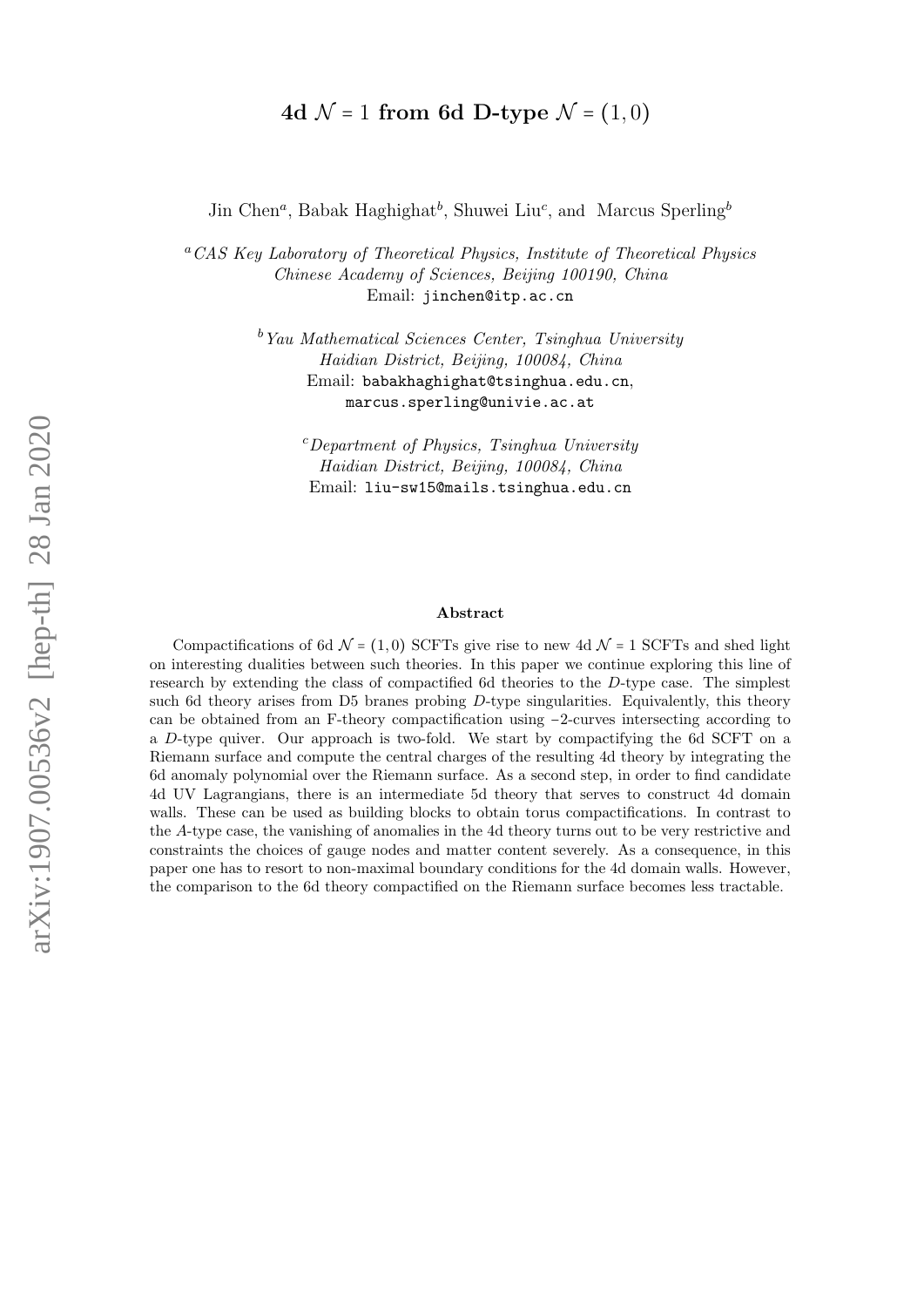# Contents

|          |                 | 1 Introduction                                | $\mathbf 1$ |  |  |  |
|----------|-----------------|-----------------------------------------------|-------------|--|--|--|
| $\bf{2}$ |                 | Six dimensions                                |             |  |  |  |
|          | 2.1             |                                               |             |  |  |  |
|          | 2.2             |                                               |             |  |  |  |
|          | 2.3             |                                               |             |  |  |  |
|          | 2.4             |                                               |             |  |  |  |
| 3        |                 | Five dimensions                               | 8           |  |  |  |
|          | 3.1             |                                               |             |  |  |  |
|          | 3.2             |                                               |             |  |  |  |
|          | 3.3             |                                               |             |  |  |  |
|          | 3.4             |                                               |             |  |  |  |
|          | 3.5             |                                               |             |  |  |  |
| 4        | Four dimensions |                                               |             |  |  |  |
|          | 4.1             |                                               |             |  |  |  |
|          | 4.2             |                                               |             |  |  |  |
|          | 4.3             |                                               |             |  |  |  |
|          |                 | 4.3.1                                         |             |  |  |  |
|          |                 | 4.3.2                                         |             |  |  |  |
| 5        |                 | Conclusions                                   | 30          |  |  |  |
|          |                 | A Notations, anomalies and $\beta$ -functions | 30          |  |  |  |

# <span id="page-1-0"></span>1 Introduction

Recently, a series of interesting works [\[1–](#page-32-0)[7\]](#page-32-1) initiated a systematic study on compactifications of various 6d  $\mathcal{N} = (1, 0)$  SCFTs on Riemann surfaces to obtain a vast class of new 4d  $\mathcal{N} = 1$  SCFTs. The corresponding SCFTs in six and four dimensions are then connected through RG flows which preserve certain properties of the 6d fixed point theory along the flow. This construction has given rise to new dualities between 4d  $\mathcal{N}$  = 1 theories by tracing different theories back to the same 6d origin [\[7\]](#page-32-1) as well as new asymptotically free UV descriptions of 4d SCFTs.

In all these examples, one starts with a 6d theory obtained by compactifying F-theory on a local elliptic Calabi-Yau threefold. In this construction, as initiated by [\[8\]](#page-32-2), the geometry of the base B of the Calabi-Yau manifold gives rise to the tensor multiplet sector of the 6d SCFT such that the number of tensor multiplets is equal to the dimension of  $H^{1,1}(B,\mathbb{Z})$ . Furthermore, the intersection form on B gives the couplings of these tensor multiplets to each other. This intersection form is constrained by the fact that all curve classes inside the base must be simultaneously shrinkable to zero volume in order to restore conformal symmetry at the origin of the tensor branch. As a consequence all curve classes are forced to be  $\mathbb{P}^1$ 's which have negative self-intersection number. The elliptic fiber above these curves degenerates and gives rise to gauge groups determined by Kodaira's classification of elliptic fibers in the effective 6d theory. Following the classification of [\[8\]](#page-32-2),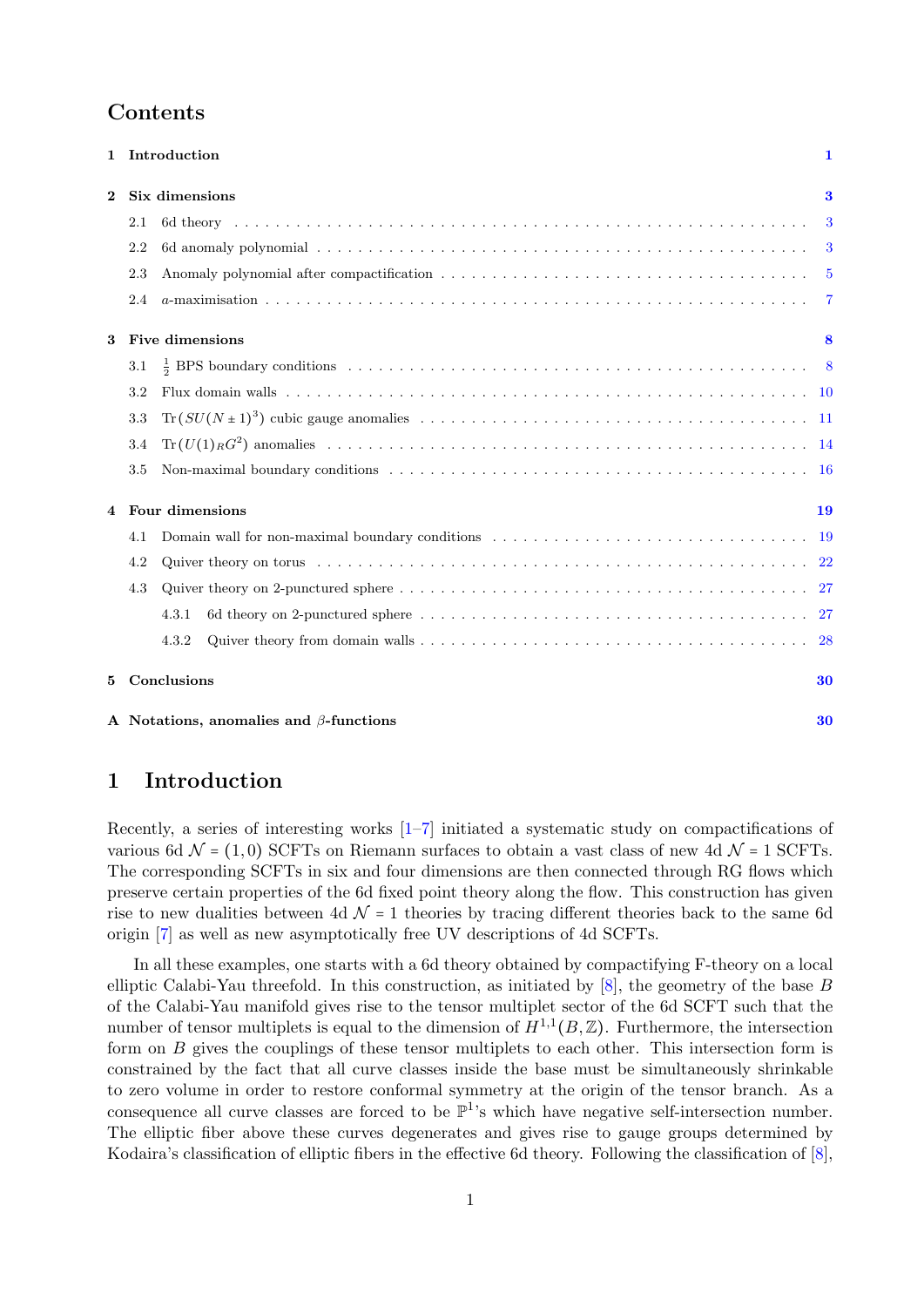the  $\mathbb{P}^1$ 's in the base can intersect according to a generalised A-type or a generalised D-type quiver, and in cases where all  $\mathbb{P}^1$ 's have self-intersection number -2 one can also construct E-type quivers.

Compactifications of such theories to 4d  $\mathcal{N} = 1$  was initiated in [\[1,](#page-32-0) [2\]](#page-32-3). Therein, the authors focused on the simplest possibility, namely starting with a 6d theory which arises from an A-type quiver of −2 curves. Already, this simple case gives rise to an immensely rich class of 4d theories admitting asymptotically free UV Lagrangian descriptions. To obtain the theory on a general Riemann surface, one constructs the results for the torus and the three-punctured sphere and all other cases can be obtained by gluing these building blocks. A stepping stone for these constructions is the theory corresponding to the tube, namely the two-punctured sphere. Here, the idea is to first find the circle compactification of the 6d theory giving rise to a 5d gauge theory and subsequently constructing 4d domain walls for these 5d theories by choosing  $\frac{1}{2}$ -BPS boundary conditions. In practice, this construction leads to  $SU(N)$  (N here being the number of nodes/ $\mathbb{P}^{1}$ 's in the 6d quiver) gauge nodes forming a tessellation of the tube corresponding to the two-punctured sphere. It is found that the number of the Cartans of the global symmetry group is preserved along the RG flow from 6d to 4d and manifests itself as  $U(1)$  flavour symmetries of the 4d Lagrangian theory. Moreover, the 4d theory has further flavour symmetries which correspond to so called *maximal* punctures arising from the 5d boundary conditions at the two ends of the tube. A consistency check for the resulting compactifications is the match of 't Hooft anomalies of the 6d theory on the Riemann surface and the 4d theory. Since the numbers of  $U(1)$  flavour symmetries are equal, the central charges of the two theories obtained from a-maximisation are then bound to match.

The story developed in [\[1,](#page-32-0) [2\]](#page-32-3), was later generalised to other 6d SCFTs in  $[3-7]$  $[3-7]$ . In [\[6\]](#page-32-5) it was realised that when compactifying the 6d theory, knowledge of the resulting 5d theory is essential for constructing domain walls and, subsequently, torus compactifications. This recipe works quite well for all of the so-called ADE conformal matter theories [\[9\]](#page-32-6) as well as for the E-string theory [\[4\]](#page-32-7) and other minimal 6d SCFTs [\[7\]](#page-32-1). One common feature of all such compactifications studied so far is that the 6d theory one starts with is always of generalised A-type. This means that only pairwise intersections between adjacent nodes of the 6d tensor branch are possible and trivalent vertices do not appear.

The goal of the current paper is to extend the above results to the case where the 6d  $\mathcal{N} = (1, 0)$ theory is of generalised D-type. The simplest possibility is the case where the discriminant locus of the elliptic fibration of the F-theory compactification is a collection of −2-curves intersecting according to a D-type quiver. Compactifying such a theory to five dimensions yields a circular quiver with alternating  $SO$  and  $USp$  nodes [\[10\]](#page-32-8). Starting from there, we proceed to construct 4d  $\mathcal{N}$  = 1 domain wall solutions of the resulting 5d theory and successively glue them together to obtain a torus compactification from 6d. In the case of  $SO$  and  $USp$  nodes, this process turns out to be subtle as the  $\frac{1}{2}$ -BPS conditions of the domain wall cannot retain the full gauge symmetry, but ultimately lead to unitary subgroups of either  $SO$  or  $USp$  type gauge nodes. When gluing domain walls together by gauging flavour symmetries, one notices that although all cubic gauge anomalies cancel, there are still non-vanishing R-symmetry anomalies of type  $R-G-G$ . To further cancel such anomalies, we are forced to modify the domain wall construction of this paper by considering nonmaximal punctures. It is then apparent that the 4d theories obtained by gluing such domain walls to obtain a candidate torus compactification preserve a lower number of flavour symmetries than the corresponding 6d parent theory. Moreover, carefully performing a-maximisation indicates that these candidate theories flow to free IR theories. As a consequence, potentially existing non-unitary operators in the theory obtained from the 6d compactificiation present an open problem.

The organisation of the paper is as follows. In Section [2,](#page-3-0) after a review of the D-type 6d theory and its brane realisation, its anomaly polynomial is computed. Thereafter, a twisted compactification of the theory to four dimensions is performed and a subsequent integration of the anomaly 8-form on the torus yields the anomaly 6-form of the corresponding 4d  $\mathcal{N} = 1$  SCFT. By turning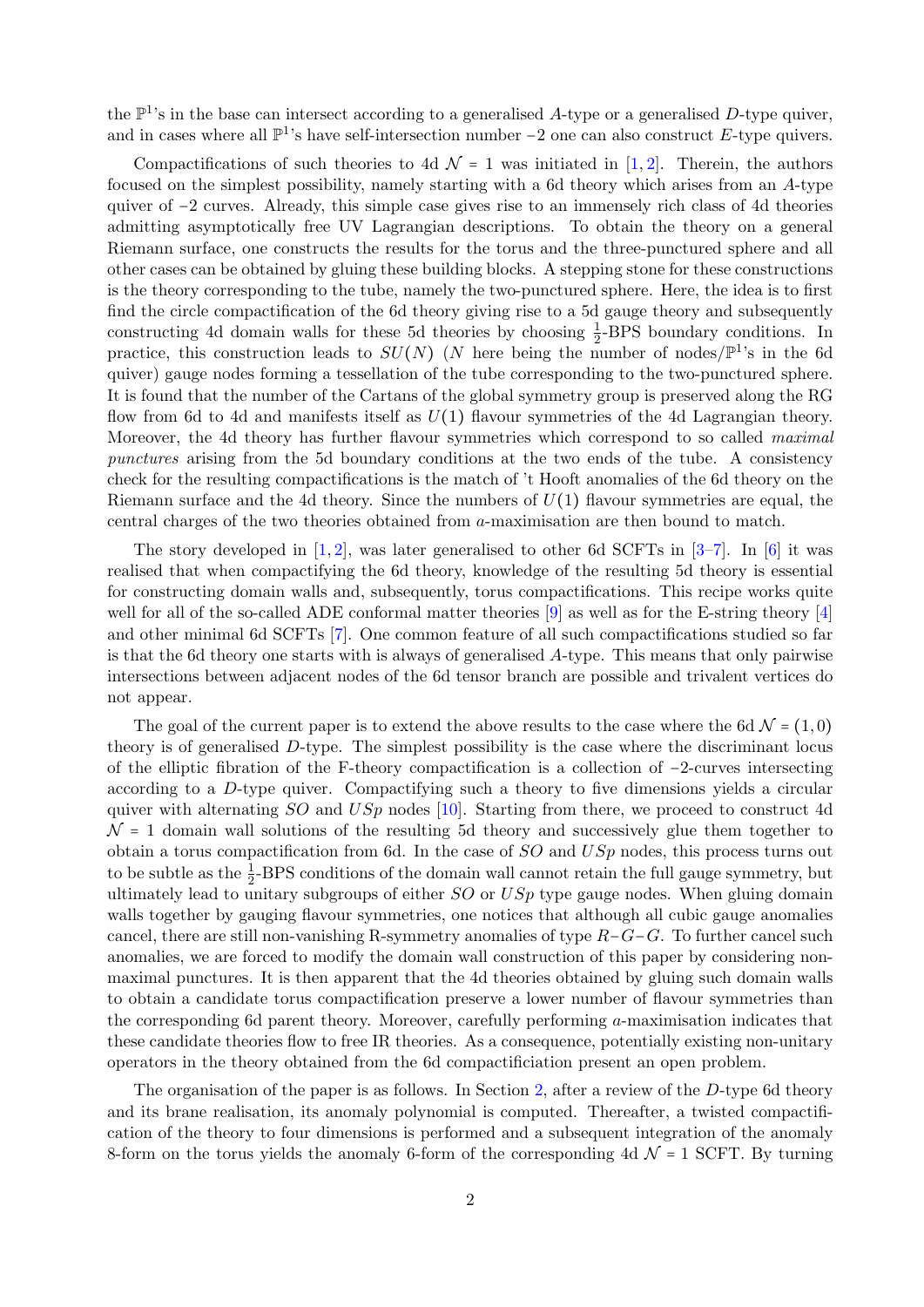on fluxes for flavour symmetries, the  $SU(2k)$  flavour symmetry is broken to its Cartan subgroup  $U(1)^{2k-1}$  which mixes with the  $U(1)_R$ -symmetry to give rise to a new R-symmetry in the IR. The resulting central charges are computed from a-maximisation. In addition, some comments on compactifications on a 2-sphere with punctures are given. In Section [3](#page-8-0) the 4d domain wall theories are constructed by compactifying the 6d theory first to five dimensions and introducing  $\frac{1}{2}$ -BPS boundary conditions. Then the 't Hooft anomaly coefficients are computed and it is shown how to choose boundary conditions which lead to the cancellation of all gauge and  $U(1)_R$  anomalies. Then in Section [4](#page-19-0) all the ingredients are put together to compute the final 4d quiver theory corresponding to torus compactification from 6d. Lastly, Section [5](#page-30-0) provides a conclusion as well as an outline of open problems and possible future directions. For convenience, Appendix [A](#page-30-1) provides a summary of conventions relevant for anomaly calculations.

# <span id="page-3-0"></span>2 Six dimensions

This section reviews the construction of the 6d model of D-type. Thereafter, the anomaly 8-form is derived and subsequently reduced along a Riemann surface. This allows the computation of 4d central charges via a-maximisation.

## <span id="page-3-1"></span>2.1 6d theory

The 6d  $\mathcal{N} = (1, 0)$  of interest admits two constructions. Starting in Type IIB, one can consider the world-volume theory that lives on k D5-branes transverse to a  $D_{N+1}$  singularity. As known from the ADE quiver gauge theories  $[11, 12]$  $[11, 12]$  $[11, 12]$ , the 6d low-energy world-volume can be conveniently summarised in a  $D_{N+1}$ -Dynkin type quiver gauge theory. Alternatively, one may employ a Type IIA brane construction of N NS5 branes and 2k D6-branes in the presence of an  $ON^0$ -plane. As shown in [\[13\]](#page-33-0), the  $ON^0$ -plane results in a D-type quiver gauge theory on the tensor branch of the corresponding 6d  $\mathcal{N} = (1,0)$  theory.

Therefore, the 6d  $\mathcal{N} = (1,0)$  theory on the tensor branch includes vector and hypermultiplets which are coupled according to the quiver diagram

<span id="page-3-3"></span>
$$
SU(k) \bigcirc \qquad \qquad \bigcirc \qquad \qquad \bigcirc \qquad \qquad \bigcirc \qquad \qquad \bigcirc \qquad \qquad \bigcirc \qquad \qquad \bigcirc \qquad \qquad \bigcirc \qquad \qquad \bigcirc \qquad \qquad \bigcirc \qquad \qquad \bigcirc \qquad \qquad \bigcirc \qquad \qquad \bigcirc \qquad \qquad \bigcirc \qquad \qquad \bigcirc \qquad \qquad \bigcirc \qquad \qquad \bigcirc \qquad \qquad \bigcirc \qquad \qquad \bigcirc \qquad \qquad \bigcirc \qquad \qquad \bigcirc \qquad \qquad \bigcirc \qquad \qquad \bigcirc \qquad \qquad \bigcirc \qquad \qquad \bigcirc \qquad \qquad \bigcirc \qquad \qquad \bigcirc \qquad \qquad \bigcirc \qquad \qquad \bigcirc \qquad \qquad \bigcirc \qquad \qquad \bigcirc \qquad \qquad \bigcirc \qquad \qquad \bigcirc \qquad \qquad \bigcirc \qquad \qquad \bigcirc \qquad \qquad \bigcirc \qquad \qquad \bigcirc \qquad \qquad \bigcirc \qquad \qquad \bigcirc \qquad \qquad \bigcirc \qquad \qquad \bigcirc \qquad \bigcirc \qquad \qquad \bigcirc \qquad \qquad \bigcirc \qquad \qquad \bigcirc \qquad \qquad \bigcirc \qquad \qquad \bigcirc \qquad \qquad \bigcirc \qquad \qquad \bigcirc \qquad \qquad \bigcirc \qquad \qquad \bigcirc \qquad \bigcirc \qquad \qquad \bigcirc \qquad \bigcirc \qquad \bigcirc \qquad \qquad \bigcirc \qquad \bigcirc \qquad \qquad \bigcirc \qquad \bigcirc \qquad \bigcirc \qquad \bigcirc \qquad \bigcirc \qquad \bigcirc \qquad \bigcirc \qquad \bigcirc \qquad \bigcirc \qquad \bigcirc \qquad \bigcirc \qquad \bigcirc \qquad \bigcirc \qquad \bigcirc \qquad \bigcirc \qquad \bigcirc \qquad \bigcirc \qquad \bigcirc \qquad \bigcirc \qquad \bigcirc \qquad \bigcirc \qquad \bigcirc \qquad \bigcirc \qquad \bigcirc \qquad \bigcirc \qquad \bigcirc \qquad \bigcirc \qquad \bigcirc \qquad \bigcirc \qquad \bigcirc \qquad \bigcirc \qquad \bigcirc \qquad \bigcirc \qquad \bigcirc \qquad \bigcirc \qquad \bigcirc \qquad \bigcirc \qquad \bigcirc \qquad \bigcirc \qquad \bigcirc \qquad \bigcirc \qquad \bigcirc \qquad \bigcirc \qquad
$$

In addition, there exist  $(N + 1)$  tensor multiplets, one for each gauge group factor.

### <span id="page-3-2"></span>2.2 6d anomaly polynomial

Based on the quiver  $(2.1)$ , one can derive the anomaly polynomial via using the results of  $[14, 15]$  $[14, 15]$  $[14, 15]$ . To arrive at the anomaly 8-form there are several steps to take. To begin with, the 6d  $\mathcal{N}$  = (1, 0) multiplets contribute as follows:

• A hypermultiplet transforming in representation  $\rho$ :

$$
I_8^{\text{hyper}} = \frac{1}{24} \text{Tr}_{\rho} F^4 + \frac{1}{48} \text{Tr}_{\rho} F^2 \ p_1(T) + \frac{d_{\rho}}{5760} \left( 7p_1^2(T) - 4p_2(T) \right) \,, \tag{2.2}
$$

where  $d_{\rho}$  denotes the dimension of the representation  $\rho$ .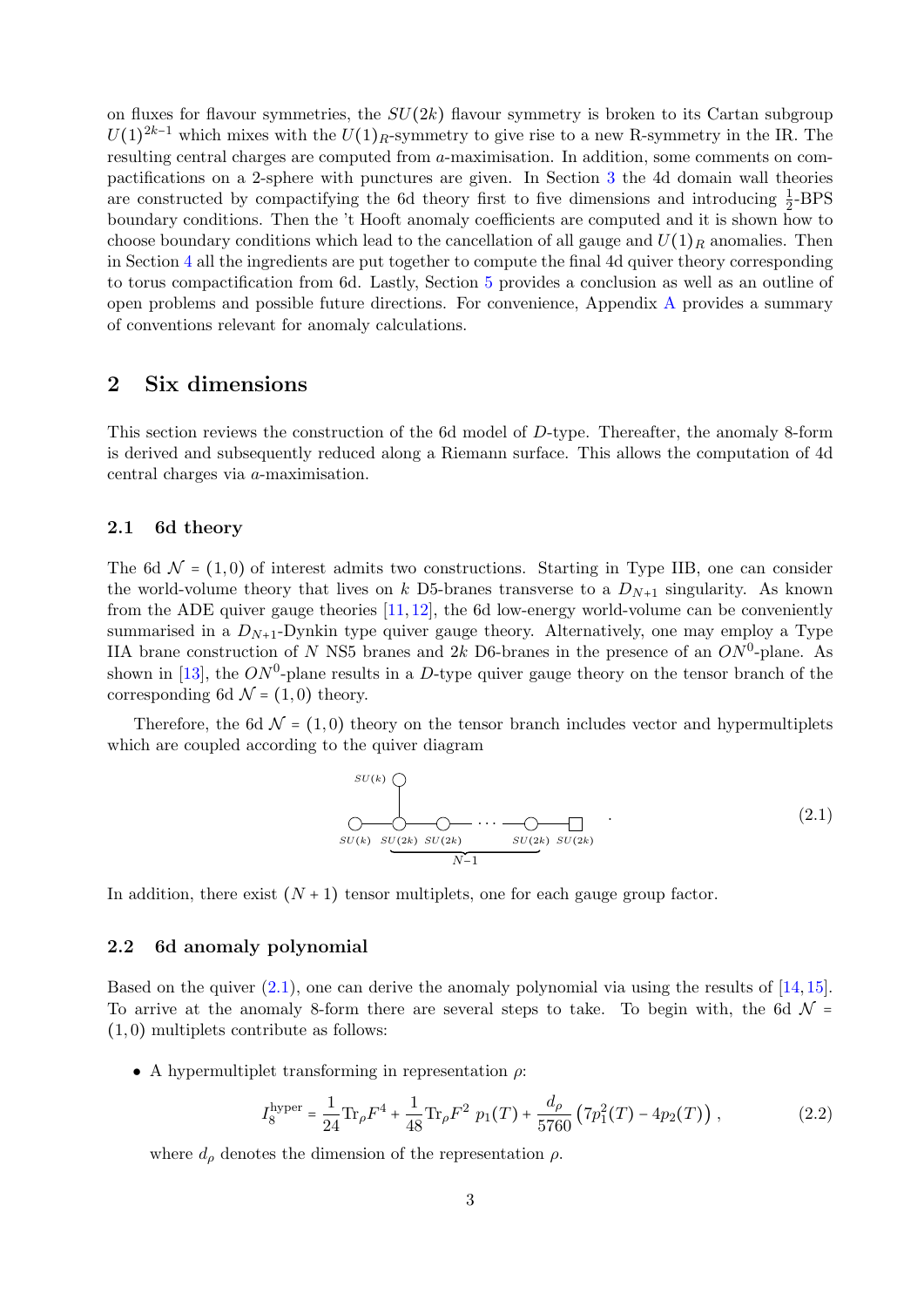• A vector multiplet of gauge group  $G$ :

$$
I_8^{\text{vector}} = -\frac{1}{24} \left( \text{Tr}_{\text{adj}} F^4 + 6c_2(R) \text{Tr}_{\text{adj}} F^2 + d_G c_2(R)^2 \right) -\frac{1}{48} \left( \text{Tr}_{\text{adj}} F^2 + d_G c_2(R) \right) p_1(T) - \frac{d_G}{5760} \left( 7p_1^2(T) - 4p_2(T) \right)
$$
(2.3)

and  $d_G$  is the dimension of G.

• A tensor multiplet:

$$
I_8^{\text{tensor}} = \frac{1}{24}c_2^2(R) + \frac{1}{48}c_2(R)p_1(T) + \frac{1}{5760}(23p_1^2(T) - 116p_2(T)).
$$
 (2.4)

The notation for the appearing characteristic classes is as follows:  $c_2(R)$  for the second Chern classes in the fundamental representations of the 6d  $\mathcal{N} = (1,0) SU(2)_R$  R-symmetries;  $p_1(T)$  and  $p_2(T)$  for the first and second Pontryagin classes of the tangent bundle. Moreover,  $F_G$  denotes the field strength of the flavour symmetry  $G = SU(2k)$ ; and the subscripts  $\rho$ , f, adj of a trace indicates with respect to which representation  $\rho$ , adjoint, or fundamental the trace is performed.

Then one can determine the anomaly 8-form contributions from the vector and hypermultiplets encoded in the quiver  $(2.1)$  as well as the contributions of the  $(N+1)$  tensor multiplets. Summing all perturbative contributions of the  $\mathcal{N} = (1, 0)$  multiplets, one finds the following pure gauge, mixed gauge R-symmetry, and mixed gauge flavour anomaly terms

$$
I_8^{\text{pert}} \supset -\frac{1}{8} (A_{D_{N+1}})^{ij} \text{Tr}_f F_i^2 \text{Tr}_f F_j^2 - \frac{1}{2} \rho^i \text{Tr}_f F_i^2 c_2(R) - 2\gamma^i \text{Tr}_f F_i^2 \text{Tr}_f F_G^2, \tag{2.5}
$$

where  $i, j = 1, \ldots, N + 1$  labels the gauge group factors in [\(2.1\)](#page-3-3). The numbering of the nodes in the underlying  $D_{N+1}$  Dynkin diagram follows the conventions of [\[16,](#page-33-3) Table IV], i.e. the spinor nodes are labelled by N and  $N + 1$ , respectively; while the node attached to the flavour is labelled by  $i = 1$ . Moreover,  $A_{D_{N+1}}$  denotes the Cartan matrix of  $D_{N+1}$ , see [\[16,](#page-33-3) Table VI], and the two  $(N + 1)$ -dimensional vectors  $\rho$ ,  $\gamma$  are defined as follows:

$$
\rho = (2k, 2k, \dots, 2k, k, k), \qquad \gamma = -\frac{1}{4}(1, 0, \dots, 0).
$$
 (2.6)

In order to cancel all pure and mixed gauge anomalies, one adds a Green-Schwarz term [\[17–](#page-33-4)[19\]](#page-33-5)

<span id="page-4-2"></span><span id="page-4-0"></span>
$$
I_8^{\text{GS}} = \frac{1}{2} \Omega^{ij} I_i I_j , \qquad (2.7)
$$

and the form of the anomalies [\(2.5\)](#page-4-0) determines the Green-Schwarz term almost uniquely to be

$$
\Omega^{ij} = (A_{D_{N+1}})^{ij}, \qquad I_i = \frac{1}{2} \text{Tr}_f F_i^2 + (A_{D_{N+1}}^{-1})_{ij} \left( \rho^j c_2(R) + 2 \gamma^j \text{Tr}_f F_G^2 \right). \tag{2.8}
$$

For the inverse  $(A_{D_{N+1}}^{-1})_{ij}$  of the Cartan matrix the reader is referred to [\[16,](#page-33-3) Table IV]. Finally, adding the perturbative contribution from the supermultiplets and the GS-term, one arrives at the full anomaly polynomial<sup>[1](#page-4-1)</sup>

$$
I_8 = \frac{(8N^3 - 4N + 1)k^2 + (N + 1)}{12}c_2(R)^2 - \frac{(2N - 1)k^2 - (N + 1)}{24}c_2(R)p_1(T)
$$
  
 
$$
- \frac{k(2N - 1)}{2}\text{Tr}_fF_G^2c_2(R) + \frac{k}{24}\text{Tr}_fF_G^2p_1(T) + \frac{1}{8}\left(\text{Tr}_fF_G^2\right)^2 + \frac{k}{12}\text{Tr}_fF_G^4
$$
  
 
$$
+ \frac{14k^2 + 30(N + 1)}{5760}p_1(T)^2 - \frac{8(k^2 + 15(N + 1))}{5760}p_2(T).
$$
 (2.9)

<span id="page-4-1"></span><sup>&</sup>lt;sup>1</sup>In view of [\(2.1\)](#page-3-3), the derived anomaly polynomial is valid for  $k \ge 2$ . The special case  $k = 1$  should be considered separately.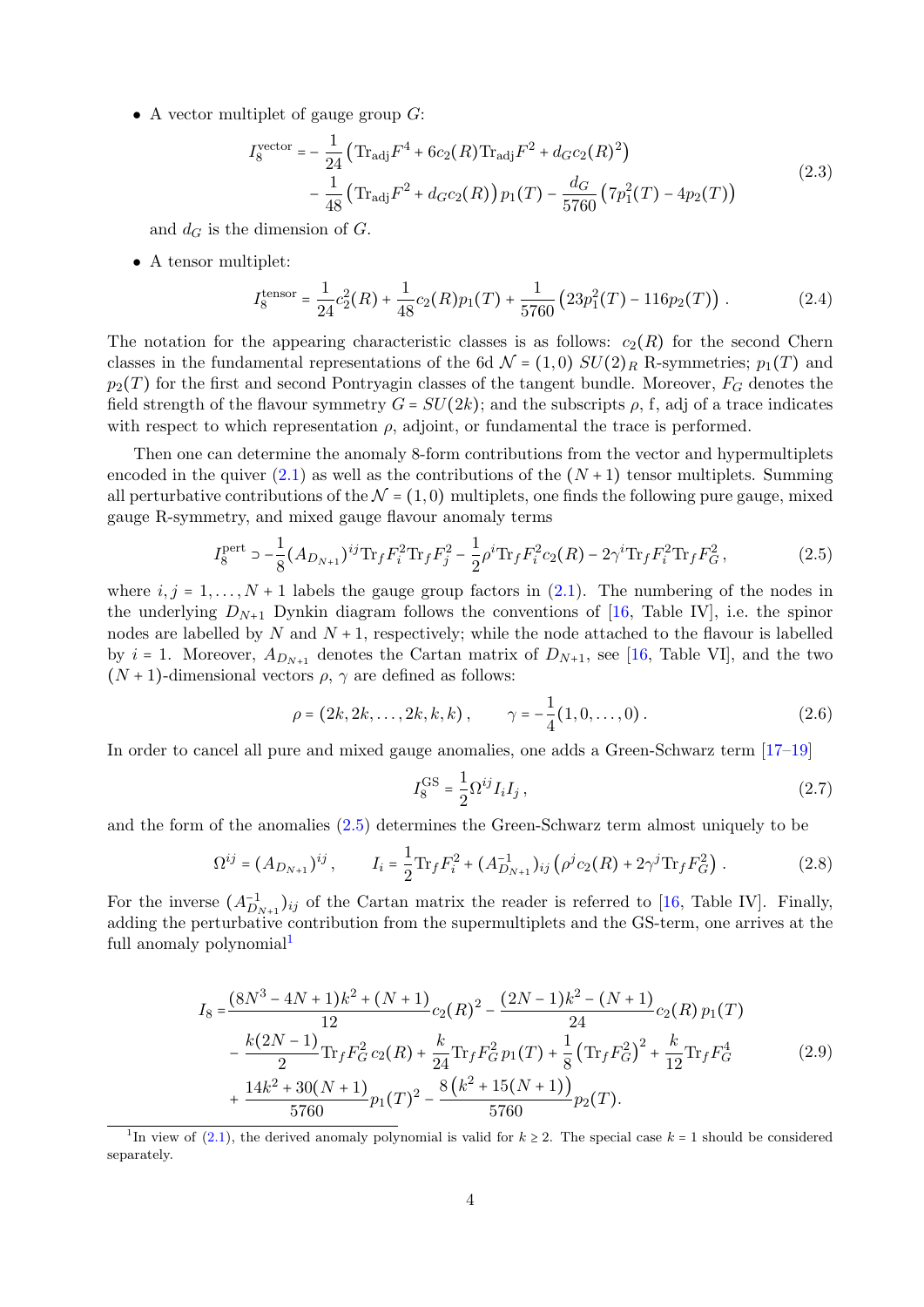For later convenience, consider the flavour and R-symmetry bundles in more detail, see for instance [\[3\]](#page-32-4). Suppose the  $G = SU(2k)$  flavour symmetry bundle splits, and the Chern roots are given by  $b_i$ ,  $i = 1, \ldots, 2k$  satisfying  $\sum_{i=1}^{2k} b_i = 0$ . Then one finds

$$
\text{Tr}_f F_G^2 = -\sum_{i=1}^{2k} b_i^2, \qquad \text{Tr}_f F_G^4 = \sum_{i=1}^{2k} b_i^4.
$$
 (2.10)

Similarly, the  $SU(2)_R$  bundle splits and has Chern roots  $(x, -x)$  such that

<span id="page-5-2"></span><span id="page-5-1"></span>
$$
c_2(R) = -x^2. \t\t(2.11)
$$

## <span id="page-5-0"></span>2.3 Anomaly polynomial after compactification

Next, one can compute the anomaly 6-form of a 4d  $\mathcal{N} = 1$  theory that originates from the compactification of the 6d  $\mathcal{N} = (1,0)$  theory  $(2.1)$  on a Riemann surface with fluxes via the anomaly 8-form  $(2.9).$  $(2.9).$ 

Generically, there are two effects to be taken into account when compactifiying on a genus g Riemann surface  $C_q$  with fluxes. Firstly, to preserve  $\mathcal{N} = 1$  supersymmetry in 4d one must perform a twist. Roughly, the 6d Lorentz group decomposes into the 4d Lorentz group times an  $SO(2)$ acting on  $C_q$ . Breaking the 6d  $SU(2)_R$  symmetry to a maximal torus  $U(1)_R$ , which is the natural candidate for the 4d R-symmetry, one then twists it with the  $SO(2)$  to ensure  $\mathcal{N}=1$  supersymmetry in 4d. Consequently, the Pontryagin classes decompose as [\[2\]](#page-32-3)

$$
p_1(T) = t^2 + p_1(T'), \qquad p_2(T) = t^2 p_1(T') + p_2(T')
$$
\n(2.12)

into 4d Pontryagin classes of the tangent bundle,  $p_1(T')$  and  $p_2(T')$ , and the first Chern class of the Riemann surface, t. For the R-symmetry, the twisted compactifiaction leads to a mixing between the spin connection t on  $C_g$  and  $c_1(R')$ , the first Chern class of the  $U(1)_R$  bundle, such that the Chern root becomes

<span id="page-5-3"></span>
$$
x = c_1(R') - \frac{1}{2}t. \tag{2.13}
$$

Secondly, the flavour symmetry fluxes break the  $SU(2k)$  symmetry to its torus too, i.e.

$$
G = SU(2k) \longrightarrow U(1)^{2k-1}.
$$
\n
$$
(2.14)
$$

Denote by  $z_i$ ,  $i = 1, ..., 2k$  the fluxes for the Cartan generators of  $\mathfrak{u}(1)_{b_i}$  of the 6d flavour symmetry and suppose  $c_1(\beta_i)$  are the first Chern classes of line bundles in 4d. Again, the first Chern class of  $C_q$  mixes with flavour symmetries and the Chern roots are related via [\[3\]](#page-32-4)

<span id="page-5-4"></span>
$$
b_i = Nc_1(\beta_i) - z_i \frac{t}{2g - 2}.
$$
\n(2.15)

The constraint  $\sum_{i=1}^{2k} b_i = 0$  then implies

$$
\sum_{i=1}^{2k} c_1(\beta_i) = 0, \qquad \sum_{i=1}^{2k} z_i = 0.
$$
 (2.16)

Note that the Gauss-Bonnet theorem  $\int_{C_g} t = 2 - 2g$  leads to

<span id="page-5-5"></span>
$$
\int_{C_g} b_i = z_i , \qquad (2.17)
$$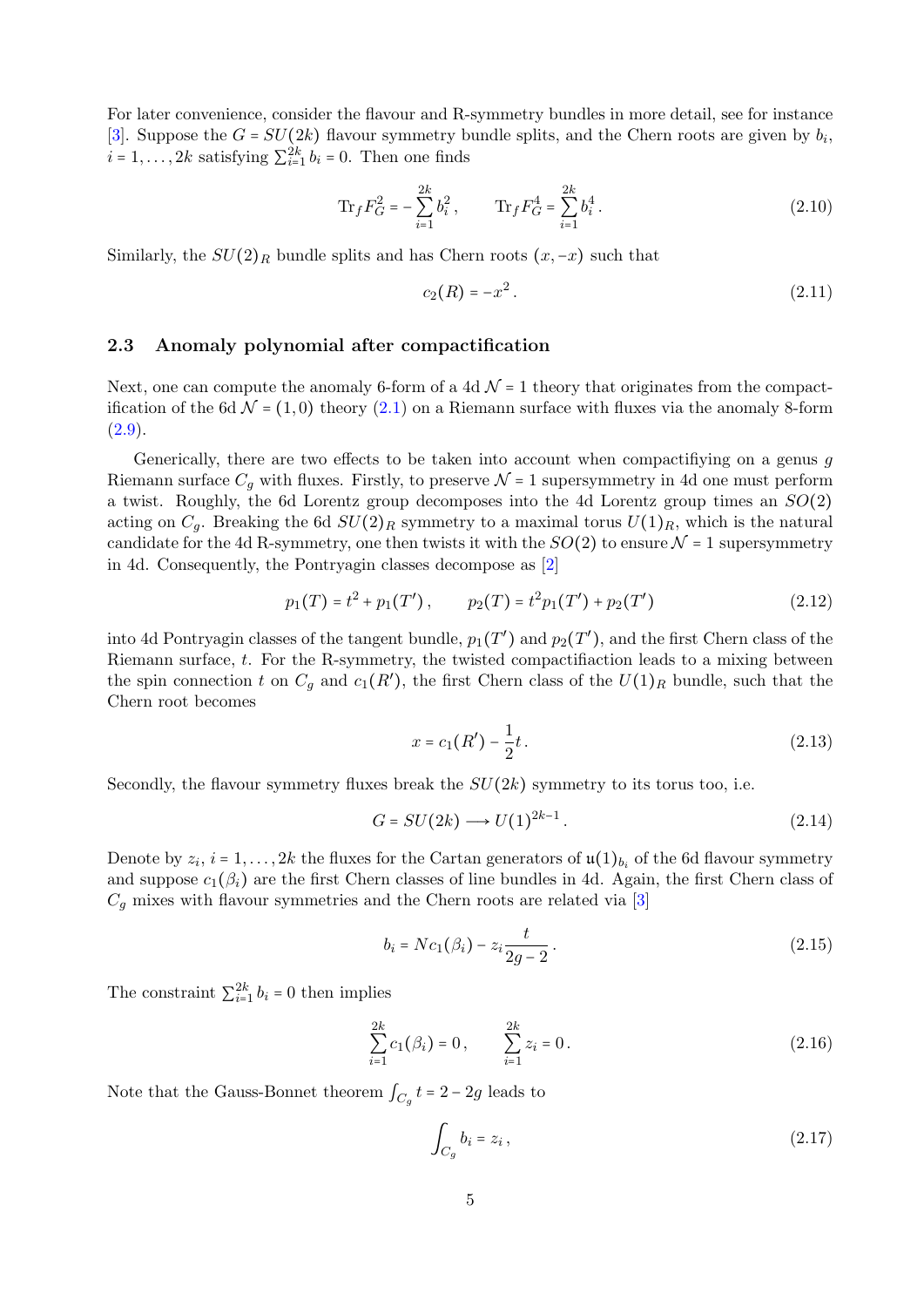which is a measure for the flux on the torus.

Now, to compute the resulting 4d anomaly 6-form one starts from the anomaly 8-form [\(2.9\)](#page-4-2), inserts the splitting of flavour bundles  $(2.10)$  and R-symmetry bundles  $(2.11)$ , translates the 6d objects via [\(2.13\)](#page-5-3), [\(2.15\)](#page-5-4) into 4d quantities, and lastly integrates over the Riemann surface  $C_q$ . After careful evaluation, one finds

<span id="page-6-1"></span>
$$
I_{6} = \frac{(g-1)}{3} \left( k^{2} \left( 8N^{3} - 4N + 1 \right) + N + 1 \right) c_{1} (R')^{3}
$$
  
\n
$$
- kN(2N - 1) \sum_{i=1}^{2k} z_{i} c_{1} (\beta_{i}) c_{1} (R')^{2} - (g-1) k (2N - 1) N^{2} \sum_{i=1}^{2k} c_{1} (\beta_{i})^{2} c_{1} (R')
$$
  
\n
$$
+ \frac{(g-1)}{12} \left( k^{2} (2N - 1) - (N + 1) \right) c_{1} (R') p_{1} (T') - \frac{kN}{12} \sum_{i=1}^{2k} z_{i} c_{1} (\beta_{i}) p_{1} (T')
$$
  
\n
$$
+ \frac{N^{3}}{12} \left( 3 \sum_{i,j=1}^{2k} \left( z_{i} c_{1} (\beta_{i}) c_{1} (\beta_{j})^{2} + z_{j} c_{1} (\beta_{i})^{2} c_{1} (\beta_{j}) \right) + 4k \sum_{i=1}^{2k} z_{i} c_{1} (\beta_{i})^{3} \right)
$$
  
\n(2.18)

which still needs to be supplemented by the constraints  $(2.16)$ .

**Example: 2-torus.** Specialising the result to the torus  $T^2$  requires a comment as  $g = 1$ : the singular-looking flux contribution  $\frac{t}{2g-2}$  is then understood as 2-form such that the integral over the Riemann surface is -1, cf. [\[3,](#page-32-4) Footnote 2]. With this in mind, the anomaly 6-form reads as

<span id="page-6-0"></span>
$$
I_6|_{T^2} = -kN(2N-1)\sum_{i=1}^{2k} z_i \ c_1(\beta_i)c_1(R')^2 - \frac{kN}{12}\sum_{i=1}^{2k} z_i \ c_1(\beta_i)p_1(T')
$$
  
+ 
$$
\frac{N^3}{12}\left(3\sum_{i,j=1}^{2k} (z_i \ c_1(\beta_i)c_1(\beta_j)^2 + z_j \ c_1(\beta_i)^2c_1(\beta_j)) + 4k\sum_{i=1}^{2k} z_i \ c_1(\beta_i)^3\right).
$$

$$
(2.19)
$$

As a remark, the anomaly 6-form  $(2.19)$  clearly shows that the 4d gravity anomalies  $Tr(U(1)<sub>R</sub>)$ ,  $\text{Tr}(U(1)_R^3)$  vanish in the UV.

Example: 2-sphere with  $s$  punctures. Considering a 2-sphere with  $s$  punctures can be achieved by replacing  $g \to g + \frac{1}{2}$  $\frac{1}{2}s$ , then imposing  $g = 0$  yields

<span id="page-6-2"></span>
$$
I_{6}|_{S_{s}^{2}} = \frac{(s-2)}{6} \left(k^{2} (8N^{3} - 4N + 1) + N + 1\right) c_{1}(R')^{3}
$$
  
\n
$$
-kN(2N-1) \sum_{i=1}^{2k} z_{i} c_{1}(\beta_{i}) c_{1}(R')^{2} - \frac{(s-2)k(2N-1)N^{2}}{2} \sum_{i=1}^{2k} c_{1}(\beta_{i})^{2} c_{1}(R')
$$
  
\n
$$
+ \frac{(s-2)}{24} \left(k^{2} (2N-1) - (N+1)\right) c_{1}(R')p_{1}(T') - \frac{kN}{12} \sum_{i=1}^{2k} z_{i} c_{1}(\beta_{i}) p_{1}(T')
$$
  
\n
$$
+ \frac{N^{3}}{12} \left(3 \sum_{i,j=1}^{2k} \left(z_{i} c_{1}(\beta_{i}) c_{1}(\beta_{j})^{2} + z_{j} c_{1}(\beta_{i})^{2} c_{1}(\beta_{j})\right) + 4k \sum_{i=1}^{2k} z_{i} c_{1}(\beta_{i})^{3}\right).
$$
  
\n(2.20)

In addition, one has to take the contributions from the punctures into account too, which are essentially constant shifts to the IR a-central charge, see for instance [\[7\]](#page-32-1). This additional contribution is discussed in Section [3.5](#page-16-0) and becomes relevant in Section [4.3.](#page-27-0)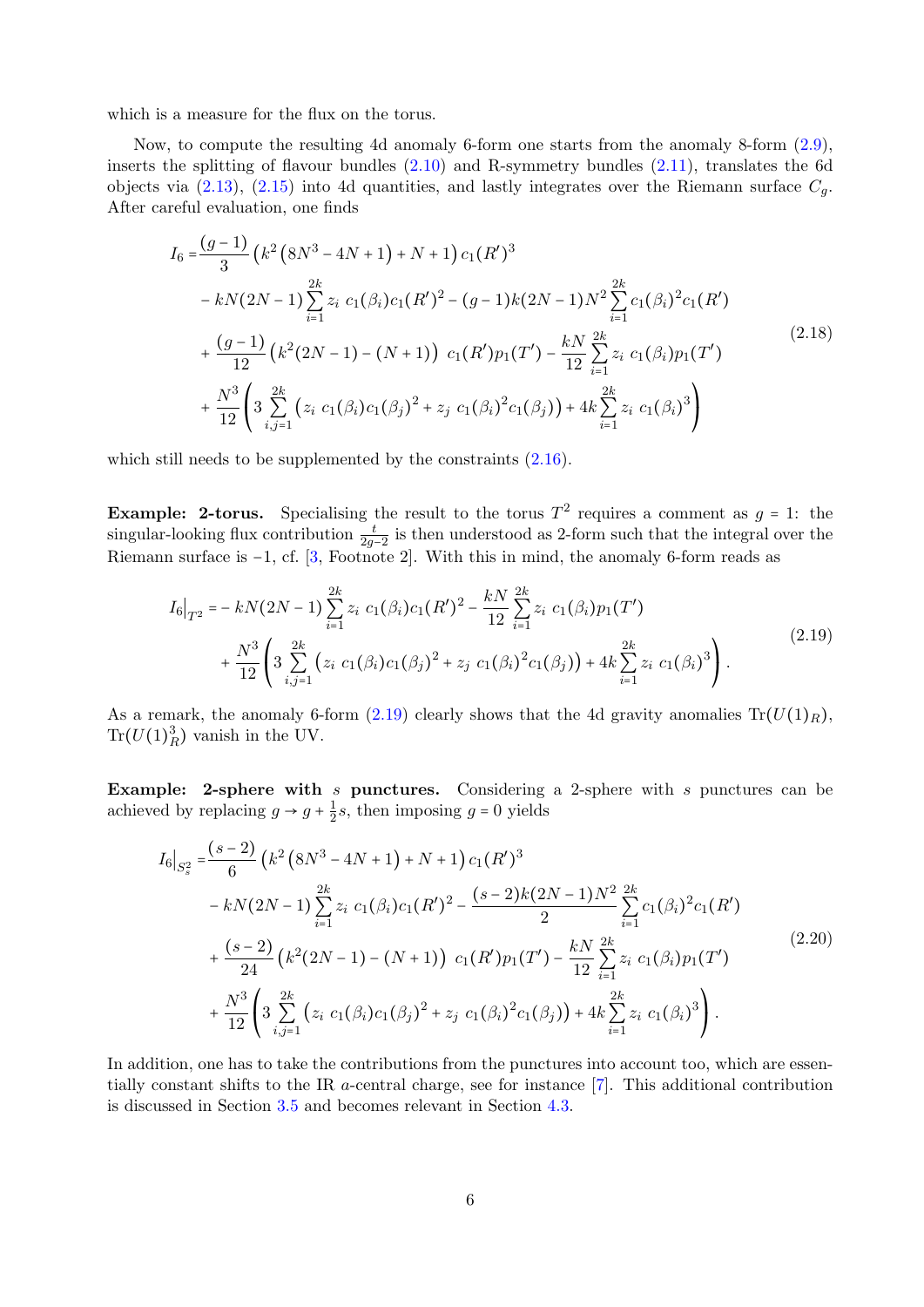# <span id="page-7-0"></span>2.4 a-maximisation

Next, consider the a-maximisation [\[20\]](#page-33-6) of the 4d  $\mathcal{N} = 1$  theory with anomaly polynomial [\(2.18\)](#page-6-1), assuming that the constraints  $(2.16)$  are imposed. The trial R-charge is a linear combination of the UV  $U(1)_R$  R-charge and the different  $U(1)_{b_i}$  from the maximal torus of the 6d flavour symmetry, i.e.

$$
U(1)^{\text{trial}}_{R} = U(1)_{R} + \sum_{i=1}^{2k-1} x_{i} U(1)_{b_{i}} \quad \text{s.t.} \quad R_{\text{trial}} = R_{UV} + \sum_{i=1}^{2k-1} x_{i} \beta_{i}, \quad x_{i} \in \mathbb{R}. \tag{2.21}
$$

Then the trial a-central charge becomes

$$
a_{\text{trial}} = \frac{3}{32} \left( 3 \text{Tr} R_{\text{trial}}^3 - \text{Tr} R_{\text{trial}} \right)
$$
  
= 
$$
\frac{3}{32} \left( 3 \text{Tr} (R_{UV}^3) + 9 \sum_i x_i \text{Tr} (R_{UV}^2 \beta_i) + 9 \sum_{i,j} x_i x_j \text{Tr} (R_{UV} \beta_i \beta_j) + 3 \sum_{i,j,k} x_i x_j x_k \text{Tr} (\beta_i \beta_j \beta_k) - \text{Tr} (R_{UV}) - \sum_i x_i \text{Tr} (\beta_i) \right). \tag{2.22}
$$

The trace coefficients can be read off from  $(2.19)$ ; see examples below. Next, the *a*-maximisation procedure requires to solve

<span id="page-7-1"></span>
$$
\frac{\partial a_{\text{trial}}}{\partial x_i} = 0, \qquad \forall i = 1, \dots, 2k - 1.
$$
 (2.23)

However, due to the large number of equations as well as the equally large number of free fluxes  $z_i$ , the analytic evaluation is cumbersome. To gain some understanding, one may resort to examples with low value of k and equal fluxes  $z_i = z$  for all  $i = 1, \ldots, 2k - 1$ .

For the 2-torus, one finds the following contributions to the trial central charge:

$$
\text{Tr}(R_{UV}) = -24 \cdot [I_6|_{T^2}]_{c_1(R')p_1(T')} = 0, \qquad (2.24a)
$$

$$
\text{Tr}(R_{UV}^3) = 6 \cdot [I_6|_{T^2}]_{c_1(R')^3} = 0, \qquad (2.24b)
$$

<span id="page-7-3"></span><span id="page-7-2"></span>
$$
\text{Tr}(\beta_i) = -24 \cdot [I_6|_{T^2}]_{c_1(\beta_i)p_1(T')} , \qquad (2.24c)
$$

$$
\text{Tr}(\beta_i \beta_j \beta_k) = d_{ijk} \cdot \left[ I_6 \big|_{T^2} \right]_{c_1(\beta_i)c_1(\beta_j)c_1(\beta_k)}, \tag{2.24d}
$$

$$
\text{Tr}(R_{UV}^2 \beta_i) = 2 \cdot [I_6|_{T^2}]_{c_1(R')^2 c_1(\beta_i)}, \qquad (2.24e)
$$

$$
\text{Tr}(R_{UV}\beta_i\beta_j) = d_{ij} \cdot [I_6|_{T^2}]_{c_1(R')c_1(\beta_i)c_1(\beta_j)},
$$
\n(2.24f)

where  $[I_6]_{T^2}$  denotes the coefficient of the combination of characteristic classes X in the anomaly 6-form [\(2.19\)](#page-6-0). Moreover,  $d_{i_1 i_2 \ldots i_n}$  equals m! with m being the number of equal indices in  $i_1 i_2 \ldots i_n$ .

**Example**  $k = 2$ . For  $k = 2$  and equal fluxes, the analytic solution to  $(2.23)$  is found to be

$$
x_i = -\frac{\sqrt{9N-4}}{6\sqrt{2}N}, \ i = 1, 2, 3 \implies a = \frac{z}{\sqrt{2}} (9N-4)^{\frac{3}{2}}.
$$
 (2.25)

**Example**  $k = 3$ . For  $k = 3$  and equal fluxes, the analytic solution to  $(2.23)$  is found to be

<span id="page-7-4"></span>
$$
x_i = -\frac{\sqrt{9N-4}}{9\sqrt{2}N}, \ i = 1, \dots, 5 \quad \Rightarrow \quad a = \frac{5z}{2\sqrt{2}} (9N-4)^{\frac{3}{2}}.
$$
 (2.26)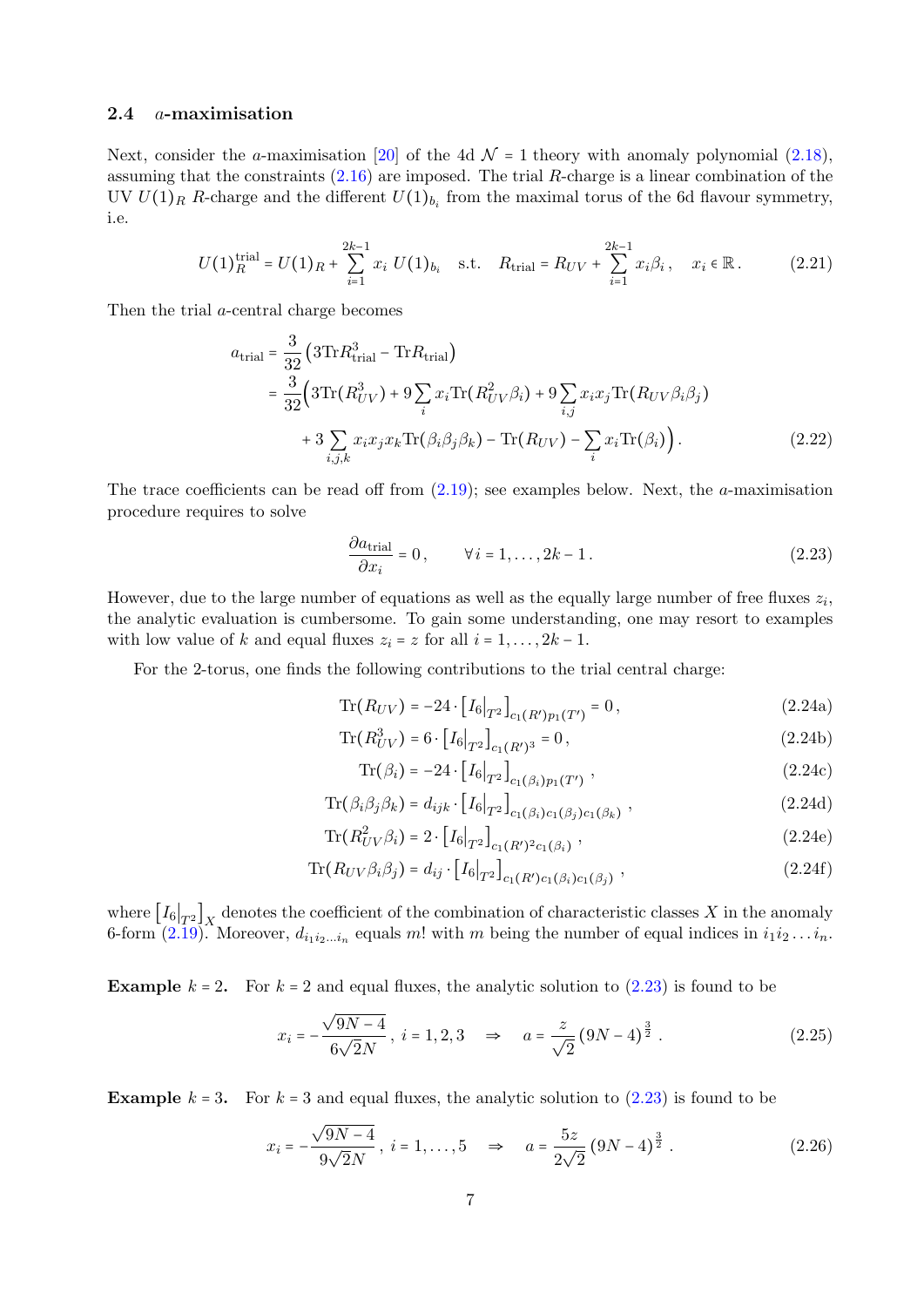**Example**  $k = 4$ . For  $k = 4$  and equal fluxes, the analytic solution to [\(2.23\)](#page-7-1) is found to be

<span id="page-8-6"></span>
$$
x_i = -\frac{\sqrt{9N-4}}{12\sqrt{2}N}, \ i = 1, ..., 7 \quad \Rightarrow \quad a = \frac{7\sqrt{2}z}{3} (9N-4)^{\frac{3}{2}}.
$$
 (2.27)

# <span id="page-8-0"></span>3 Five dimensions

The 6d theory  $(2.1)$  can be compactified on  $S^1$ . The resulting 5d theory has a low-energy description in terms of a 5d  $\mathcal{N}$  = 1 affine  $A_{2k-1}$  quiver gauge theory with alternating  $SO(2k+2)$  and  $USp(2k-2)$ gauge nodes [\[10\]](#page-32-8), i.e.

<span id="page-8-5"></span>SO(2N+2) USp(2N−2) . . . SO(2N+2) USp(2N−2) USp(2N−2) SO(2N+2) . . . USp(2N−2) SO(2N+2) k × SO(2N+2) nodes , k × USp(2N−2) nodes . (3.1)

This 5d theory will be the basis for the construction of flux domain wall theories in the spirit of [\[21\]](#page-33-7), see also [\[4,](#page-32-7) [5,](#page-32-11) [22\]](#page-33-8).

#### <span id="page-8-1"></span> $3.1$  $\frac{1}{2}$  BPS boundary conditions

Similar to the approach taken in [\[6\]](#page-32-5), one considers the boundary conditions for vector and hypermultiplets that need to be imposed in order to define a domain wall.

**Preserve symplectic gauge group.** To begin with, focus on the  $USp(2N-2)$  gauge nodes and impose Neumann boundary conditions on the gauge field, i.e.

$$
A_4^{USp(2N-2)}|_{x^4=0} = 0 = \partial_4 A_\mu^{USp(2N-2)}|_{x^4=0}, \quad \text{for } \mu = 0, 1, 2, 3,
$$
 (3.2)

which preserve the full gauge group. On the other hand, Dirichlet boundary conditions are imposed on the adjoint chiral  $\Phi^{USp(2N-2)}$  in the 5d  $\mathcal{N}=1$  gauge multiplet, i.e.

<span id="page-8-4"></span><span id="page-8-3"></span><span id="page-8-2"></span>
$$
\Phi^{USp(2N-2)}|_{x^4=0} = 0.
$$
\n(3.3)

Next, the hypermultiplets connecting a  $USp(2N-2)$  and a  $SO(2N+2)$  gauge node transform in the fundamental representation of  $USp(2N-2)$  and in the vector representation of  $SO(2N+2)$ . Hence, viewed from the  $USp(2N-2)$  gauge node there are  $(N + 1)$  copies of fundamental hypers, i.e.

$$
H_i = (X_i, Y_i^{\dagger}), \quad \text{for} \quad i = 1, 2, \dots N + 1. \tag{3.4}
$$

Unlike the case of bifundamental hypermultiplets of unitary gauge groups, the two  $\mathcal{N} = 1$  chiral multiplets are not in inequivalent representations. To see this, recall that fundamental representation of  $USp(2N-2)$  is pseudoreal; hence, the flavour symmetry group for  $(N + 1)$  copies enhances from  $SU(N+1)$  to  $SO(2N+2)$ . Turning to boundary conditions for  $H_i$ , one has the following two options for each  $i = 1, 2, ..., N + 1$  that preserve half the supersymmetries:

$$
+ ) \quad \partial_4 X_i|_{x^4=0} = Y_i|_{x^4=0} = 0, \qquad \text{or} \quad - ) \quad X_i|_{x^4=0} = \partial_4 Y_i|_{x^4=0} = 0. \tag{3.5}
$$

Denote the  $(N + 1)$ -dimensional vector of boundary conditions by  $\sigma$  with components  $\sigma_i = \pm$ . Naively, one would conclude that there are  $2^{N+1}$  choices for all  $N+1$  hypermultiplets. However,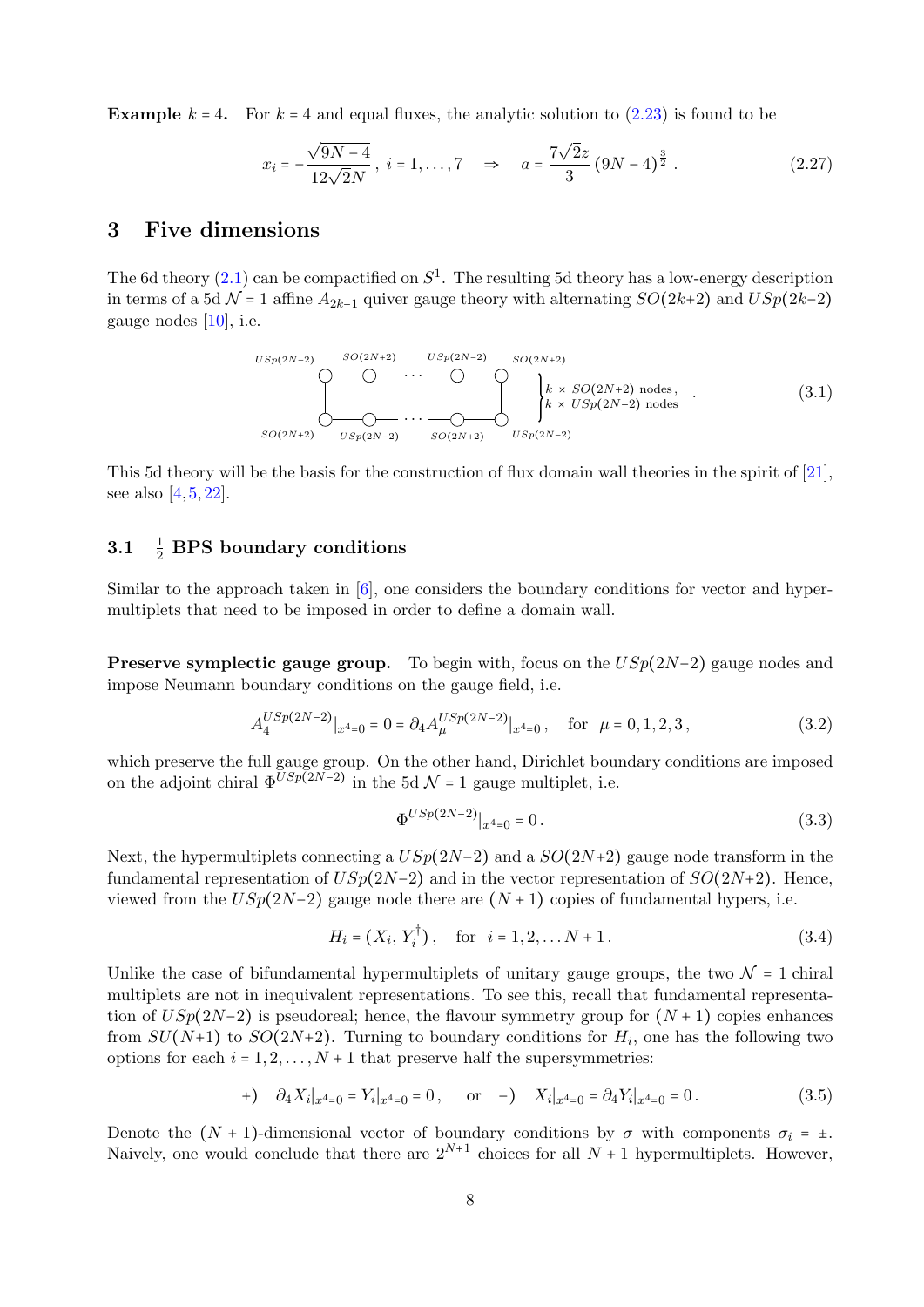since  $X_i$  and  $Y_i^{\dagger}$  $i_i^{\dagger}$  transform in equivalent representations of  $USp(2N-2)$ , any of these choices leads to  $(N + 1)$  chiral multiplets in the fundamental  $USp(2N-2)$  representation. Consequently, the  $(N+1)$  chiral multiplets admit at most a  $SU(N+1) \subset SO(2N+2)$  flavour symmetry. The important question is, whether the choice  $\sigma$  of boundary conditions implies that the chirals transform in the fundamental or anti-fundamental representation of  $SU(N+1)$ . Consider the two extreme cases  $\sigma_{\pm} \equiv (\pm, \dots, \pm)$ , meaning either all  $X_i$  survive for  $\sigma_{+}$  or all  $Y_i$  survive for  $\sigma_{-}$ . Then the origin of the enhanced flavour symmetry implies that the  $X_i$  furnish the fundamental and the  $Y_i$  the antifundamental representation of  $SU(N+1)$ . The choice of a generic boundary condition differs from the extreme case only by a different embedding  $SU(N+1) \rightarrow SO(2N+2)$ . In particular, if  $\sigma$  is a fixed choice, then there exists the "opposite" choice  $-\sigma$ , where all signs are reverted, such that  $-\sigma$ corresponds to the same embedding, but the surviving  $(N + 1)$  chirals transform in the conjugate  $SU(N+1)$  representation compared to the ones from  $\sigma$ . Consequently, it is sufficient to consider the extreme cases  $\sigma_{+}$ .

Turning to the  $SO(2N+2)$  gauge nodes, it is suggestive to impose Neumann boundary conditions on the  $SU(N+1)$  subgroup resulting from the chiral matter fields and set the remaining gauge field components to zero, i.e.

$$
A_4^{SO(2N+2)}|_{x^4=0} = \partial_4 A_\mu^{SO(2N+2)}|_{x^4=0} = A_\mu^{SO(2N+2)\setminus SU(N+1)}|_{x^4=0} = 0 \quad \text{for } \mu = 0, 1, 2, 3. \tag{3.6}
$$

Meanwhile, Dirichlet boundary conditions are imposed on the full adjoint chiral of the 5d  $\mathcal{N} = 1$  $SO(2N+2)$  gauge multiplet, i.e.

<span id="page-9-4"></span><span id="page-9-1"></span><span id="page-9-0"></span>
$$
\Phi^{SO(2N+2)}|_{x^4=0} = 0. \tag{3.7}
$$

Therefore, the boundary conditions defined in  $(3.2)$ ,  $(3.3)$ ,  $(3.5)$ ,  $(3.6)$  and  $(3.7)$  specify one chamber of the 5d theory on the interface. For each of the  $2k$  hypermultiplets in  $(3.1)$  one may choose boundary conditions  $\sigma_{+}$ , such that the theory is determined by a  $(2k)$ -dimensional vector B. Here, the convention is that  $\sigma_{+}$  turns the hypermultiplets into a chiral in the fundamental representation of  $SU(N+1)$ , while  $\sigma$ <sub>-</sub> corresponds to the anti-fundamental. To exemplify a few cases, one may consider

$$
\mathbb{B} = (\ldots, +, +, -, -, +, \ldots) \qquad \qquad \ldots \longrightarrow \bigcirc_{USp(2N-2)} \bigcirc_{USp(2N-2)} SU(N+1) \qquad (3.8a)
$$

$$
\mathbb{B} = (\ldots, -, -, -, +, +, \ldots) \qquad \qquad \ldots \qquad \qquad \underbrace{\qquad \qquad SU(N+1) \qquad SU(N+1)}_{USp(2N-2)} \qquad \qquad \ldots \qquad \qquad \qquad \qquad \qquad (3.8b)
$$

Preserve orthogonal gauge group. On the other hand, one can equally well impose Neumann boundary conditions on the  $SO(2N+2)$  gauge nodes to preserve the entire gauge group, i.e.

$$
A_4^{SO(2N+2)}|_{x^4=0} = \partial_4 A_\mu^{SO(2N+2)}|_{x^4=0} = 0, \quad \text{for } \mu = 0, 1, 2, 3,
$$
 (3.9)

and similarly Dirichlet boundary conditions on the adjoint chiral  $\Phi^{SO(2N+2)}$  in the 5d  $\mathcal{N}=1$  $SO(2N+2)$  gauge multiplet,

<span id="page-9-3"></span><span id="page-9-2"></span>
$$
\Phi^{SO(2N+2)}|_{x^4=0} = 0.
$$
\n(3.10)

Viewed from the  $SO(2N+2)$  gauge group, the hypermultiplets

$$
H'_a = (X'_a, Y'^\dagger_a) \quad \text{for} \quad a = 1, \dots, N-1 \tag{3.11}
$$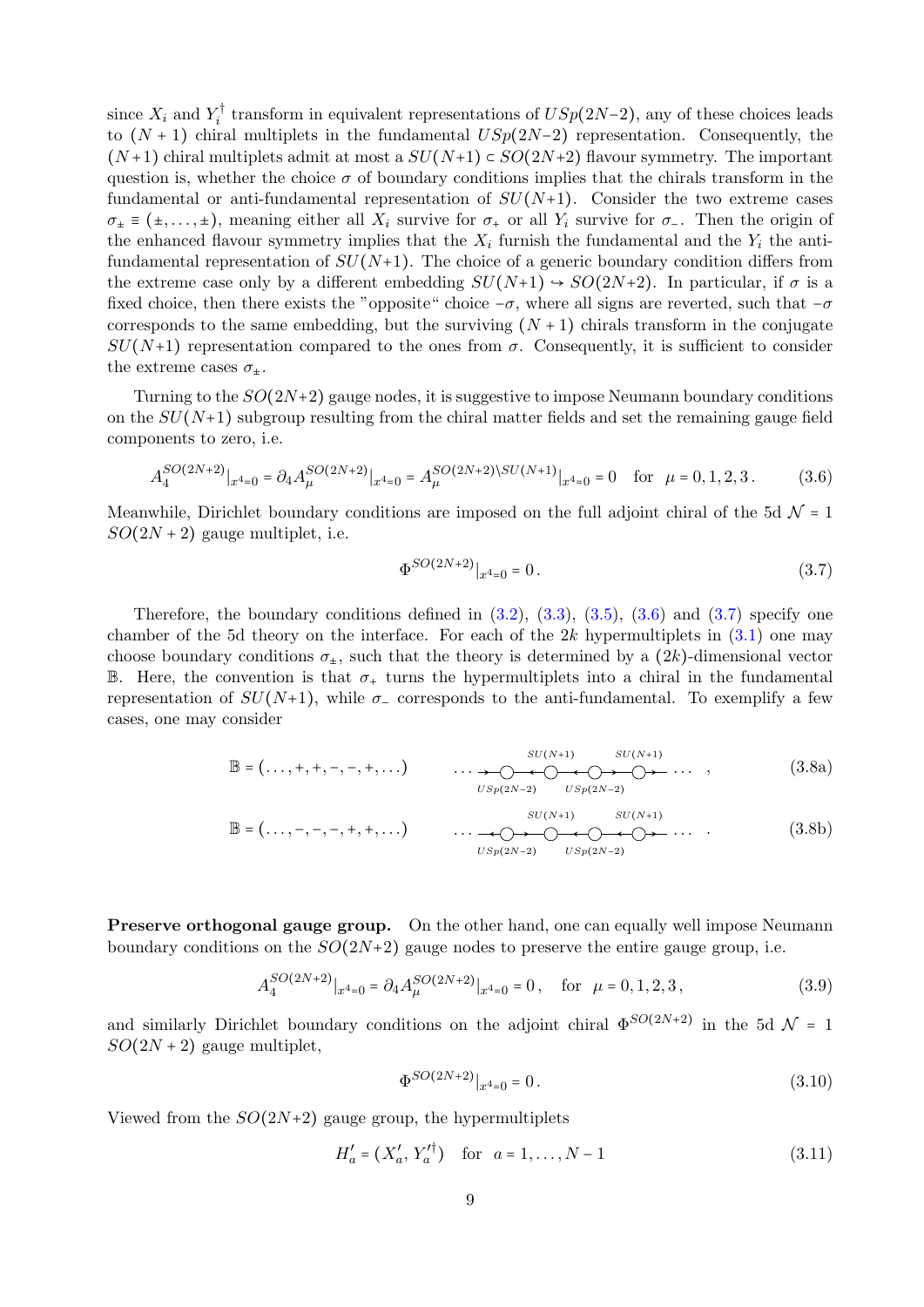between this gauge group and the adjacent gauge node are understood as  $(N-1)$  copies of fundamental  $SO(2N+2)$  hypermultiplets. Again, the two  $\mathcal{N}=1$  chirals in each  $H'_a$  are in equivalent  $SO(2N+2)$  representations, which is the reason for the flavour symmetry enhancement  $SU(N-1) \rightarrow USp(2N-2)$ . By assigning  $\frac{1}{2}$  BPS boundary conditions to the hypermultiplets, one has two choices

<span id="page-10-1"></span>
$$
(*)\quad \partial_4 X'_a|_{x^4=0} = Y'_a|_{x^4=0} = 0\,, \quad \text{or} \quad -')\quad X'_a|_{x^4=0} = \partial_4 Y'_a|_{x^4=0} = 0\,,\tag{3.12}
$$

for each  $a = 1, \ldots, N - 1$ . Nevertheless, all of these choices result in  $(N - 1)$  chiral multiplets in the fundamental  $SO(2N+2)$  representation. The flavour symmetry of these  $(N-1)$  chirals is at most  $SU(N-1) \subset USp(2N-2)$ , but one has to determine whether they transform in the fundamental or anti-fundamental representation. Analogous to the above arguments, one could summarise the choices in  $(3.12)$  in a  $(N-1)$ -dimensional vector  $\sigma'$ , with components  $\pm$ . Again, the extreme cases  $\sigma'_{\pm} \equiv (\pm, \dots, \pm)$  indicate that choosing  $X'_{a}$  only leads to chirals in the fundamental of  $SU(N-1)$ , while the  $Y'_a$  choice yields anti-fundamental chirals. Any other choice of  $\sigma'$  characterises a different embedding  $SU(N-1)$  →  $USp(2N-2)$ , but effectively reduces to chirals transforming in the fundamental or anti-fundamental of  $SU(N-1)$  for either  $\sigma'$  or the opposite choice  $-\sigma'$ . Thus, the two extreme cases are sufficient. Next, one should impose boundary conditions on the  $USp(2N-2)$ gauge multiplet that are compatible with the choice of an  $SU(N-1)$  subgroup. In detail,

<span id="page-10-2"></span>
$$
A_4^{USp(2N-2)}|_{x^4=0} = \partial_4 A_\mu^{USp(2N-2)}|_{x^4=0} = A_\mu^{USp(2N-2)\setminus SU(N-1)}|_{x^4=0} = 0 \quad \text{for } \mu = 0, 1, 2, 3,
$$
\nand\n
$$
\Phi^{USp(2N-2)}|_{x^4=0} = 0.
$$
\n(3.13)

The boundary conditions of [\(3.9\)](#page-9-2), [\(3.10\)](#page-9-3), [\(3.12\)](#page-10-1), and [\(3.13\)](#page-10-2) determine another type of chamber of the 5d theory on the interface which is specified by an  $(2k)$ -dimensional vector  $\mathbb{B}'$ . The convention is as above, if  $\sigma'_+$  then the surviving chiral multiplets are  $SU(N-1)$  fundamentals, while antifundamentals for  $\sigma'$ . The resulting theory can be illustrated in a few examples:

$$
\mathbb{B}' = (\ldots, +, +, -, -, +, \ldots) \qquad \qquad \ldots \longrightarrow \bigcirc \longrightarrow \bigcirc \longrightarrow \bigcirc \longrightarrow \bigcirc \longrightarrow \bigcirc \longrightarrow \ldots \qquad ,
$$
\n
$$
\text{SO}(2N+2) \qquad \text{SO}(2N+2) \qquad \text{SO}(2N+2) \qquad \qquad \text{(3.14a)}
$$

$$
\mathbb{B}' = (\ldots, -, -, -, +, +, \ldots) \qquad \qquad \ldots \qquad \qquad \underbrace{\qquad \qquad SU(N-1)}_{SO(2N+2)} \qquad \qquad SU(N-1) \qquad \qquad SU(N-1) \qquad \qquad \qquad (3.14b)
$$

### <span id="page-10-0"></span>3.2 Flux domain walls

With the preparation from Section [3.1,](#page-8-1) one can construct a flux domain wall as the interface theories between two 5d chambers. From the perspective of the original 6d theories, the domain wall theories can be regarded as compactifications of the 6d theories on a tube or, say, a sphere with two punctures. These punctures are then associated to the gauge groups of the 5d quiver theory. If one removes the gauge multiplets, they will be treated as the corresponding non-Abelian global symmetries, in addition to the 6d global symmetries  $SU(2k)$ . More concretely, in the cases introduced in Section [3.1,](#page-8-1) there exist two types of puncture symmetries:  $USp(2N-2)$ - $SU(N+1)$ and  $SO(2N+2)$ - $SU(N-1)$ . Consequently, three types of fundamental domain walls arise:

<span id="page-10-4"></span><span id="page-10-3"></span>
$$
USp(2N-2)
$$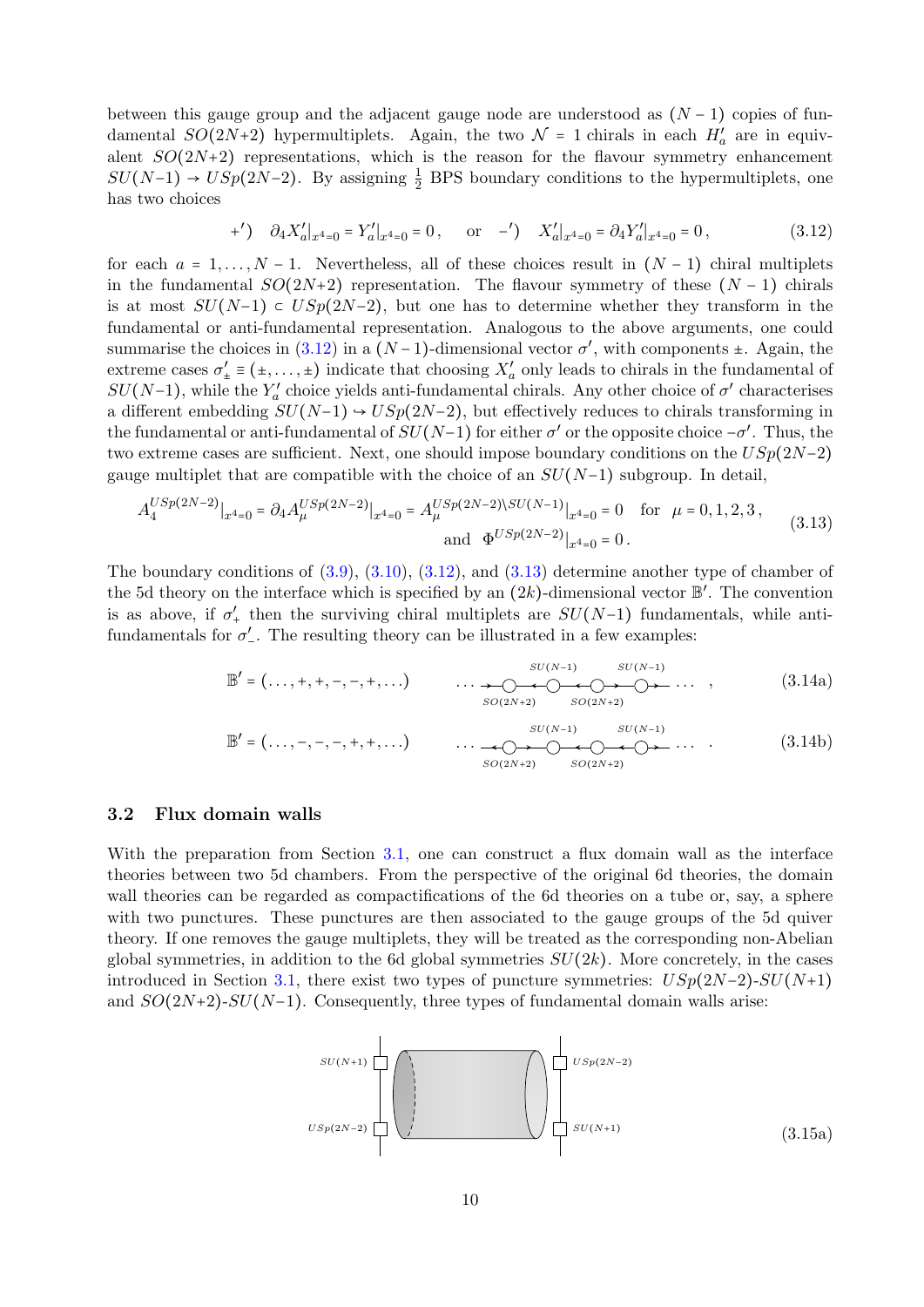<span id="page-11-3"></span>

Figure 1: Example of a 4d theory on a torus constructed from a  $USp\text{-}SU$  domain wall [\(3.15a\)](#page-10-3) and a  $SO\text{-}SU$ domain wall [\(3.15b\)](#page-11-1) such that both are glued to two mixed domain walls [\(3.15c\)](#page-11-2).

<span id="page-11-1"></span>

In order to obtain the desired 4d theories, the vector multiplets have to be added back, i.e. they gauge the global symmetries associated to the punctures. Therefore, the 4d theories on a torus can be constructed via gluing the fundamental domain walls along their punctures. For example, a torus theory constructed from four domain walls can be sketched as in Figure [1.](#page-11-3) Nevertheless, all these fundamental domain walls potentially suffer from various anomalies. In particular, one has to guarantee that the glued  $SU(N \pm 1)$  gauge nodes are free of the cubic gauge anomalies, i.e.

<span id="page-11-2"></span>
$$
\text{Tr}\left(SU(N\pm 1)^3\right) = 0\,. \tag{3.16}
$$

These gauge anomalies are the focus of the next section.

# <span id="page-11-0"></span>3.3 Tr  $(SU(N \pm 1)^3)$  cubic gauge anomalies

Since all three fundamental domain walls [\(3.15\)](#page-10-4) contain unitary gauge nodes, they will be discussed separately. Appendix [A](#page-30-1) provides the conventions for the anomaly coefficients. Without loss of generality, one may consider the k = 1 case, i.e. the 5d theory [\(3.1\)](#page-8-5) consists only of one  $USp(2N-2)$ and one  $SO(2N+2)$  node, to construct the domain walls. This  $k = 1$  is only used to simplify the presentation, but any comparison to 6d requires  $k \geq 2$ .

 $USp(2N-2)$ - $SU(N+1)$  domain walls. To begin with, focus on the domain wall [\(3.15a\)](#page-10-3) and k = 1. Consequently, each chamber of the domain wall contains one  $USp(2N-2)$  and one  $SU(N+1)$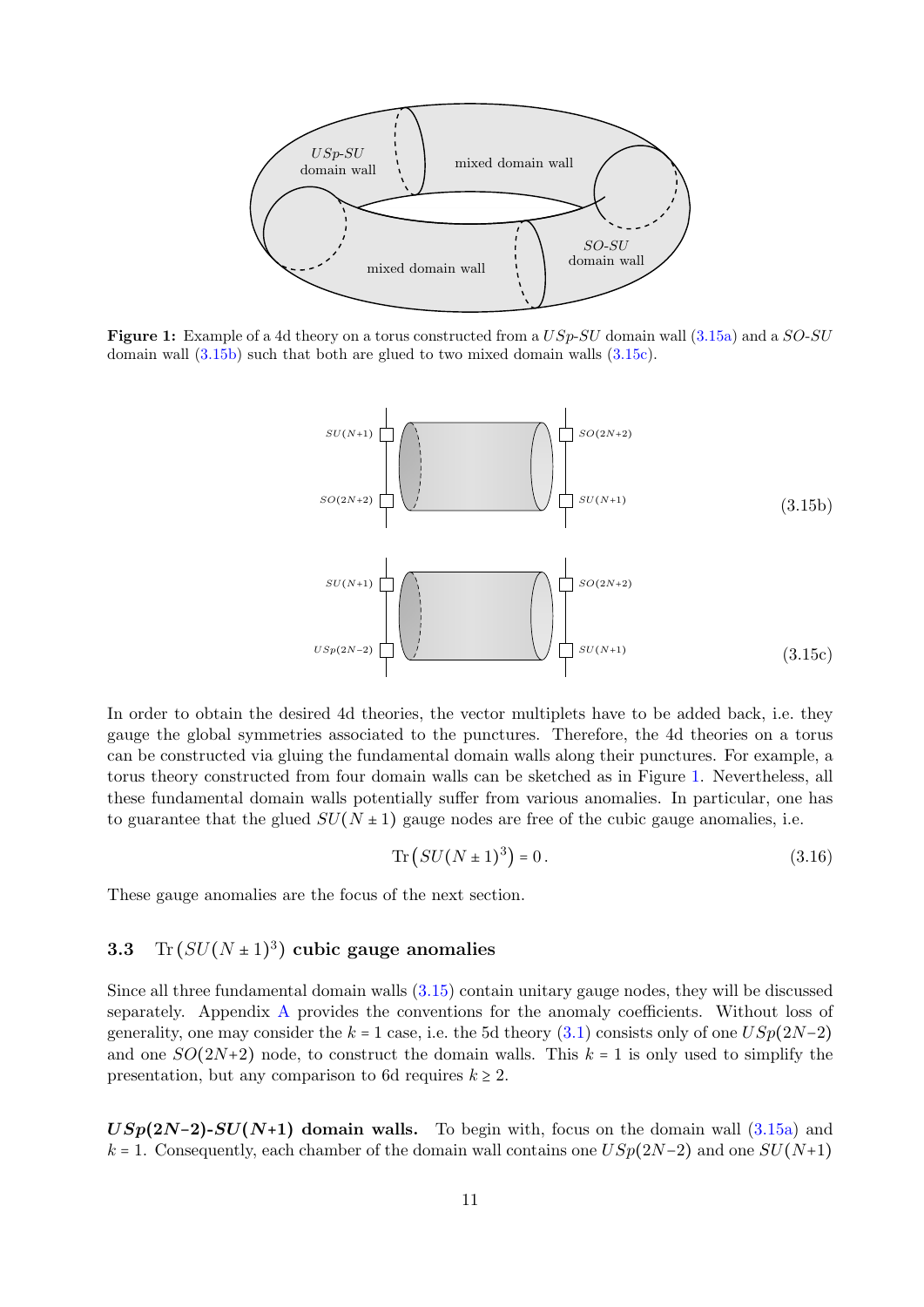node. To connect the chambers, one includes additional 4d chiral fields  $q$  to each node, which are oriented from left to right. Then there are two choices for which nodes between the two chambers the chirals q connect: either the  $USp$ - $SU$  and  $SU$ - $USp$  nodes, or  $USp$ - $USp$  and  $SU$ - $SU$  nodes. In addition, for each choice, there exist four types of boundary conditions that can be assigned on the 5d hypermultiplets of the two chambers. Following Section [3.1,](#page-8-1) these boundary conditions are denoted by  $(+, +), (+, -), (-, +),$  and  $(-, -)$ . If one chooses to connect the USp-SU and SU-USp nodes in the two chambers, then the boundary conditions for the 5d fields of left and right chamber have to be opposite to each other. As a consequence, the boundary conditions of the 5d fields together with the choice of chiral fields q determine how to include additional 4d chiral fields  $\tilde{q}$  that serve to formulate cubic superpotentials and triangulate the domain walls. In total there are eight different  $USp(2N-2)$ - $SU(N+1)$  domain walls for the k = 1 case. To illustrate the construction, the fundamental domain wall with (+,−) boundary conditions on the left and (−,+) on the right is given by

<span id="page-12-0"></span>
$$
USp(2N-2)
$$
\n
$$
SU(N+1)
$$
\n
$$
SU(N+1)
$$
\n
$$
USp(2N-2)
$$
\n
$$
USp(2N-2)
$$
\n(3.17)

and the need for the additional loops A and  $\overline{A}$  can be seen as follows: From 4d perspective, [\(3.17\)](#page-12-0) is an  $\mathcal{N}$  = 1 Wess-Zumino model with non-Abelian global symmetries  $USp(2N-2)^2 \times SU(N+1)^2$ . In order to glue this domain wall with others, one further needs to require that the cubic gauge anomaly of  $SU(N+1)$  nodes vanishes. For example, consider the lower left  $SU(N+1)$  node to be specific. Then the 4d chiral fields  $q_2$  and  $\tilde{q}_1$  contribute −(2N − 2) and (N + 1) units to the cubic anomaly, respectively. The two vertical chiral fields, as residues of the 5d hypermultiplets, also contribute to cubic anomaly with an additional factor of  $\frac{1}{2}$ , as a consequence of 5d anomaly inflow, see [\[6\]](#page-32-5). In this quiver, the net cubic anomaly from the two vertical chirals is zero due to our chosen boundary condition. Summing up all the contributions, the cubic anomaly becomes

$$
\operatorname{Tr}\left(SU(N+1)^3\right) = -(2N-2) + (N+1) = -(N+1-4). \tag{3.18}
$$

Therefore, one additional anti-symmetric chiral matter fields A is required to cancel the anomaly of the  $SU(N+1)$  node.

Analogously, one can show that the upper right  $SU(N+1)$  node in [\(3.17\)](#page-12-0) requires another matter fields  $A$  in the conjugate representation of the anti-symmetric representation to cancel the cubic gauge anomaly. Thus, the domain wall becomes anomaly free if the additional loops A and A are added to the construction as shown in  $(3.17)$ .

From the quiver diagram, it is straightforward to derive the  $\mathcal{N} = 1$  superpotential. Besides the cubic superpotential terms that stem from triangles in  $(3.17)$ , one needs also form superpotentials for the anti-symmetric fields  $A$  and  $A$  via

<span id="page-12-1"></span>
$$
\mathcal{W} = \text{Tr}\left(Jq_1\overline{A}q_1 + Jq_2Aq_2\right) + \text{cubic terms},\tag{3.19}
$$

where J is the anti-symmetric tensor of  $USp(2N-2)$ .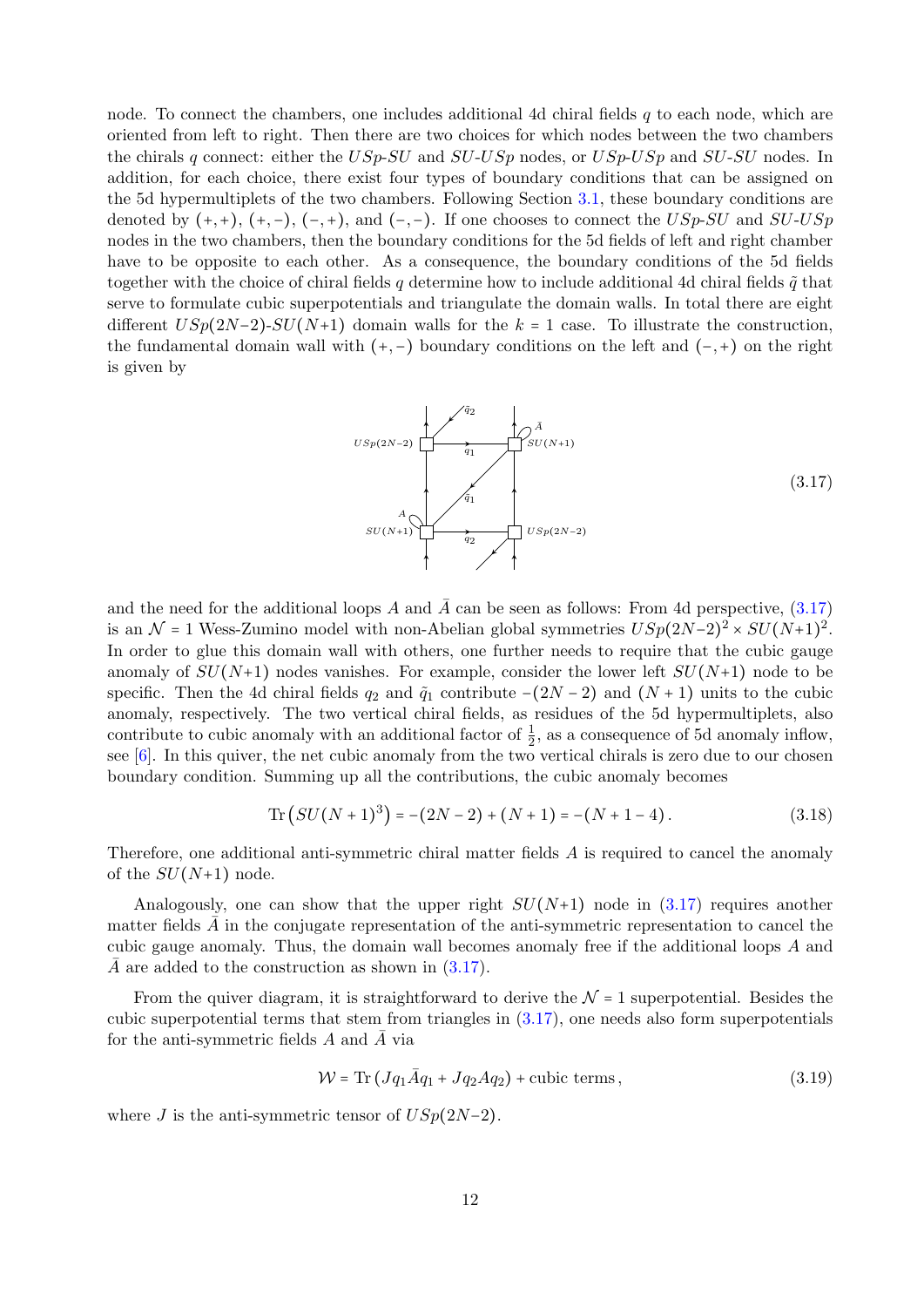$SO(2N+2)$ - $SU(N-1)$  domain walls. Analogous to the above analysis, there exist eight different  $SO-SU$  domains walls  $(3.15b)$  in the  $k = 1$  case, which follow from the four types of boundary conditions assigned to the 5d fields and the subsequent two choices of how to connect the 5d chambers via additional 4d chiral fields. As an example, consider the domain wall with boundary conditions  $(+,-)_{L,R}$  such that the SO-SU and SU-SO nodes are paired up. In order to have vanishing cubic gauge anomalies for the  $SU(N-1)$  nodes, one has to add one symmetric matter field for each  $SU(N-1)$  node. Collecting all the ingredients, one ends up with the following theory:

<span id="page-13-1"></span>

It is then straightforward to verify the vanishing cubic anomalies for the two  $SU(N-1)$  nodes. Moreover, the superpotential can be derived in similar fashion as in the  $USp-SU$  case.

 $USp(2N-2)$ - $SO(2N+2)$ - $SU(N+1)$  mixed domain walls. Lastly, consider the mixed domain wall [\(3.15c\)](#page-11-2) as the interface theory of a  $USp(2N-2)$ - $SU(N+1)$  and a  $SO(2N+2)$ - $SU(N-1)$  chamber. Unfortunately, it turns out that there is no way to construct a cubic anomaly free mixed domain wall for certain choices of boundary conditions. For instance, consider the mixed domain wall corresponding to  $(+,-)_L$ ,  $(-,+)_R$  boundary conditions, which is given by

<span id="page-13-0"></span>

One can check that the  $SU(N \pm 1)$  nodes, even when supplemented with (anti-)symmetric matter fields, are anomalous, i.e.

$$
\operatorname{Tr}\left(SU(N+1)^3\right) = (2N+2) - (N-1) - (N+1+4) = -2,\tag{3.22a}
$$

$$
\text{Tr}\left(SU(N-1)^3\right) = -(2N-2) + (N+1) + (N-1-4) = -2. \tag{3.22b}
$$

Of course, the anomalous domain wall cannot be glued to other anomaly free domain walls. Nevertheless, it is possible to find other domain walls with anomalies of opposite and glue these consistently. For example, one may glue the anomalous domain wall [\(3.21\)](#page-13-0) with another anomalous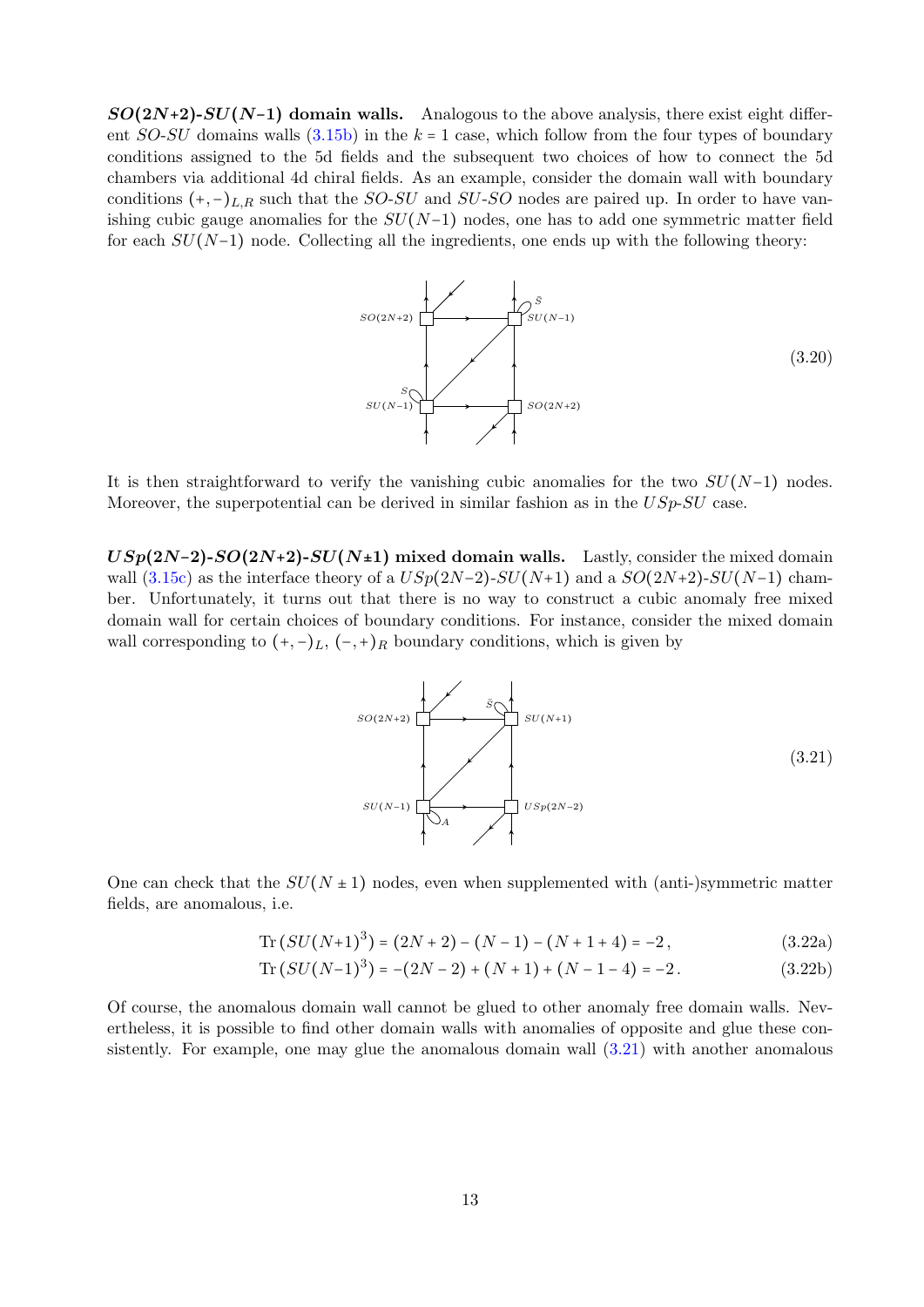|          | Fields vertical/diagonal horizontal (anti-)symmetric |  |
|----------|------------------------------------------------------|--|
| $U(1)_R$ |                                                      |  |

<span id="page-14-3"></span>**Table 1:**  $U(1)_R$ -charge assignments for chiral superfields in the domain walls.

domain wall of the form

<span id="page-14-1"></span>

which has +2 cubic  $SU(N \pm 1)$  anomalies. A calculation proves that the two mixed domain walls [\(3.21\)](#page-13-0) and [\(3.23\)](#page-14-1) can be glued to form an anomaly free 4d theory on a torus given by the quiver

<span id="page-14-2"></span>

However, since all the gauge nodes have positive  $\beta$ -functions one would expect that the theory [\(3.24\)](#page-14-2) is IR free. Moreover, the  $U(1)<sub>R</sub>$ -charge anomalies of [\(3.24\)](#page-14-2) fail to match with the 6d predictions. Therefore, the next section focuses on more constraints in order to screen out possible 4d candidate theories on a torus.

# <span id="page-14-0"></span>3.4  $\text{Tr} (U(1)_R G^2)$  anomalies

Next consider the  $U(1)_R$ -current anomalies. The  $U(1)_R$  symmetry is the maximal torus of the  $SU(2)_R$  inherited from the 6d/5d origin and, thus, not the genuine R-symmetry of the corresponding 4d SCFT in the IR. In this paper, the assumption is that this  $U(1)_R$  symmetry is preserved in the domain walls as well as the 4d quiver theories on torus. One expects that the  $U(1)_R$  mixes with other global  $U(1)$  flavour symmetries. Therefore, the genuine IR R-symmetry can be determined via a-maximisation.

Since the UV  $U(1)_R$ -symmetry is the maximal torus of the  $SU(2)_R$ , the hypermultiplets in the 5d quiver theory [\(3.1\)](#page-8-5) can be normalised to have  $U(1)_R$ -charge 1. As a consequence, the inherited (vertical) chiral fields of the domain wall theories have unity  $U(1)_R$ -charge too. Following [\[5,](#page-32-11)[6,](#page-32-5)[21\]](#page-33-7), one may assign  $U(1)_R$ -charge 0 to the horizontal chiral matter fields q. Then, the  $U(1)_R$ -charges of all remaining chiral superfields are determined via the superpotential. The  $U(1)_R$ -charge assign-ment for the quiver theories used in this paper are summarised in Table [1.](#page-14-3) With the  $U(1)_R$ -charge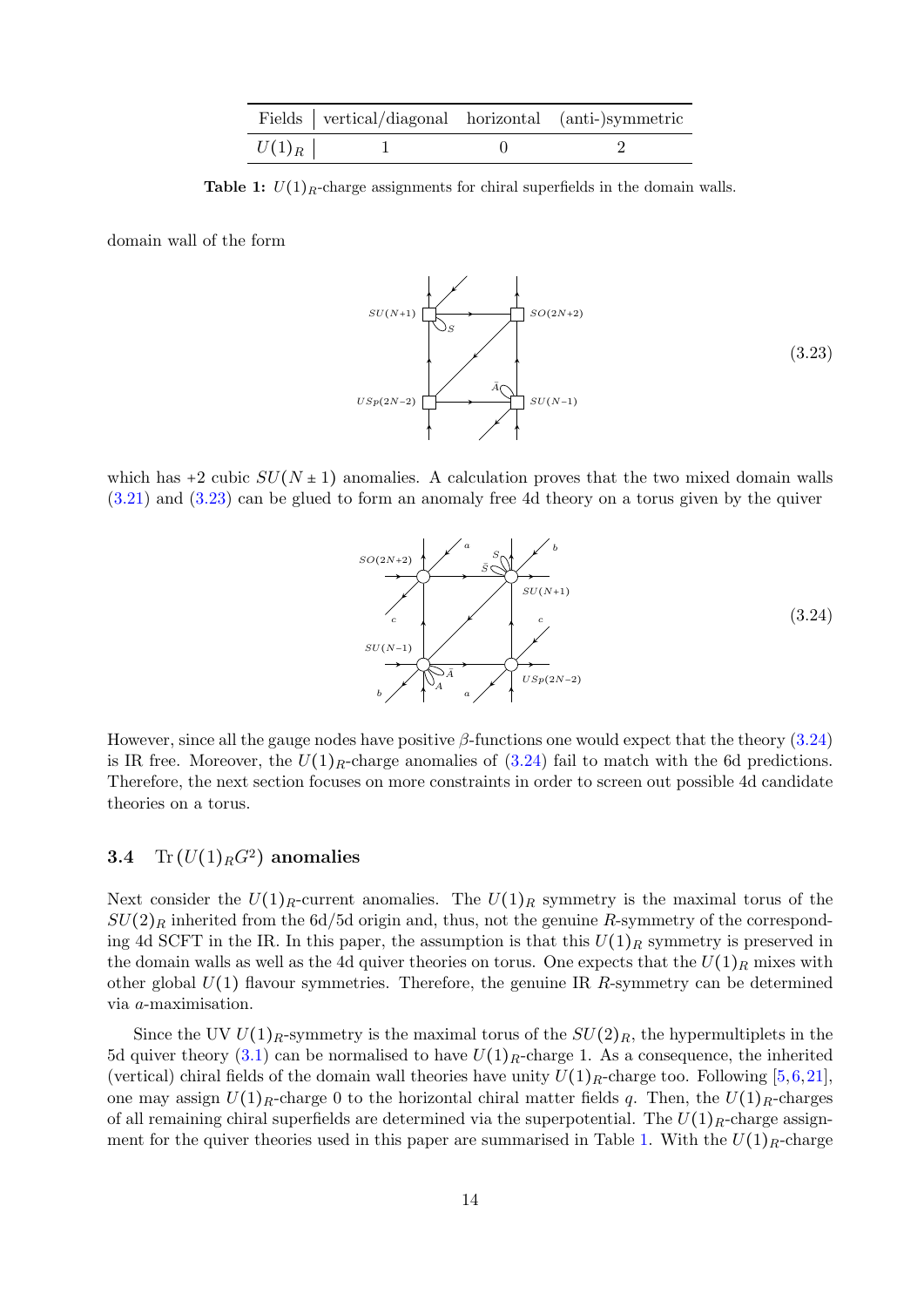at hand, one can analyse the potential  $\text{Tr} (U(1)_{R} G^{2})$  anomalies that may prevent a consistent gluing of various domains walls via gauging the corresponding non-Abelian  $G = USp$ ,  $SO$ ,  $SU$  groups. Note that one needs to add a  $\mathcal{N} = 1$  vector multiplet in order to gauge a non-Abelian gauge group G, and the associated gauginos have  $U(1)_R$ -charge 1, due to the 5d origin. The contributions to  $\text{Tr}\left(U(1)_RG^2\right)$  from the vertical chiral superfields and the gauginos should be treated as 5d anomaly inflow, as before, and, thus, appear with an additional  $\frac{1}{2}$  prefactor. From 4d perspective, this  $\frac{1}{2}$ factor can be interpreted as avoiding double counting of the common gaugino and chiral multiplet contribution when gluing two domain walls.

Due to the assumption that the glued domain walls and further quiver theories on torus preserve the  $U(1)_R$  symmetry, it is natural to impose the constraint

<span id="page-15-1"></span><span id="page-15-0"></span>
$$
\text{Tr}\left(U(1)_R G^2\right) = 0\,,\tag{3.25}
$$

for all  $G = USp, SO, SU$  groups. However, a computations show that none of the previous cubicanomaly-free domain wall satisfies the constraint [\(3.25\)](#page-15-0). For instance, consider the domain wall [\(3.17\)](#page-12-0), then one computes the anomaly

Tr 
$$
(U(1)_R USp(2N-2)^2) = (0-1) \cdot (N+1) + \frac{1}{2}(2N-2+2) = -1
$$
 (3.26)

for both  $USp(2N-2)$  nodes in the quiver. The non-zero anomaly signals that this domain wall cannot be glued with another  $U(1)<sub>R</sub>$ -anomaly-free domain wall. Nonetheless, one may try to weaken the constraint [\(3.25\)](#page-15-0): If there would exist a domain wall with  $\text{Tr}(U(1)_R USp(2N-2)^2) = +1$ anomaly, one could glue these two anomalous domain walls while preserving the  $U(1)<sub>R</sub>$  symmetry in the resulting theory.

Based on the above analysis, one can exhaust all possible domain walls for a given  $k$  with various boundary conditions, compute their cubic gauge and  $\text{Tr}(U(1)_R G^2)$  anomalies, and then combine those with both opposite cubic anomalies for SU nodes, and opposite  $\text{Tr}(U(1)_R G^2)$  anomalies for all  $G = USp, SO, SU$  nodes. However, it turns out that no domain wall pairing can simultaneously satisfy both the cubic and the Tr  $(U(1)<sub>R</sub> G<sup>2</sup>)$  anomaly conditions. In fact, the vertical and diagonal chiral fields with R-charge 1 do not contribute to  $\text{Tr}\,(U(1)_RG^2)$ . Thus, the  $\text{Tr}\,(U(1)_RG^2)$  values for each  $G = USp, SO, SU$  node of a given type of domain walls is always independent on the boundary conditions imposed. The implication seems to be that one cannot preserve the  $U(1)_R \subset SU(2)_R$ symmetry with R-charge assignments of Table [1](#page-14-3) for the domain walls constructed from  $USp$ ,  $SO$ , SU punctures.

One possibility to resolve the matter is to assign different  $R$ -charges to all chiral fields. Then, the cubic gauge and  $\text{Tr}(U(1)_R G^2)$  anomalies serve as constraints to determine possible R-charge assignments. There are two scenarios to consider: On the one hand, assume that the  $U(1)<sub>R</sub>$  $SU(2)_R$  is preserved during the domain wall construction. Then the vertical chiral fields, which are induced from 5d hypermultiplets, will inherit the  $U(1)_R$ -charge as before, i.e.  $U(1)_R$ -charge equal to 1. Assigning different  $U(1)<sub>R</sub>$ -charges to the horizontal chiral multiplets determines the R-charges of all other chiral fields. However, a computations shows that there does not exist an R-charge assignment that satisfies all three  $\text{Tr}\left(U(1)_R G^2\right)$  anomaly constraints simultaneously.

On the other hand, one may assume that the  $U(1)_R \subset SU(2)_R$  is broken in the domain wall construction. Then the broken  $U(1)_R$  symmetry could be mixed with another broken  $U(1)$  flavour symmetry to form a new  $U(1)'_R$  symmetry. This would allow to assign  $U(1)'_R$ -charges different from 1 to the vertical chiral fields. Subsequently, the new freedom allows for a charge assignment compatible with the vanishing of all  $\text{Tr}(U(1)_{R}'G^{2})$  anomalies.

Nevertheless, choosing to work with the  $U(1)'_R$  symmetry means that one can no longer compare to the 4d results obtained from compactifications of the 6d anomaly polynomial. For example, the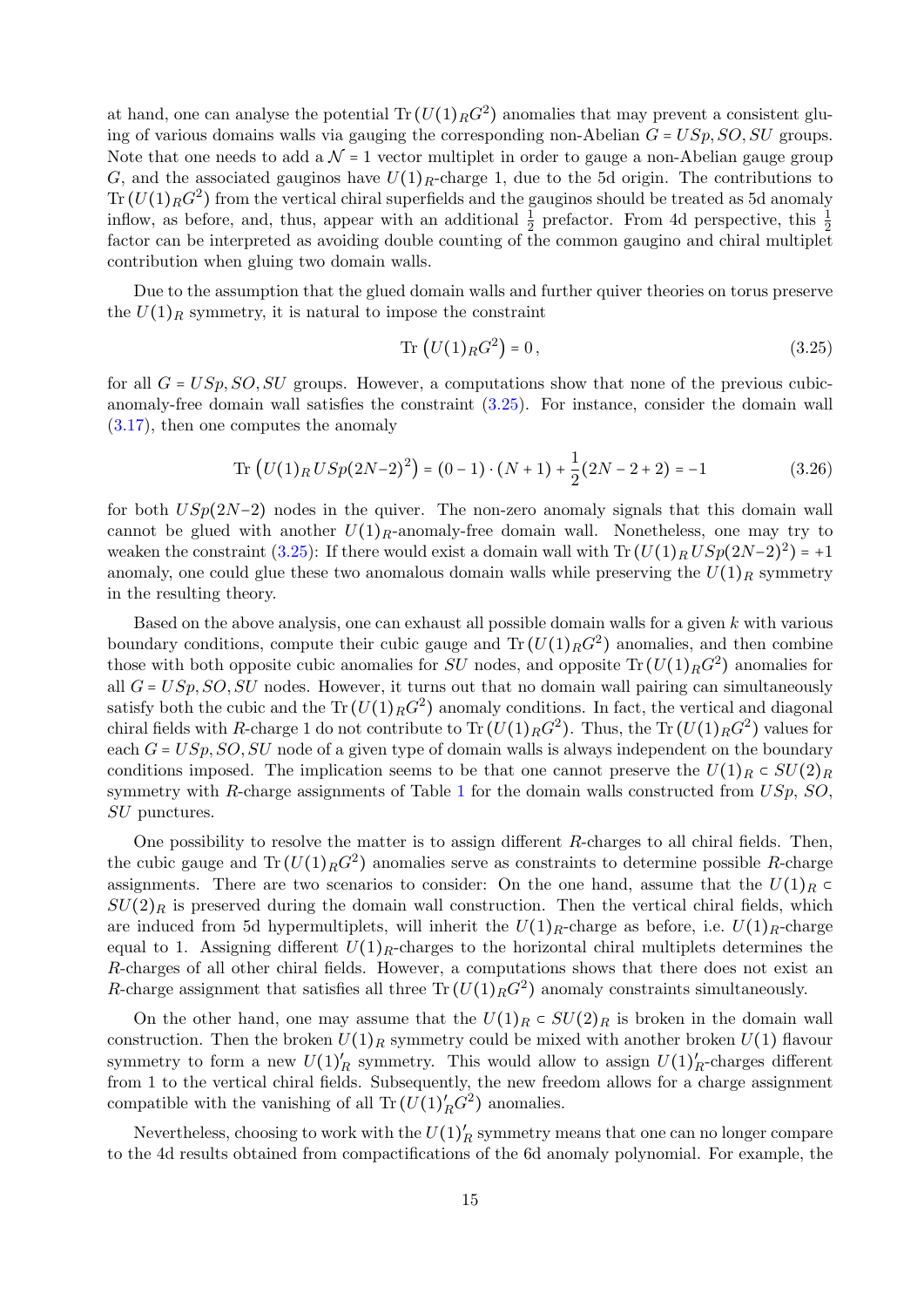4d anomaly polynomial [\(2.19\)](#page-6-0) imposes two additional constraints from vanishing  $U(1)<sub>R</sub>$ -gravity anomalies,  $Tr(U(1)_R) = Tr(U(1)_R^3) = 0$ . Moreover, there are predictions from 6d for various  $\text{Tr}\left(U(1)_R U(1)_{F_i} U(1)_{F_j}\right)$  anomalies, all of which have to be matched with any 4d candidate theory. Therefore, in this paper it is assumed that the  $U(1)_R \subset SU(2)_R$  symmetry is unbroken in the domain walls and quiver theories on torus. To circumvent the problem of non-vanishing  $Tr SU<sup>3</sup>$ and  $\text{Tr}(U(1)_R G^2)$  anomalies, the domain wall theories are changed by considering non-maximal boundary conditions on the vector and hypermultiplets of the 5d quiver theory. The domain wall theories obtained via the non-maximal boundary conditions have puncture symmetries that are smaller rank subgroups of  $USp(2N-2)$  and  $SO(2N+2)$ , see also [\[21\]](#page-33-7).

## <span id="page-16-0"></span>3.5 Non-maximal boundary conditions

The necessity to introduce domain walls with non-maximal boundary conditions can be traced back to [\(3.26\)](#page-15-1). If there would be a domain wall with  $SU(N)$ - $USp(2N-2)$  punctures, then the Tr  $(U(1)<sub>R</sub> G<sup>2</sup>)$  vanishes for both  $G = SU(N)$  and  $USp(2N-2)$ . To achieve that one has to assign non-maximal boundary conditions for the hypermultiplets as well as gauge multiplets correspondingly.

Boundary conditions for domain wall. The general idea to assign non-maximal boundary conditions is as follows: For a  $USp(2N-2)$  gauge node with  $(N + 1)$  attached hypermultiplets, for instance, one notices from the 5d quiver  $(3.1)$  that these  $(N + 1)$  hypermuliplets can be treated as  $(2N+2)$  half-hypermultiplets, or say chirals, and their global symmetry is gauged by a 5d  $\mathcal{N} = 1$  $SO(2N+2)$  gauge multiplet. If one removes this  $SO(2N+2)$  gauge multiplet, the half-hypers would at most have a  $SU(2N+2)$  flavor symmetry. Now, when two 5d theories are placed at the interface, for example at  $x_4 = 0$ , to construct a domain wall, one can assign mixed boundary conditions to the  $(2N + 2)$  half-hypermultiplets. Generalising the discussion of Section [3.1,](#page-8-1) some number of chiral multiplets are assigned Dirichlet boundary conditions, while the remaining fields obey Neumann boundary conditions such that only a smaller flavour group  $H \subset SU(2N+2)$  is preserved. As long as H can be embedded into  $SO(2N+2)$ , one can add back part of the  $SO(2N+2)$  gauge multiplet to gauge this flavour symmetry  $H$ . The mixed boundary conditions imposed on the hypermultiplets always preserve half of the 5d  $\mathcal{N} = 1$  supersymmetries, just like the  $\frac{1}{2}$  BPS conditions do. On the other hand, one assigns Neumann boundary conditions to the gauge fields componetns in the subgroup  $H$ , and Dirichlet boundary conditions to the rest of gauge degrees of freedom. The adjoint chiral multiplet in the 5d  $\mathcal{N} = 1$   $SO(2N + 2)$  gauge multiplet is chosen to obey Dirichlet boundary conditions. In total, the conditions are

$$
\begin{cases}\nA_4^{SO(2N+2)}|_{x^4=0} = 0 = \partial_4 A_\mu^{SO(2N+2)}|_{x^4=0} \\
A_\mu^{SO(2N+2)\H} |_{x^4=0} = 0\n\end{cases}
$$
 for  $\mu = 0, 1, 2, 3$ . (3.27)  
\n
$$
\Phi^{SO(2N+2)}|_{x^4=0} = 0
$$

Obviously, such boundary condition on the gauge multiplet turn out to be  $\frac{1}{2}$  BPS and as such preserve half of 5d  $\mathcal{N}$  = 1 supersymmetries.

Boundary conditions for punctures. So far, non-maximal boundary conditions have been discussed for the domain wall. However, one needs to defined the boundary conditions for punctures with non-maximal symmetry as well. Suppose the construction contains a non-maximal open puncture with symmetry group H, then, as customary in the literature  $[6, 7]$  $[6, 7]$  $[6, 7]$ , one reverses the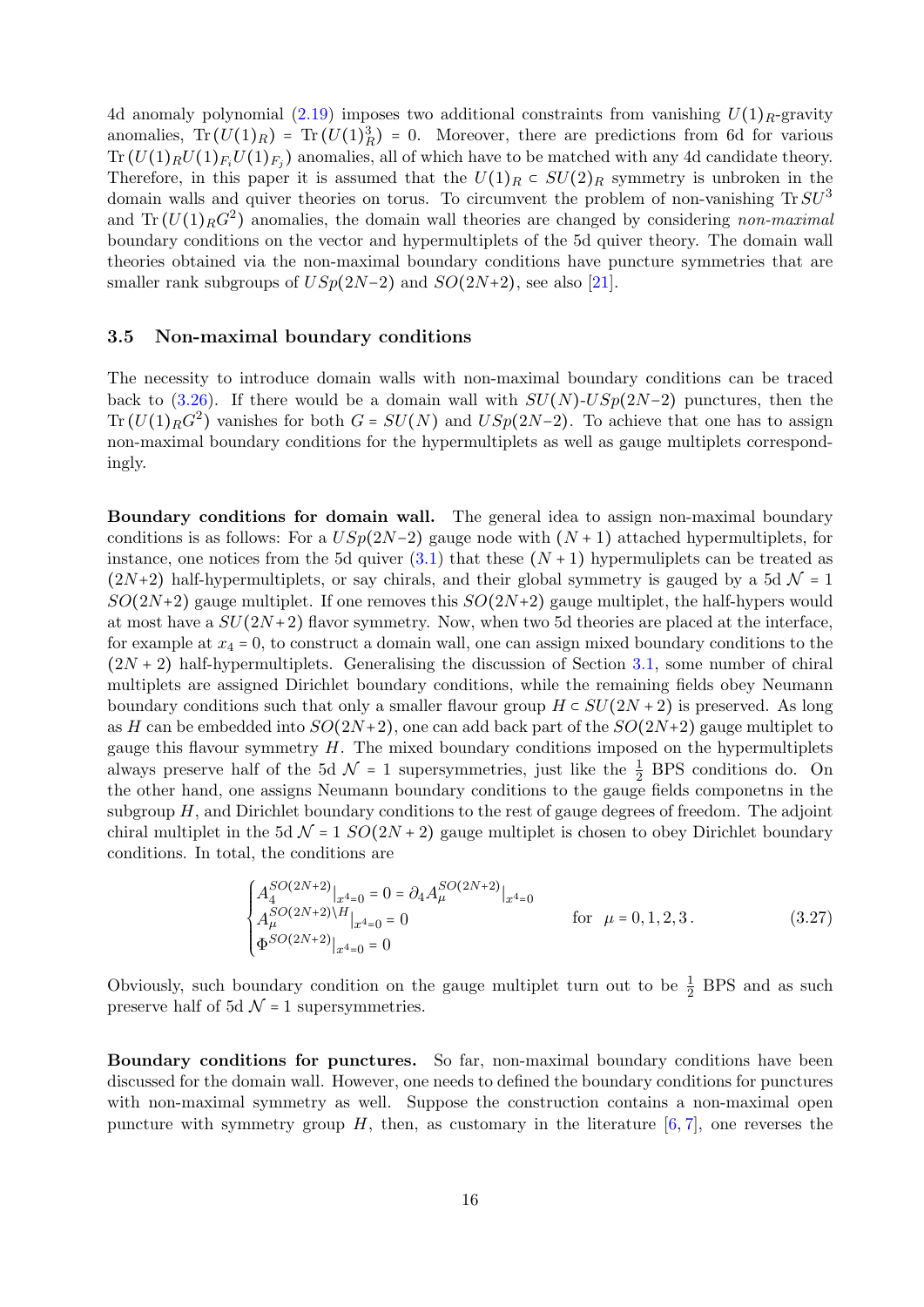above boundary conditions on the gauge multiplet, i.e.

$$
\begin{cases} A_{\mu}^{SO(2N+2)}|_{x^4=0}=0\\ \Phi^{SO(2N+2)\backslash H}|_{x^4=0}=0=\partial_4\Phi^{H\subset SO(2N+2)}|_{x^4=0} \end{cases} \qquad \text{for} \ \mu=0,1,2,3,4 \,. \eqno{(3.28)}
$$

Such non-maximal boundary conditions imply that the punctures have a reduced global symmetry H. The non-zero components of the adjoint chiral  $\Phi^H$  induces a negative anomaly inflow contribution from the 5d quiver theory to the 4d domain wall due to the H-puncture. Similar non-maximal boundary conditions can be also applied to the  $SO(2N+2)$  gauge nodes in the 5d quiver  $(3.1)$  with  $(N-1)$  attached hypermultiplets. This becomes relevant at the end of this section.

 $SU(N)$ - $USp(2N-2)$  domain wall. In order to construct a domain wall with  $SU(N)$ - $USp(2N-2)$ puncture symmetry, in contrast to the maximal boundary conditions [\(3.5\)](#page-8-4) and [\(3.8\)](#page-9-4), one only imposes  $\frac{1}{2}$  BPS boundary conditions for the first N hypermultiplets of the  $USp(2N-2)$  node

$$
+ ) \quad \partial_4 X_i|_{x^4=0} = Y_i|_{x^4=0} = 0 \,, \qquad \text{or} \quad - ) \quad X_i|_{x^4=0} = \partial_4 Y_i|_{x^4=0} = 0 \,, \quad \text{for} \quad i = 1, 2, \dots, N \,, \tag{3.29a}
$$

while the remaining hypermultiplets are forced to vanish, i.e.

<span id="page-17-0"></span>
$$
X_{N+1} = Y_{N+1} = 0.
$$
\n(3.29b)

Correspondingly, one also has to reduce the rank of gauge group via suitable vector multiplet boundary conditions,

$$
\begin{cases}\nA_4^{SO(2N+2)}|_{x^4=0} = 0 = \partial_4 A_\mu^{SO(2N+2)}|_{x^4=0} & \text{for } \mu = 0, 1, 2, 3. \\
A_\mu^{SO(2N+2)\setminus SU(N)}|_{x^4=0} = 0 & \text{for } \mu = 0, 1, 2, 3.\n\end{cases}
$$
\n(3.30)

The adjoint chiral field is subjected to Dirichlet boundary conditions as above.

Starting, for instance, from [\(3.17\)](#page-12-0), these non-maximal boundary conditions allow to obtain the following modified domain wall with  $SU(N)$ - $USp(2N-2)$  punctures:



One can verify explicitly that all  $\text{Tr}\left(U(1)_R G^2\right)$  anomalies vanish. Of course, with this modification, one would worry about the cubic anomaly of the  $SU(N)$  nodes. However, as explained in previous sections, one can always glue two cubic anomalous domain walls with opposite cubic anomalies to render the  $SU(N)$  node anomaly free.

 $SO(2N+2)$ - $SU(N-1)$  domain wall. Similarly for a  $SO(2N+2)$ - $SU(N-1)$  domain wall, see for example [\(3.20\)](#page-13-1), one computes a non-vanishing  $\text{Tr}(U(1)_R G^2)$  anomaly for  $G = SO(2N+2)$ , i.e.

Tr 
$$
(U(1)_R SO(2N+2)^2) = (0-1) \cdot (N-1) + \frac{1}{2}(2N+2-2) = +1.
$$
 (3.32)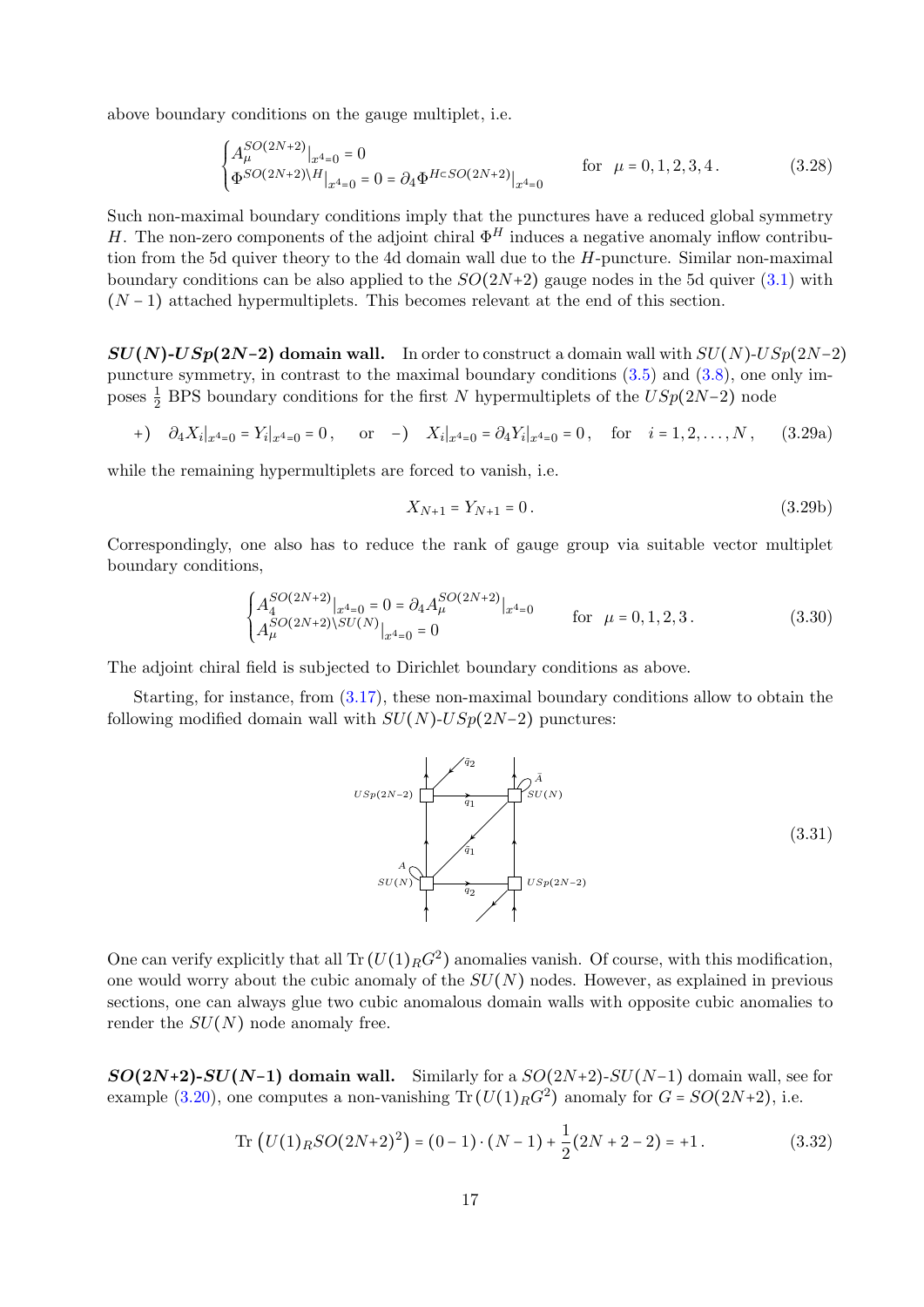If one considers a  $SO(2N+2)$ - $SU(N)$  domain wall instead, one finds

$$
\text{Tr}\left(U(1)_R SO(2N+2)^2\right) = 0 = \text{Tr}\left(U(1)_R SU(N)^2\right). \tag{3.33}
$$

However,  $SU(N)$  cannot be embedded into  $USp(2N-2)$ . This suggests to consider a *smaller* puncture by assigning non-maximal  $\frac{1}{2}$  BPS boundary conditions on the vector multiplet for only a subgroup  $SO(2N) \subset SO(2N+2)$ ,

$$
\begin{cases}\nA_4^{SO(2N+2)}|_{x^4=0} = 0 = \partial_4 A_\mu^{SO(2N+2)}|_{x^4=0} & \text{for } \mu = 0, 1, 2, 3, \\
A_\mu^{SO(2N+2)\setminus SO(2N)}|_{x^4=0} = 0 & \text{for } \mu = 0, 1, 2, 3,\n\end{cases}
$$
\n(3.34)

such that a domain wall with puncture symmetry  $SO(2N)$ - $SU(N-1)$  arises, i.e.

<span id="page-18-0"></span>

For completeness, [\(3.34\)](#page-18-0) is supplemented by Dirichlet boundary condition for the adjoint-valued chiral in the  $SO(2N+2)$  vector multiplet.

Mixed domain wall. Lastly, for the mixed domain wall  $(3.23)$ , one finds that the vanishing Tr  $(U(1)<sub>R</sub> G<sup>2</sup>)$  anomaly constraints for all  $G = USp, SO, SU$  require to further reduce the  $USp(2N-2) - SU(N)$  puncture symmetry of the quiver  $(3.21)$  to  $USp(2N-4) - SU(N-1)$ . To do so, on the left chamber, one assigns  $\frac{1}{2}$  BPS boundary conditions on the vector multiplet for only a subgroup  $USp(2N-4) \subset USp(2N-2)$ , i.e.

$$
\begin{cases}\nA_4^{USp(2N-2)}|_{x^4=0} = 0 = \partial_4 A_\mu^{USp(2N-2)}|_{x^4=0} \\
A_\mu^{USp(2N-2)\setminus USp(2N-4)}|_{x^4=0} = 0 \n\end{cases}
$$
, for  $\mu = 0, 1, 2, 3$ , (3.36a)  
\n
$$
\Phi^{USp(2N-2)}|_{x^4=0} = 0
$$

$$
\begin{cases}\nA_4^{SO(2N+2)}|_{x^4=0} = 0 = \partial_4 A_\mu^{SO(2N+2)}|_{x^4=0} \\
A_\mu^{SO(2N+2)\setminus SU(N-1)}|_{x^4=0} = 0\n\end{cases}
$$
, for  $\mu = 0, 1, 2, 3$ . (3.36b)  
\n
$$
\Phi^{SO(2N+2)}|_{x^4=0} = 0
$$

In addition,  $\frac{1}{2}$  BPS boundary conditions are imposed for the first  $(N-1)$  hypermultiplets

$$
+)\quad \partial_4 X_i|_{x^4=0} = Y_i|_{x^4=0} = 0\,,\qquad \text{or}\quad -) \quad X_i|_{x^4=0} = \partial_4 Y_i|_{x^4=0} = 0\,,\quad \text{for}\ \ i = 1, 2, \dots, N-1\,,\tag{3.36c}
$$

while Dirichlet boundary conditions are imposed on the remaining two hypermultiplets

$$
X_N = Y_N = X_{N+1} = Y_{N+1} = 0.
$$
\n(3.36d)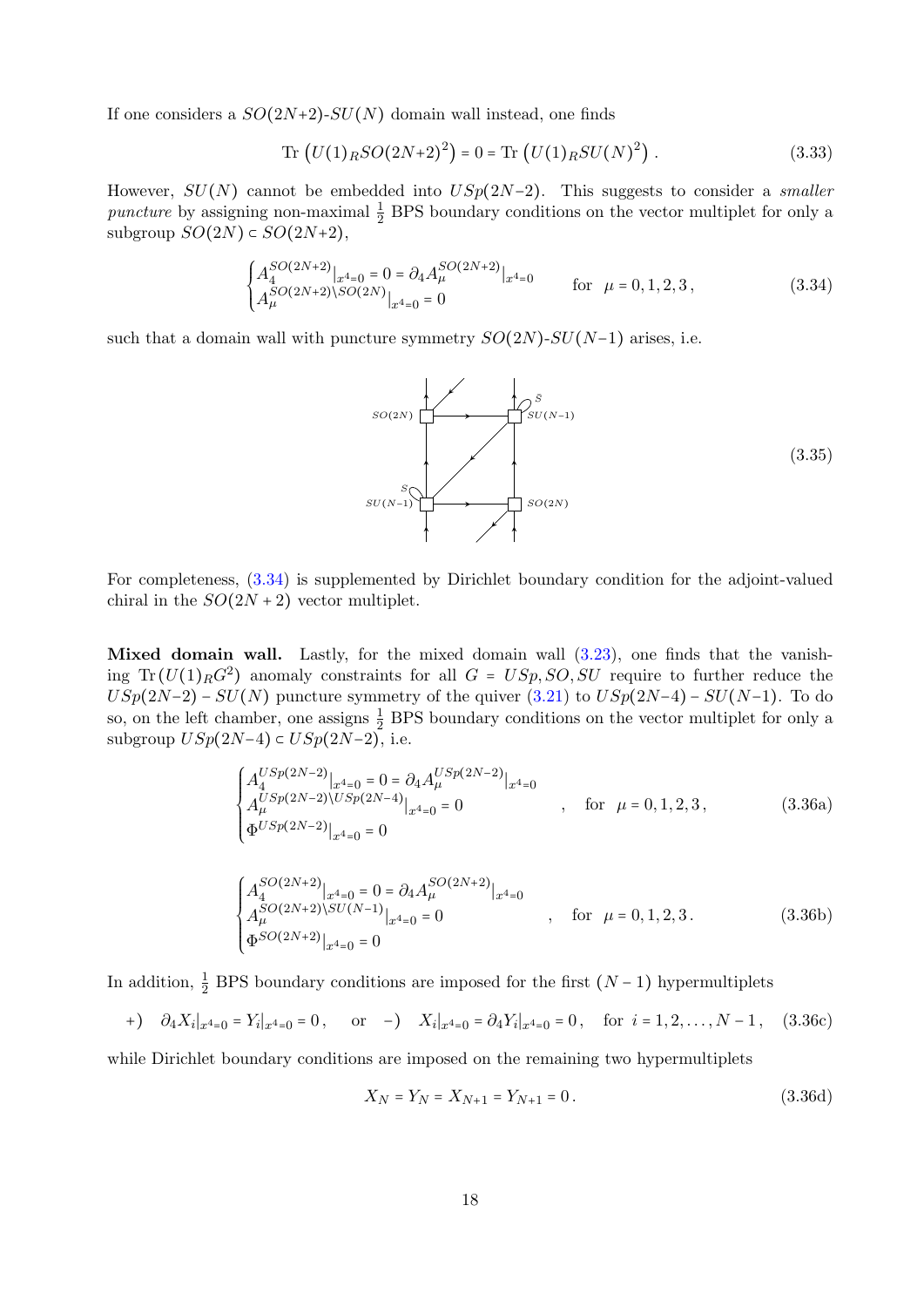On the right chamber, the boundary conditions are assigned to be the same as in [\(3.34\)](#page-18-0). The resulting domain wall is



In total, there are still three types of domain walls, but the puncture symmetries have changed to  $USp(2N-4)$ - $SU(N-1)$  and  $SO(2N)$ - $SU(N-1)$ . These domain walls are equipped with a nonanomalous  $U(1)_R \subset SU(2)_R$  symmetry, i.e.

Tr 
$$
(U(1)_R USp(2N-4)^2)
$$
 = Tr  $(U(1)_R SO(2N)^2)$  = Tr  $(U(1)_R SU(N-1)^2)$  = 0, (3.38)

with  $U(1)_R$ -charge assignments as in Table [1.](#page-14-3) In addition, computing the  $U(1)_R$ -gravity anomalies reveals that

$$
Tr (U(1)_R) = 0 = Tr (U(1)_R^3), \qquad (3.39)
$$

holds for all three domain walls. It implies that for a quiver theory, constructed from glueing these domain walls on a torus, the  $U(1)_R$  symmetry is preserved and the  $U(1)_R$ -gravity anomalies vanish. Consequently, there is a possibility that such 4d quiver theories have a 6d origin. Despite the intermediate success of constructing sensible theories via domain walls, the necessity of nonmaximal boundary conditions opens the door to a partial loss of information from the 6d origin. In the next section, the 4d theories constructed from non-maximal boundary conditions will be considered in detail.

# <span id="page-19-0"></span>4 Four dimensions

In this section, the 4d theories are constructed via domain walls that arise from non-maximal boundary conditions.

### <span id="page-19-1"></span>4.1 Domain wall for non-maximal boundary conditions

Here an example made of  $USp$ -mixed- $SO$ -mixed domain walls is presented, which satisfies the criteria

$$
Tr(U(1)R) = 0 = Tr(U(1)R3)
$$
\n(4.1)

with non-zero *a*-central charge.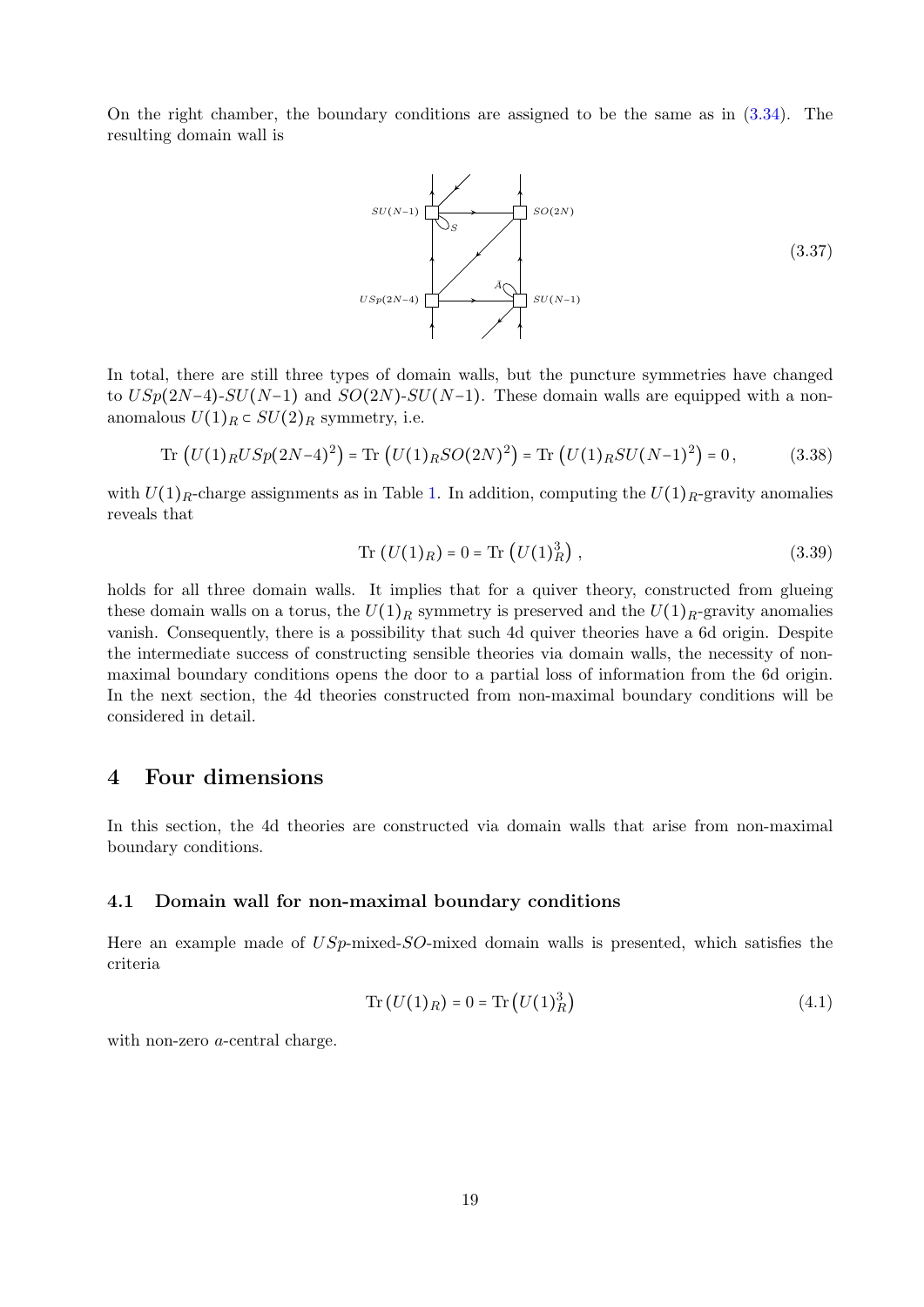$USp(2N-4)$ - $SU(N-1)$  domain wall. Collecting all the ingredients, the domain wall becomes

<span id="page-20-0"></span>

where  $A, \overline{A}$  denote chiral supermultiplets in the anti-symmetric representation and its conjugate. Being careful, one should analyse various anomalies. Firstly, for the cubic anomalies of the left and right  $SU(N)$  groups, one finds

$$
\text{Tr}(SU(N)^3_L) = -(2N-4) + (N-1) + (N-5) = -2, \tag{4.3a}
$$

$$
\text{Tr}(SU(N)_R^3) = +(2N-4) - (N-1) + (N-5) = +2. \tag{4.3b}
$$

Secondly, to compute  $U(1)_R$  anomalies of the four nodes, one needs to clarify the R-charge assignment. Following the discussion of the last sections, i.e. the R-charge of all vertical lines is 1, and horizontal lines have R-charge 0. Hence, the superpotential imposes that diagonal lines and (anti-)symmetric matter fields have their  $R$ -charges 1 and 2, respectively. Likewise, the gauge nodes contribute as  $\frac{1}{2}$  of the 4d gauginos' anomaly contribution with R-charge 1, due to 5d anomaly inflow. Then, one computes

$$
\operatorname{Tr}(U(1)_R USp(2N-4)_L^2) = (0-1) \cdot (N-1) + \frac{1}{2} \cdot 2(N-1) = 0, \tag{4.4a}
$$

$$
\operatorname{Tr}(U(1)_R SU(N-1)_L^2) = (0-1) \cdot (2N-4) + (2-1) \cdot (N-3) + \frac{1}{2} \cdot 2(N-1) = 0, \tag{4.4b}
$$

$$
\operatorname{Tr}(U(1)_R \, USp(2N-4)_R^2) = (0-1) \cdot (N-1) + \frac{1}{2} \cdot 2(N-1) = 0,\tag{4.4c}
$$

$$
\operatorname{Tr}(U(1)_R SU(N-1)_R^2) = (0-1) \cdot (2N-4) + (2-1) \cdot (N-4) + \frac{1}{2} \cdot 2(N-1) = 0. \tag{4.4d}
$$

Lastly, computing the  $U(1)_R$ -gravity anomalies yields

$$
\operatorname{Tr}\left(U(1)_R\right) = \operatorname{Tr}\left(U(1)_R^3\right) = 2 \cdot \left(-\left(2N - 4\right) \cdot \left(N - 1\right) + \frac{1}{2}\left(N - 1\right)\left(N - 2\right) + \frac{1}{2}\left(\left(N - 1\right)^2 - 1\right) + \frac{1}{2}\left(N - 2\right)\left(2N - 3\right)\right) = 0\,,\tag{4.5}
$$

where the gaugino contribution is again scaled by a factor of a half.

After these considerations, one can now proceed to glue the domain wall [\(4.2\)](#page-20-0) from the right or left to some other domain walls with cubic anomalies +2/−2 on the left or right side. In order to do so, one needs to introduce other types of domain walls.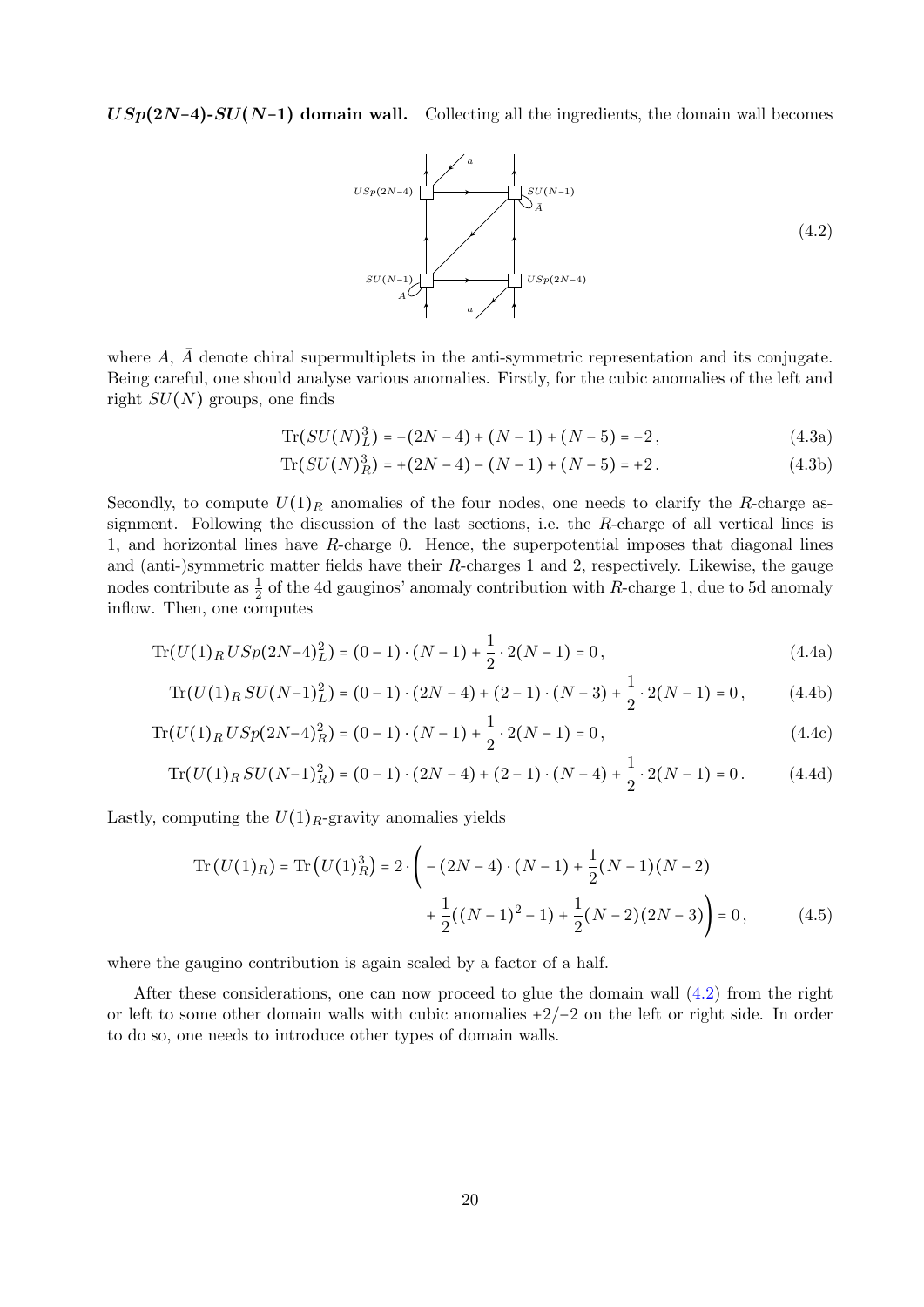Mixed domain wall. The mixed domain wall, meaning that all three types  $SU, USp, SO$  of groups are present, is defined as follows:

<span id="page-21-0"></span>

where  $\overline{S}$  is the conjugate of the symmetric representation. Recall that the additional loops have been introduced so that these two domain walls can be S-glued [\[2\]](#page-32-3). S-gluing makes all chiral fields corresponding to vertical lines massive and, thus, they can be integrated out. In particular, this will guarantee that all  $SO(2N)$  and  $USp(2N-4)$  nodes are asymptotically free. The computations of various anomalies is analogous to the above cases, such that one readily obtains

$$
\text{Tr}(SU(N-1)_L^3) = +(2N) - (N-1) - (N+3) = -2,\tag{4.7a}
$$

$$
\operatorname{Tr}(SU(N-1)_R^3) = -(2N-4) + (N-1) + (N-5) = -2,\tag{4.7b}
$$

$$
\operatorname{Tr}(U(1)_R USp(2N-4)_L^2) = (0-1) \cdot (N-1) + \frac{1}{2} \cdot 2(N-1) = 0, \tag{4.7c}
$$

$$
\operatorname{Tr}(U(1)_R SU(N-1)_L^2) = (0-1) \cdot 2N + (2-1) \cdot (N+1) + \frac{1}{2} \cdot 2(N-1) = 0, \tag{4.7d}
$$

$$
\operatorname{Tr}(U(1)_R SO(2N)_R^2) = (0-1) \cdot (N-1) + \frac{1}{2} \cdot 2(N-1) = 0, \tag{4.7e}
$$

$$
\operatorname{Tr}(U(1)_R SU(N-1)_R^2) = (0-1) \cdot (2N-4) + (2-1) \cdot (N-3) + \frac{1}{2} \cdot 2(N-1)
$$
  
= 0, (4.7f)

Tr 
$$
(U(1)_R)
$$
 = Tr  $(U(1)_R^3$ ) = -(2N-4)(N-1) - 2N(N-1) +  $\frac{1}{2}$ (N-1)(N-2)  
+  $\frac{1}{2}$ N(N-1) + 2 ·  $\frac{1}{2}$ ((N-1)<sup>2</sup> - 1) +  $\frac{1}{2}$ (N-2)(2N-3)  
+  $\frac{1}{2}$ N(2N-1)  
= 0. (4.7g)

Clearly the domain wall  $(4.6)$  with cubic anomaly  $-2$  can be glued to the first  $USp-SU$  domain wall  $(4.2)$  from the right side. Note in particular that it also a conformal gluing with respect to the  $U(1)_R$  symmetry. Next, one has to construct additional domain walls, for instance a  $SO-SU$  and another mixed domain wall, such that the domain walls  $(4.2)$ ,  $(4.6)$  can be glued to close the torus.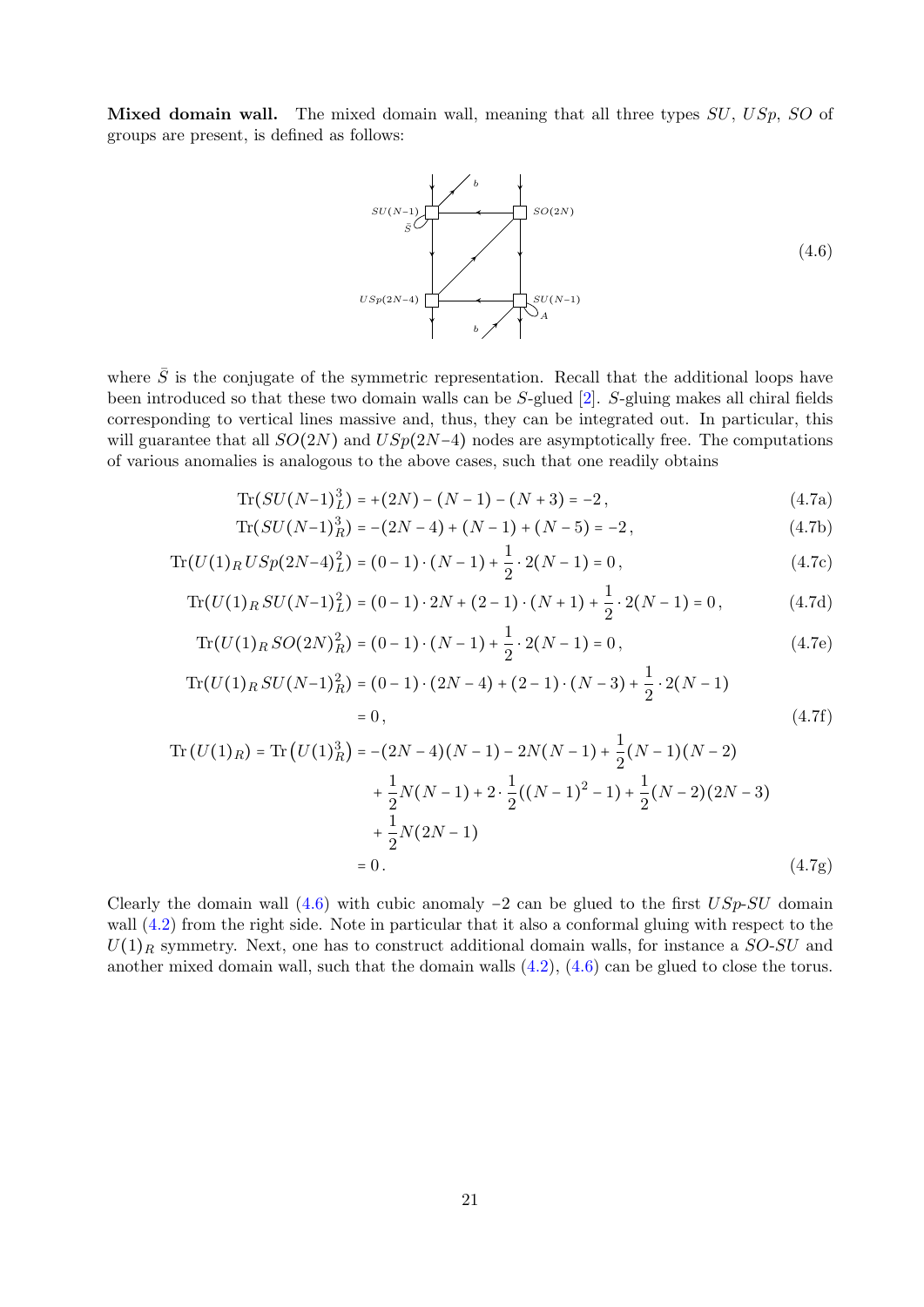<span id="page-22-2"></span>

**Figure 2:** Quiver theory on the torus constructed from the domain walls  $(4.2)$ ,  $(4.6)$ , and  $(4.8)$ . The diagonal lines are glued according to the letters a, b, c, d so that every  $SO$  or  $USp$  node connects to one USp, one SO, and two SU nodes.

SO-SU and mixed domain walls. The remaining possibilities are as follows:

<span id="page-22-1"></span>

For these two domain walls, one can easily compute the anomalies as before. The  $SO-SU$  domain wall has  $+2$  and  $-2$  cubic anomaly for the left and right  $SU$  gauge node, respectively. The mixed domain wall one has +2 cubic anomaly for both SU gauge nodes. All other anomalies vanishes for both domain walls. Therefore, the four domain walls [\(4.2\)](#page-20-0), [\(4.6\)](#page-21-0), [\(4.8\)](#page-22-1) can be conformally glued successively to form a quiver theory on a torus.

## <span id="page-22-0"></span>4.2 Quiver theory on torus

After consistently gluing all domain walls [\(4.2\)](#page-20-0), [\(4.6\)](#page-21-0), [\(4.8\)](#page-22-1), and integrating all massive vertical fields, one has constructed the quiver theory displayed in Figure [2,](#page-22-2) which would be understood as placed on a torus. The choice of gluing in Figure [2](#page-22-2) is not arbitrary, because the  $\beta$ -functions of the USp and SO nodes are zero up to leading order only on this way of connecting the lines. In more detail, one can straightforwardly compute, using [\(A.5\)](#page-32-12), that

$$
\beta_{SO} = 3 \cdot 2(N-1) - (2(N-1) - 2 + 2(N-1) + 2 + 2(N-1)) + \mathcal{O}(g_{SO}^2)
$$
  
\n
$$
= 0 + \mathcal{O}(g_{SO}^2),
$$
  
\n
$$
\beta_{USp} = 3 \cdot 2(N-1) - (2(N-1) - 2 + 2(N-1) + 2 + 2(N-1)) + \mathcal{O}(g_{USp}^2)
$$
  
\n
$$
= 0 + \mathcal{O}(g_{USp}^2).
$$
\n(4.9b)

The  $\beta$ -functions of the SU gauge nodes are positive. From the perturbative analysis based on the  $\beta$ -functions, one would expect that the theory in Figure [2](#page-22-2) becomes free in the IR.

Since all four domain walls are conformally glued, the  $U(1)<sub>R</sub>$  symmetry is preserved. Also, the  $U(1)_R$ -gravity anomaly is additive, so for the quiver of Figure [2](#page-22-2)

<span id="page-22-3"></span>
$$
Tr(U(1)R) = Tr(U(1)R3) = 0
$$
\n(4.10)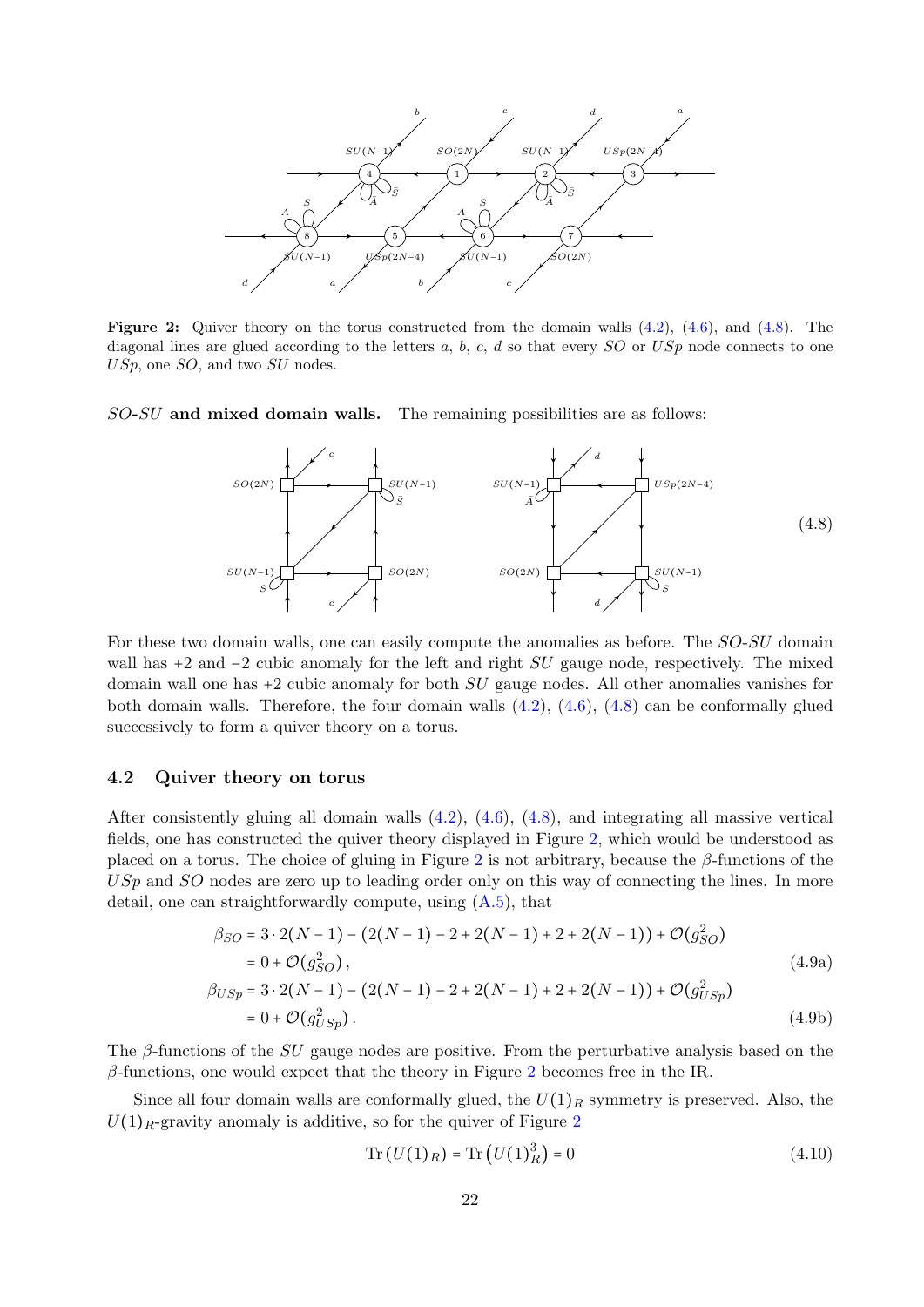<span id="page-23-0"></span>

|  |                                                                 |  | fields $X_{71}$ $X_{51}$ $X_{53}$ $X_{73}$ $X_{26}$ $X_{46}$ $X_{48}$ $X_{28}$                                                              |                                 |  |
|--|-----------------------------------------------------------------|--|---------------------------------------------------------------------------------------------------------------------------------------------|---------------------------------|--|
|  |                                                                 |  | $U(1)_1$ 0 0 0 0 2 0 -2 0                                                                                                                   |                                 |  |
|  |                                                                 |  | $U(1)_2$ $-\alpha_-^2$ $\alpha_+\alpha_ -\alpha_+^2$ $\alpha_+\alpha_ -4-\alpha_+\alpha_ \alpha_+\alpha_ -\alpha_+\alpha_ \alpha_+\alpha_-$ |                                 |  |
|  |                                                                 |  | fields $q_{12}$ $q_{32}$ $q_{34}$ $q_{14}$ $q_{85}$ $q_{65}$ $q_{67}$ $q_{87}$                                                              |                                 |  |
|  |                                                                 |  | $U(1)_1$ $\alpha$ $-\alpha$ $\alpha$ $-\alpha$ $-\alpha$ $\alpha$                                                                           | $-\alpha_+$ $\alpha_ -\alpha_-$ |  |
|  |                                                                 |  | $U(1)_2$ $-2\alpha$ $2\alpha$ $0$ $0$ $0$                                                                                                   | $2\alpha_+$ $-2\alpha_-$ 0      |  |
|  | fields $\bar{A}_2$ $\bar{S}_2$ $\bar{A}_4$ $\bar{S}_4$          |  | $A_6$                                                                                                                                       | $S_6$ $A_8$ $S_8$               |  |
|  | $U(1)_1$   $2\alpha_+$ -2 $\alpha_-$ -2 $\alpha_+$ 2 $\alpha_-$ |  | $2\alpha_+$                                                                                                                                 | $-2\alpha$ $-2\alpha$ $2\alpha$ |  |
|  | $U(1)_2$ $-4\alpha_+$ $4\alpha_-$ 0 0                           |  | $-4\alpha_+$                                                                                                                                | $4\alpha_{-}$ 0 0               |  |

**Table 2:** Charge assignment of the fields in the quiver gauge theory of Figure [2.](#page-22-2) Here,  $\alpha_{\pm} = \frac{N-1}{2} \pm 1$ .

holds. Therefore, the central charge  $a$  is zero in the UV regime. However, the RG flow will trigger the UV  $U(1)_R$  symmetry to mix with other global  $U(1)$  symmetries, such that one has to derive the genuine IR R-symmetry of the theory via  $a$ -maximisation [\[20\]](#page-33-6).

**a-maximisation.** To begin with, one determines how many non-anomalous global  $U(1)$  symmetries exists for the quiver. For bookkeeping, the gauge nodes are numbered, as shown in Figure [2,](#page-22-2) such that matter fields are labeled by the nodes they connect, see Table [2](#page-23-0) for details.

The matters fields carry charges under all compatible global symmetries that are 't Hooft anomaly free for each gauge node as well as neutral with respect to the superpotentials. Recall that, besides regular quartic superpotential interactions, there are also superpotential terms for the (anti-)symmetric matter fields. For example, the fields  $\bar{A}_2$  and  $\bar{S}_2$  have superpotential as in [\(3.19\)](#page-12-1), i.e.

<span id="page-23-2"></span>
$$
\mathcal{W} = q_{12}^2 \bar{S}_2 + q_{32}^2 \bar{A}_2, \qquad (4.11)
$$

where all indices of these fields are omitted. Carefully evaluating all constraints shows that there are two  $U(1)$  flavour symmetries with charges as displayed in Table [2.](#page-23-0) Having derived the consistent charge assignment, one can proceed to compute the central charge in the IR regime, by defining a trial R-symmetry via

$$
R = U(1)_R + x_1 U(1)_1 + x_2 U(1)_2. \tag{4.12}
$$

Carrying out the a-maximisation leads to the solution

<span id="page-23-1"></span>
$$
x_1 = x_2 = \frac{2}{3(N-1)^2} \sqrt{\frac{10}{7}},
$$
\n(4.13)

and the central charges  $a$  and  $c$  are then computed to be

$$
a = \frac{5}{3}\sqrt{\frac{10}{7}}
$$
 and  $c = \frac{11}{6}\sqrt{\frac{10}{7}}$ . (4.14)

This central charge is positive, but N-independent. This is an unexpected behaviour from the 6d point of view.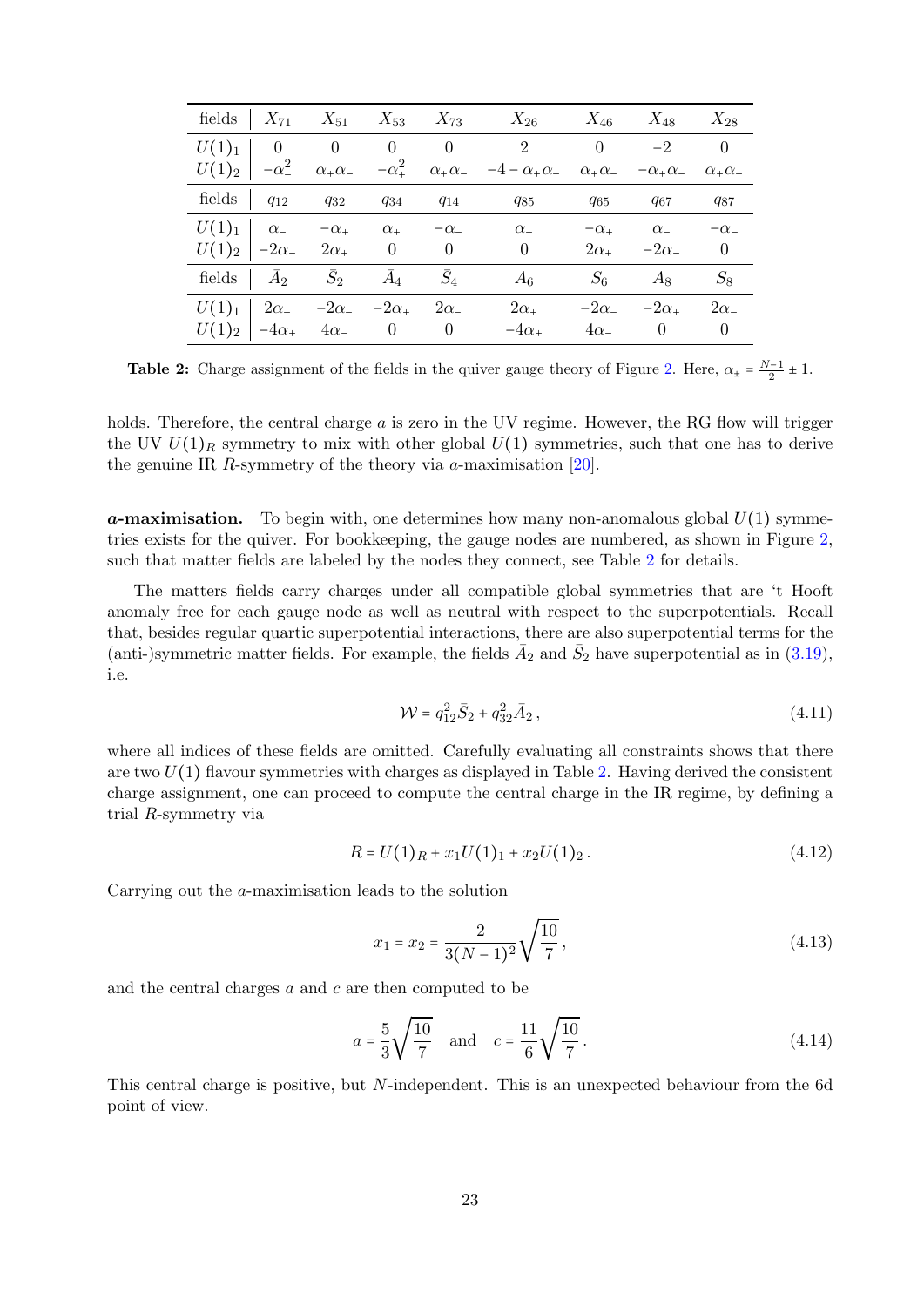Inspecting the solution  $(4.13)$ , it follows from Table [2](#page-23-0) that for generic values of N

<span id="page-24-0"></span>
$$
-\frac{5}{100} < R_{\rm IR} (q_{14}, q_{12}, q_{67}, q_{87}) = -\frac{1}{3} \sqrt{\frac{10}{7}} \frac{N-3}{(N-1)^2} < 0 ,
$$
  
0 < R\_{\rm IR} (q\_{32}, q\_{34}, q\_{85}, q\_{65}) = \frac{1}{3} \sqrt{\frac{10}{7}} \frac{N+1}{(N-1)^2} < \frac{2}{3} , (4.15)

while all other fields have IR R-charge above the unitarity bound. In particular, note that zero is a strict bound in  $(4.15)$  for any finite N. The (anti-)symmetric chiral fields (and conjugates thereof) have IR R-charges that rapidly approach 2 such that for  $N \ge 10$ , these are essentially equal to their UV R-charges. Nevertheless, the existence of fundamental fields with R-charge below the unitarity bound requires to carefully consider gauge invariant operators composed of the fields.

Gauge invariant operators and unitarity bound. For the ring of gauge invariant chiral operators (GIO), one can, in principle, compute a generating function [\[23\]](#page-33-9) by an integral of the form<sup>[2](#page-24-1)</sup>

$$
F_{\rm GIO} = \prod_{a} \int \mu_{G_a} \rm PE \left[ \sum_{chirals} \chi_{chirals}^{G} t^{R(chirals)} \right]
$$
 (4.16)

where the integral is taken over the Haar measures of each group  $G_a$  appearing in the gauge group  $G = \prod_a G_a$  and the chirals contribute via their group characters  $\chi_{\text{chirals}}^G$ . Hence,  $F_{\text{GIO}}$  becomes a Laurent series in  $t$ , the suitable UV R-charge fugacity. Assuming that the UV R-charges are nonnegative, the ring of gauge invariant chiral operators is finitely generated. Consequently, it would be sufficient to analyse IR R-charges of the generating set of gauge invariant operators. However, due to the extensive nature of the quiver theory in Figure [2,](#page-22-2) this approach is computationally challenging. Instead, an inspection of the quiver reveals the following basic gauge invariants:

- GIOs that do not violate unitarity
	- (i) There are gauge invariant operators which do not violate the unitarity bound. To name a few examples, consider closed loops in the quiver of Figure [2](#page-22-2) that obey concatenation of arrows. The so-to-say smallest loops are all given by superpotential terms. By construction, the superpotential terms are of UV R-charge 2 and singlets under the  $U(1)_1, U(1)_2$  symmetries. Thus, these gauge-invariant operators have R-charge 2 in the IR.
	- (ii) Gauge invariant operators corresponding to larger closed loops formed by concatenating arrows in the quiver, i.e. not given by a superpotential term, do not violate the unitarity bound either. To see this, it is enough to notice how small the  $R$ -charges  $(4.15)$  of the unitarity bound violating fields are, and to see that loops necessarily contain vertical chiral fields. The R-charges of these fields are large enough to compensate the small negative R-charges of  $q_{14}$ ,  $q_{12}$ ,  $q_{67}$ , or  $q_{87}$  such that the resulting gauge invariant operator has R-charge above the unitarity bound.
	- (iii) In addition, there are also gauge invariant operators that disobey concatenation of arrows; for instance, the  $SO(2N)$  and  $USp(2N-4)$  gauge nodes each admit invariant 2-tensors. These give rise to Meson-type operators

$$
\delta^{\alpha\gamma\beta\gamma}\delta^{\alpha_1\beta_1}(X_{71})_{\alpha_7\alpha_1}(X_{71})_{\beta_7\beta_1}, \quad \delta^{a_5b_5}\delta^{a_3b_3}(X_{53})_{a_5a_3}(X_{53})_{b_5b_3}, \quad (4.17)
$$

<span id="page-24-1"></span><sup>&</sup>lt;sup>2</sup>Note that it is not necessary to consider the chiral ring, i.e. one does not need to quotient by the F-term relations, if one just wants to find the generating set of gauge invariant chiral operators.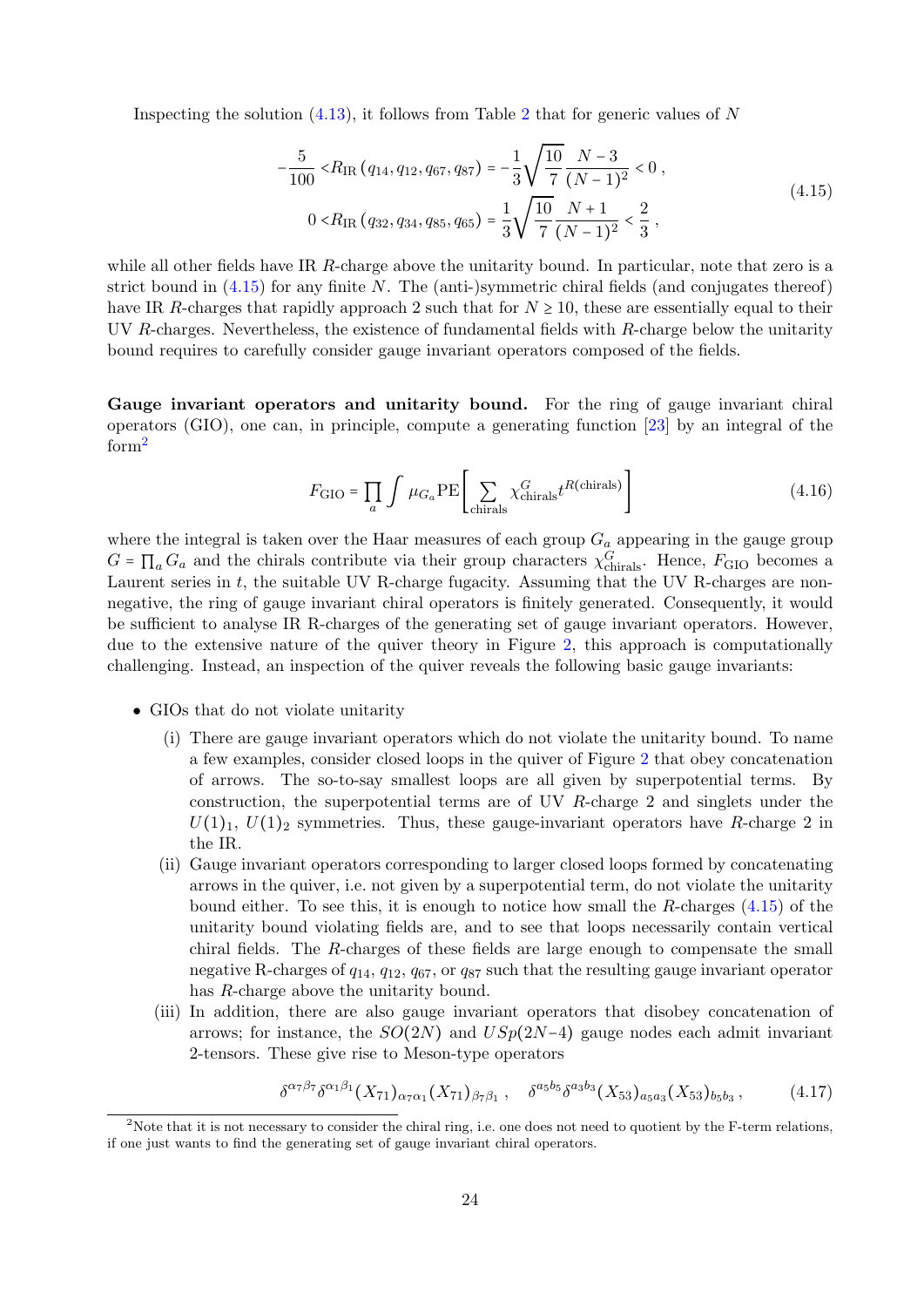where  $\alpha, \beta$  are  $SO(2N)$  indices on nodes 1 and 7, while a, b are  $USp(2N-4)$  indices on nodes 3 and 5. A calculation then proves that the R-charges of the Meson-type operators are above the unitarity bound. On the other hand, one could consider the Pfaffian for an  $SO(2N)$  gauge node which could be constructed as

$$
Pf\left[ (q_{67})^i_\alpha (A_6)_{[ij]} (q_{67})^j_\beta \right] \tag{4.18}
$$

where  $\alpha, \beta$  are  $SO(2N)$  indices and  $i, j$  are  $SU(N-1)$  indices. The Pfaffian is then constructed for the antisymmetric  $(\alpha\beta)$  indices. However, already the combination of the three chirals has R-charge above the unitarity bound.

- GIOs that do violate unitarity
	- (i) There are Baryon-type operators constructed solely from field with negative IR Rcharge, i.e.

<span id="page-25-0"></span>
$$
\mathcal{B}_{q_{14}q_{12}} = \varepsilon^{i_1...i_{N-1}} \varepsilon^{j_1...j_{N-1}} (q_{14})_{i_1 \alpha_1} \cdots (q_{14})_{i_{N-1} \alpha_{N-1}} \qquad (4.19a)
$$

$$
\cdot (q_{12})_{j_1 \beta_1} \cdots (q_{12})_{j_{N-1} \beta_{N-1}} \delta^{\alpha_1 \beta_1} \cdots \delta^{\alpha_{N-1} \beta_{N-1}}
$$

$$
\mathcal{B}_{q_{14}q_{14}} = \varepsilon^{i_1...i_{N-1}} \varepsilon^{j_1...j_{N-1}} (q_{14})_{i_1 \alpha_1} \cdots (q_{14})_{i_{N-1} \alpha_{N-1}}
$$
\n(4.19b)

<span id="page-25-1"></span>
$$
\mathcal{B}_{q_{12}q_{12}} = \varepsilon^{i_1...i_{N-1}} \varepsilon^{j_1...j_{N-1}} (q_{12})_{i_1 \alpha_1} \cdots (q_{12})_{i_{N-1} \beta_{N-1}} \delta^{\alpha_1 \beta_1} \cdots \delta^{\alpha_{N-1} \beta_{N-1}}
$$
\n
$$
\cdot (q_{12})_{j_1 \beta_1} \cdots (q_{12})_{j_{N-1} \beta_{N-1}} \delta^{\alpha_1 \beta_1} \cdots \delta^{\alpha_{N-1} \beta_{N-1}}
$$
\n
$$
(4.19c)
$$

with the  $SO(2N)$  indices  $\alpha, \beta \in \{1, 2, \ldots, 2N\}$  and the  $SU(N-1)$  indices  $i, j \in \{1, 2, \ldots, N-1\}$ 1. By the same reasoning, one constructs the GIOs  $\mathcal{B}_{q_{67}q_{87}}, \mathcal{B}_{q_{67}q_{67}}, \mathcal{B}_{q_{87}q_{87}}$ . Besides these generalised Baryons, one may reconsider Pfaffian-type invariants of the form

$$
\mathcal{P}_{q_{12}q_{14}} = \Pr \left[ \left( \varepsilon^{i_1 \dots i_{N-1}} \varepsilon^{j_1 \dots j_{N-1}} (q_{14})_{i_1 \alpha_1} \dots (q_{14})_{i_{N-1} \alpha_{N-1}} \right. \right. \left. \left. \left. (q_{12})_{j_1 \beta_1} \dots (q_{12})_{j_{N-1} \beta_{N-1}} \delta^{\alpha_2 \beta_2} \dots \delta^{\alpha_{N-1} \beta_{N-1}} \right)_{\alpha_1 \beta_1} \right] \right] \tag{4.20}
$$

where the  $SO(2N)$  Pfaffian is constructed from the anti-symmetric part in the  $\alpha_1, \beta_1$ indices. Likewise, the Pfaffian  $\mathcal{P}_{q_67q_{87}}$  can be constructed. Then [\(4.15\)](#page-24-0) implies

$$
R_{\rm IR}(\mathcal{B}_{q_{14}q_{12}}, \mathcal{B}_{q_{14}q_{14}}, \mathcal{B}_{q_{12}q_{12}}, \mathcal{B}_{q_{67}q_{87}}, \mathcal{B}_{q_{67}q_{67}}, \mathcal{B}_{q_{87}q_{87}}, \mathcal{P}_{q_{12}q_{14}}, \mathcal{P}_{q_{67}q_{87}}) < 0. \tag{4.21}
$$

(ii) Apart from gauge invariant operators constructed from fundamental chirals with negative R-charge, one can also consider operators with positive R-charge below the unitarity bound as long as enough  $q_{12}$ ,  $q_{14}$ ,  $q_{67}$ ,  $q_{87}$  are involved. As example, considered the following GIO:

$$
\mathcal{O}_{q_{14}q_{12}}^{(1)} = J^{ab}(q_{34})_{i_1a}(q_{32})_{j_1b}\varepsilon^{i_1...i_{N-1}}\varepsilon^{j_1...j_{N-1}}(q_{14})_{i_2\alpha_2} \cdots (q_{14})_{i_{N-1}\alpha_{N-1}} \qquad (4.22a)
$$

$$
\cdot (q_{12})_{j_2\beta_2} \cdots (q_{12})_{j_{N-1}\beta_{N-1}} \delta^{\alpha_2\beta_2} \cdots \delta^{\alpha_{N-1}\beta_{N-1}}
$$

which can be generalised to  $l = 1, 2, \ldots, N - 1$ 

$$
\mathcal{O}_{q_{14}q_{12}}^{(l)} = J^{a_1b_1}(q_{34})_{i_1a_1}(q_{32})_{j_1b_1}\cdots J^{a_l b_l}(q_{34})_{i_l a_l}(q_{32})_{j_l b_l}
$$
\n
$$
\varepsilon^{i_1...i_{N-1}}\varepsilon^{j_1...j_{N-1}}(q_{14})_{i_{l+1}\alpha_{l+1}}\cdots (q_{14})_{i_{N-1}\alpha_{N-1}} \qquad (4.22b)
$$
\n
$$
\cdot (q_{12})_{j_{l+1}\beta_{l+1}}\cdots (q_{12})_{j_{N-1}\beta_{N-1}}\delta^{\alpha_{l+1}\beta_{l+1}}\cdots \delta^{\alpha_{N-1}\beta_{N-1}}
$$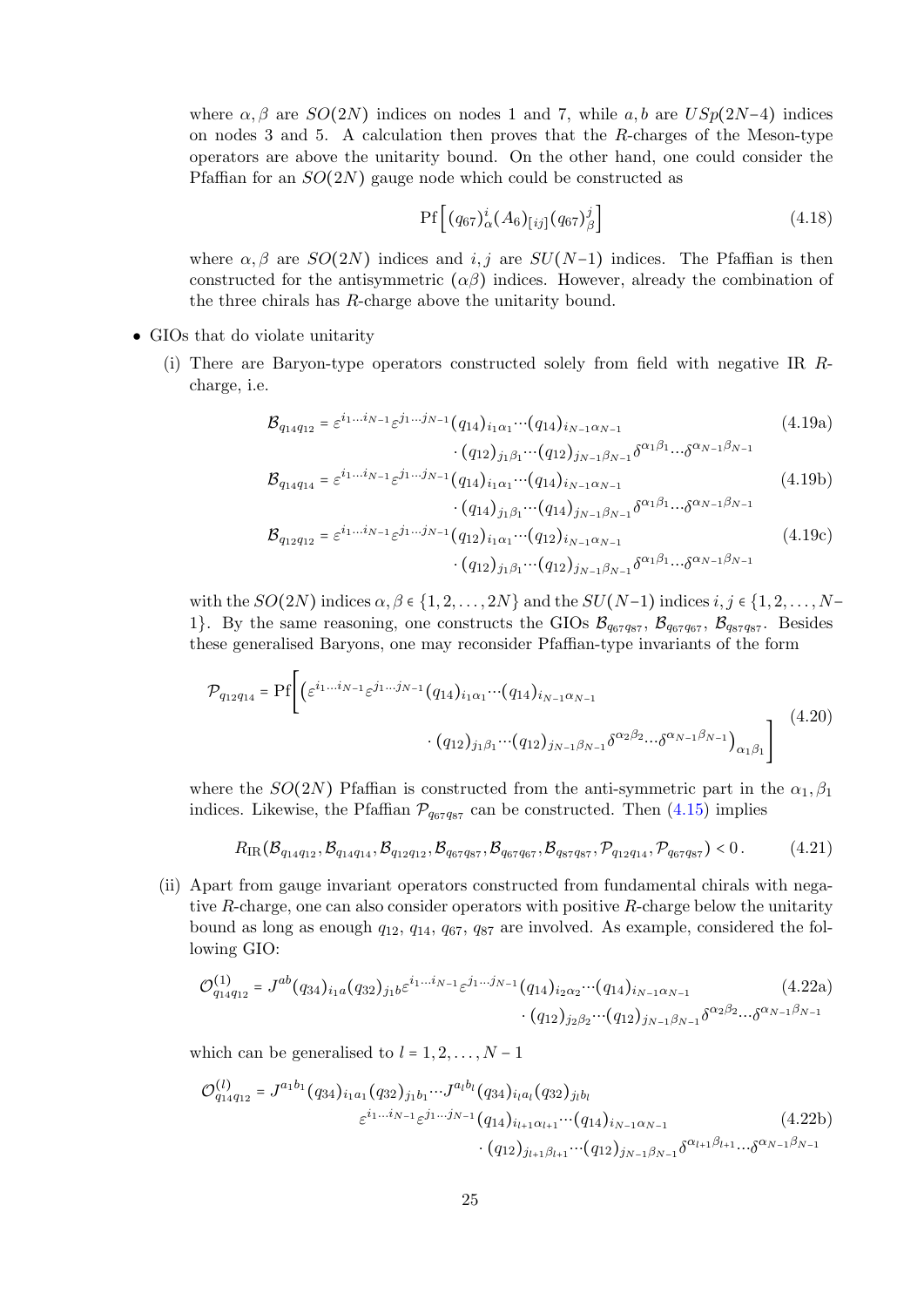with the  $USp(2N-4)$  indices  $a, b \in \{1, 2, ..., 2N-4\}$ . Similarly, one also finds

$$
\widetilde{\mathcal{O}}_{q_{14}q_{12}}^{(1)} = J^{ab}(q_{34})_{i_1a}(q_{34})_{i_2b} \varepsilon^{i_1...i_{N-1}}(q_{14})_{i_3\alpha_3} \cdots (q_{14})_{i_{N-1}\alpha_{N-1}} \qquad (4.23a)
$$
\n
$$
\cdot J^{cd}(q_{32})_{j_1c}(q_{32})_{j_2d} \varepsilon^{j_1...j_{N-1}}(q_{12})_{j_3\beta_3} \cdots (q_{12})_{j_{N-1}\beta_{N-1}} \delta^{\alpha_3\beta_3} \cdots \delta^{\alpha_{N-1}\beta_{N-1}}
$$

and generalisations thereof

$$
\widetilde{\mathcal{O}}_{q_{14}q_{12}}^{(l)} = J^{a_1b_1}(q_{34})_{i_1a_1}(q_{34})_{i_2b_1}\cdots J^{a_l b_l}(q_{34})_{i_{2l-1}a_l}(q_{34})_{i_{2l}b_l}
$$
\n
$$
\cdot \varepsilon^{i_1\ldots i_{N-1}}(q_{14})_{i_{2l+1}\alpha_{2l+1}}\cdots (q_{14})_{i_{N-1}\alpha_{N-1}}
$$
\n
$$
\cdot J^{c_1d_1}(q_{32})_{j_1c_1}(q_{32})_{j_2d_1}\cdots J^{c_l d_l}(q_{32})_{j_{2l-1}c_l}(q_{32})_{j_{2l}d_l}
$$
\n
$$
\cdot \varepsilon^{j_1\ldots j_{N-1}}(q_{12})_{j_3\beta_2}\cdots (q_{12})_{j_{N-1}\beta_{N-1}}\delta^{\alpha_{2l+1}\beta_{2l+1}}\cdots \delta^{\alpha_{N-1}\beta_{N-1}}.
$$
\n(4.23b)

From Table [2](#page-23-0) and the solution [\(4.13\)](#page-23-1), one finds

$$
R_{\rm IR}\left(\mathcal{O}_{q_{14}q_{12}}^{(l)}\right) = \frac{2}{3} \sqrt{\frac{10}{7}} \cdot \frac{3 + 2l - N}{N - 1} < 0 \quad \text{for } 2l < N - 3,\tag{4.24a}
$$

$$
R_{\rm IR}\left(\widetilde{\mathcal{O}}_{q_{14}q_{12}}^{(l)}\right) = \frac{2}{3}\sqrt{\frac{10}{7}\cdot\frac{3+4l-N}{N-1}} < 0 \quad \text{for } 4l < N-3, \tag{4.24b}
$$

such that the R-charge is smaller than  $\frac{2}{3}$  for large enough N. Analogously, one defines the operators  $\mathcal{O}_{q_{67}q_{87}}^{(l)}$  and  $\widetilde{\mathcal{O}}_{q_{67}q_{87}}^{(l)}$ .

(iii) As a last example, one can even construct unitarity violating operators by combining the  $q_{12}, q_{14}, q_{67}, q_{87}$  with some of the vertical fields. For instance

$$
\mathcal{O} = \varepsilon^{i_1 \dots i_{N-1}} \varepsilon^{j_1 \dots j_{N-1}} (q_{14})_{i_1 \alpha_1} \dots (q_{14})_{i_{N-1} \alpha_{N-1}} (q_{12})_{j_1 \beta_1} \dots (q_{12})_{j_{N-1} \beta_{N-1}} \delta^{\alpha_2 \beta_2} \dots \delta^{\alpha_{N-1} \beta_{N-1}}
$$
  
\n
$$
\cdot \varepsilon_{k_1 \dots k_{N-1}} \varepsilon_{l_1 \dots l_{N-1}} (q_{67})_{\rho_1}^{k_1} \dots (q_{67})_{\rho_{N-1}}^{k_{N-1}} (q_{87})_{\sigma_1}^{l_1} \dots (q_{87})_{\sigma_{N-1}}^{l_{N-1}} \delta^{\rho_2 \sigma_2} \dots \delta^{\rho_{N-1} \sigma_{N-1}}
$$
  
\n
$$
\cdot (X_{71})^{\alpha_1 \rho_1} (X_{71})^{\beta_1 \sigma_1} (X_{71})^{\beta_1 \sigma_1} (X_{71})^{\beta_1 \sigma_1} (X_{71})^{\beta_1 \sigma_1} (X_{71})^{\beta_1 \sigma_1} (X_{71})^{\beta_1 \sigma_1} (X_{71})^{\beta_1 \sigma_1} (X_{71})^{\beta_1 \sigma_1} (X_{71})^{\beta_1 \sigma_1} (X_{71})^{\beta_1 \sigma_1} (X_{71})^{\beta_1 \sigma_1} (X_{71})^{\beta_1 \sigma_1} (X_{71})^{\beta_1 \sigma_1} (X_{71})^{\beta_1 \sigma_1} (X_{71})^{\beta_1 \sigma_1} (X_{71})^{\beta_1 \sigma_1} (X_{71})^{\beta_1 \sigma_1} (X_{71})^{\beta_1 \sigma_1} (X_{71})^{\beta_1 \sigma_1} (X_{71})^{\beta_1 \sigma_1} (X_{71})^{\beta_1 \sigma_1} (X_{71})^{\beta_1 \sigma_1} (X_{71})^{\beta_1 \sigma_1} (X_{71})^{\beta_1 \sigma_1} (X_{71})^{\beta_1 \sigma_1} (X_{71})^{\beta_1 \sigma_1} (X_{71})^{\beta_1 \sigma_1} (
$$

which has R-charge given by

$$
R_{\rm IR}(\mathcal{O}) = \frac{42 - 5\sqrt{70}}{21} + \frac{12\sqrt{70}}{21(N-1)} - \frac{4\sqrt{70}}{21(N-1)^2}.
$$
 (4.26)

For large enough  $N$ , the operator  $\mathcal O$  violates the unitarity bound.

Consequently, GIOs below the unitarity bound need to be taken care of. Following the discussion in [\[24\]](#page-33-10), one would conclude that such gauge-invariant operators become free somewhere in the RG-flow and decouple. Hence, their contribution to the a-maximisation has to be subtracted in order to focus on the (potentially) interacting SCFT. As proposed in [\[25\]](#page-33-11), this can be realised by introducing a *flip field*  $\beta_{\mathcal{O}}$  for a unitarity violating gauge invariant operator  $\mathcal O$  such that

- (i)  $\beta_{\mathcal{O}}$  is a gauge singlet, and
- (ii)  $\beta_{\mathcal{O}}$  couples via the superpotential term  $\mathcal{W} \sim \beta_{\mathcal{O}}\mathcal{O}$ .

Performing an a-maximisation with flip-fields for all the unitarity violating GIOs discussed above, leads to an IR R-charge assignment where also  $X_{71}$ ,  $X_{53}$ ,  $X_{26}$ ,  $X_{48}$  have negative R-charges. As a consequence, many more GIOs fall below the unitarity bound and would need to be taken care of.

The appearing problem of unitarity-violating GIOs seems to be linked with the positivity of the  $\beta$ -functions [\(4.9\)](#page-22-3). The expectation is that the theory becomes free in the IR; therefore, it is suggestive to interpret the appearance of the large number of non-unitary GIOs at each iteration of the a-maximisation as indication that the process only terminates after all GIOs are removed from the theory. Hence, the theory would become free in the IR.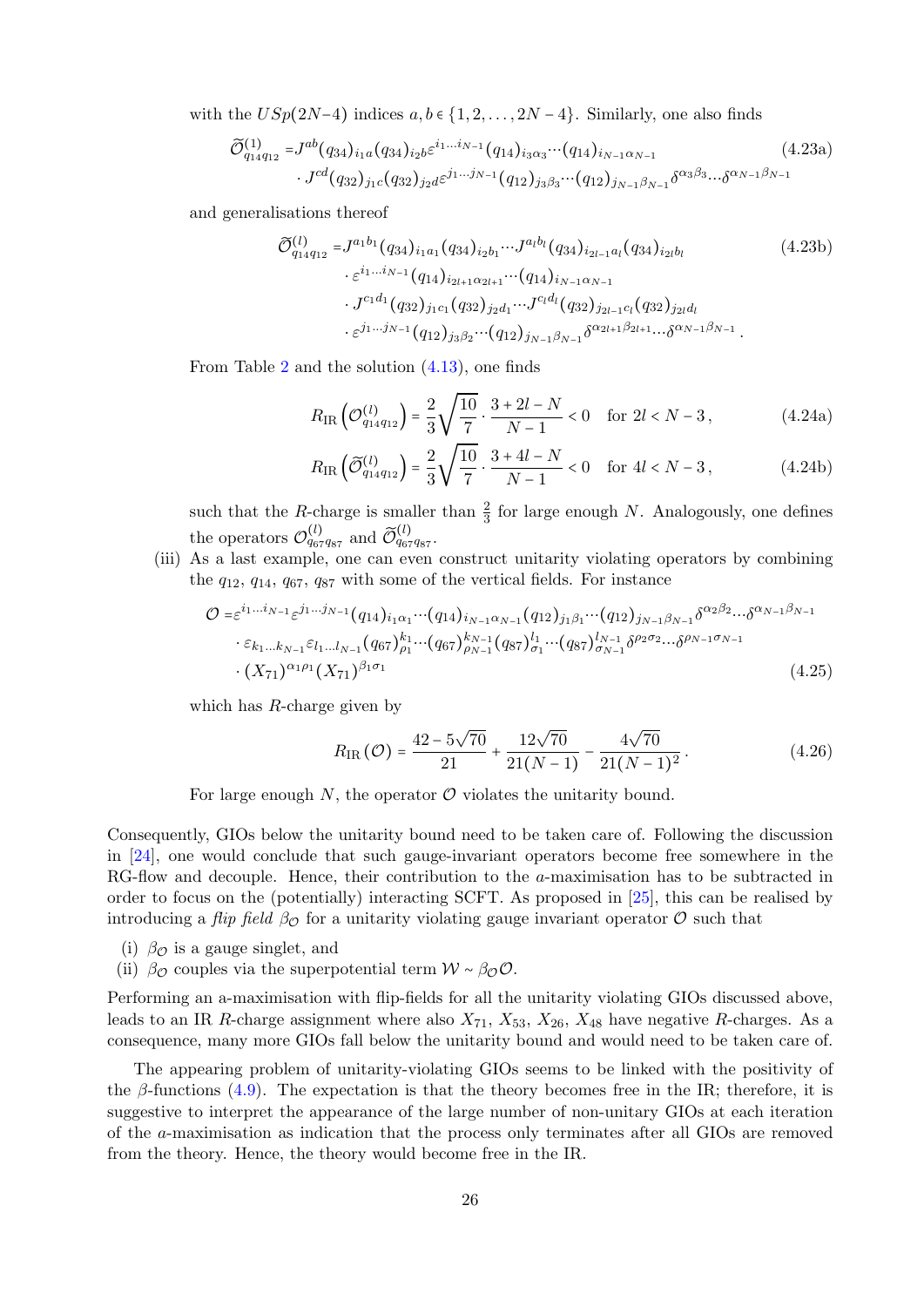Multiple layers. The construction that led to the quiver theory of Figure [2](#page-22-2) can be repeated to have more layers. In other words, gluing several copies along the legs labeled  $a, b, c, d$ . Thorough analysis of the anomaly and superpotential constraints for  $k = 2, 3, 4$  layers reveals that there exist three non-anomalous global  $U(1)$  symmetries. As a non-trivial consistency check of the calculation, one verifies that  $\text{Tr}(U(1)_R) = \text{Tr}(U(1)_R^3) = 0$  in the UV. Performing *a*-maximisation with respect to these three global  $U(1)$  symmetries, one finds

$$
a_{k \text{ layers}} = k \cdot \frac{5}{3} \sqrt{\frac{10}{7}} \text{ and } c_{k \text{ layers}} = k \cdot \frac{11}{6} \sqrt{\frac{10}{7}}.
$$
 (4.27)

As in the single layer case, one finds several gauge-variant chiral fields that violate unitarity. In more detail, essentially all horizontal chirals are below the unitarity; in particular, horizontal chirals transforming as bifundamentals of some  $SU(N-1)$  and  $SO(2N)$  have negative IR R-charge. Repeating the discussion of the single layer case reveals an increasingly large number of unitarityviolating GIOs which would need to be taken care of. Again, this is taken as indication that the multiple layer theory becomes free in the IR, in agreement with the expectation from the  $\beta$ -function analysis [\(4.9\)](#page-22-3). As a consistence check, the multiple layer analysis confirms the behaviour studied in detail in the single layer case.

# <span id="page-27-0"></span>4.3 Quiver theory on 2-punctured sphere

Besides the theory on the torus, one can also attempt to study a meaningful 4d theory on a twopunctured sphere. Analogously to the theory on the 2-torus, two perspectives are taken: (i) the compactification of the 6d theory [\(2.1\)](#page-3-3) on a 2-punctured sphere with fluxes, and (ii) construction via fundamental domain walls on the tube glued together with suitable punctures.

#### <span id="page-27-1"></span>4.3.1 6d theory on 2-punctured sphere

Recall the anomaly 6-form [\(2.20\)](#page-6-2) for the compactification on a 2-sphere with s punctures and specialise to  $s = 2$ . Proceeding to a-maximisation as in Section [2.4,](#page-7-0) one observes that there are no changes to the trace contributions which one reads off from the anomaly polynomial. Hence, [\(2.24\)](#page-7-2) are valid for the two-punctured 2-sphere and the a-maximisation proceeds as in the  $T^2$  case. In particular, the solutions found in  $(2.25)$ ,  $(2.26)$ ,  $(2.27)$  remain valid, but the *a*-central charge needs to be adjusted. As elaborated in [\[2,](#page-32-3) [7\]](#page-32-1), the puncture contribution is intimately linked to the 5d theory resulting from putting the 6d theory on a circle [\[10\]](#page-32-8). The 5d  $\mathcal{N} = 1$  theory [\(3.1\)](#page-8-5) is composed of k  $SO(2N+2)$  and k  $USp(2N-2)$  nodes and the additional anomaly inflow contributions modify  $\text{Tr}(R_{IR})$  and  $\text{Tr}(R_{IR}^3)$ , i.e.

$$
\text{Tr}(R_{\text{pnct.}}) = \text{Tr}(R_{\text{pnct.}}^3) = -\frac{s}{2} \cdot k \cdot (\dim(SO(2N+2)) + \dim(USp(2N-2)))
$$
  
= -s \cdot k(2N^2 - 1), (4.28)

$$
\Rightarrow \quad a_{S_s^2} = a_{T^2} - \frac{3s}{16}k(2N^2 + 1), \tag{4.29}
$$

which relies on the assumption that the maximal symmetry in 5d is realised.

On the other hand, if the punctures do not exhibit the full symmetry, but subgroups  $H_{SO} \subset$  $SO(2N+2)$  and  $H_{Sp} \subset USp(2N-2)$ , respectively, then the boundary conditions are chosen as in  $(3.28)$ . The anomaly inflow contributions, which originate from the 5d  $U(1)_R$  CS-term for the non-trivial  $H_{Sp,SO}$  components of the adjoint chiral, change accordingly to

$$
\operatorname{Tr}(R_{\text{pnct.}}) = \operatorname{Tr}(R_{\text{pnct.}}^3) = -\frac{s}{2} \cdot k \cdot (\dim(H_{SO}) + \dim(H_{Sp})) \ . \tag{4.30}
$$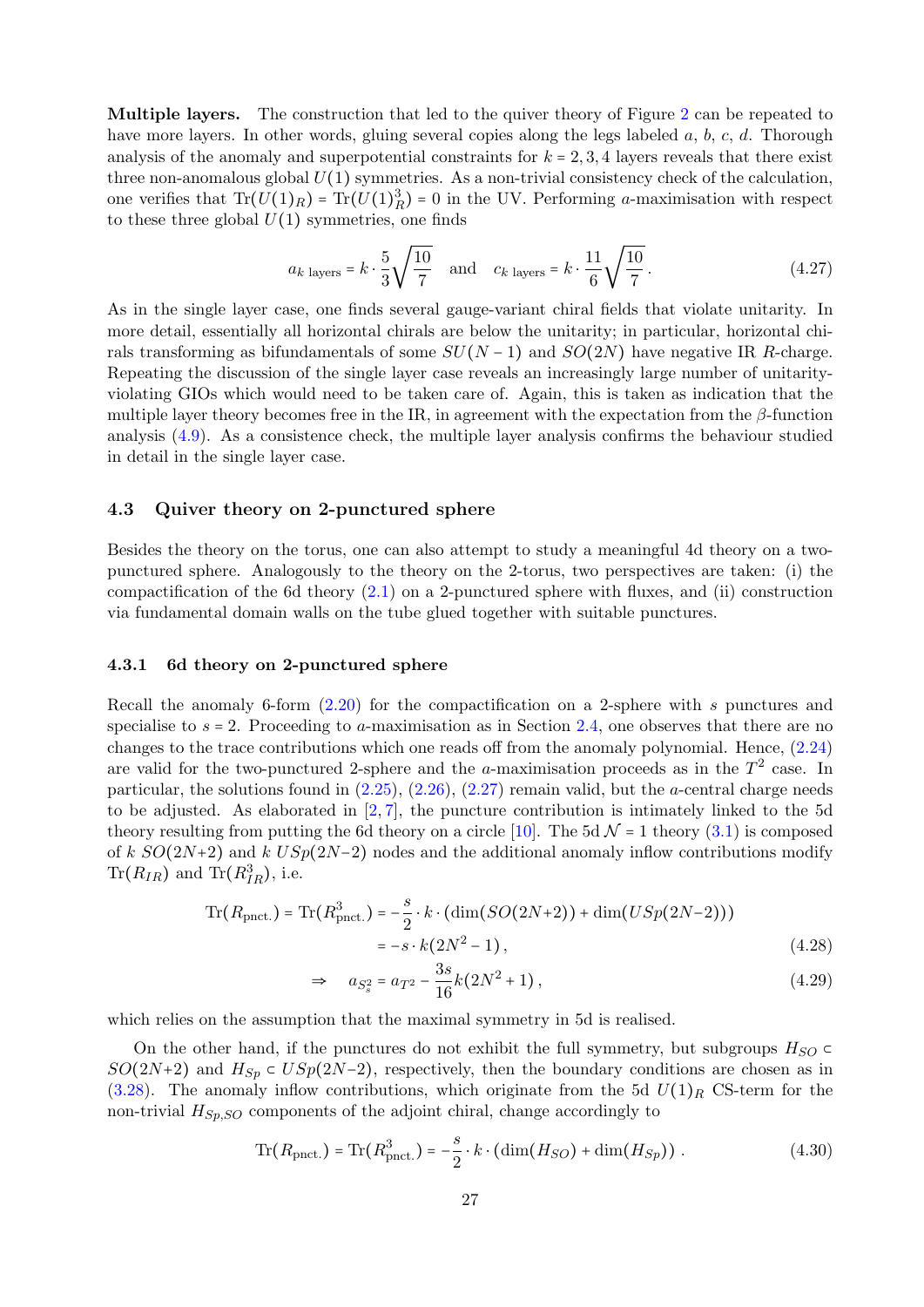<span id="page-28-1"></span>

**Figure 3:** A quiver theory on a two-punctures sphere, for  $k = 2$ . The theory is constructed from the domain walls  $(4.2)$ ,  $(4.6)$ , and  $(4.8)$ , but it is not glued to a torus. As for the torus theory of Figure [2,](#page-22-2) the diagonal lines are identified according to the labels a, b, c, d.

Suppose  $H_{SO,Sp}$  are the maximal subgroups preserving the rank,  $H_{SO} = SU(N+1)$  and  $H_{Sp} =$  $SU(N-1)$ , then one finds

$$
\operatorname{Tr}(R_{\text{pnct.}}) = \operatorname{Tr}(R_{\text{pnct.}}^3) = -s \cdot kN^2 \tag{4.31}
$$

$$
\Rightarrow \quad a_{S_s^2} = a_{T^2} - \frac{3s}{16}kN^2 \,. \tag{4.32}
$$

## <span id="page-28-0"></span>4.3.2 Quiver theory from domain walls

As an example, consider the theory in Figure [3](#page-28-1) where the two punctures each have symmetry  $USp(2N-4)^2 \times SU(N-1)^2$ . From the quiver diagram, one straightforwardly derives that there are 8 anomaly-free  $U(1)$  flavour symmetries. Subsequently performing a-maximisation with respect to all of them leads to an a-central charge behaving as displayed in Figure [4.](#page-29-0)

Gauge invariant operators and unitarity bound. After the  $a$ -maximisation of the theory in Figure [3,](#page-28-1) one has to inspect the IR R-charges again. Similar to the theory on the torus, one can summarise the numerical results as follows:

$$
-\frac{1}{2} \le R_{IR}(q_{21}, q_{23}, q_{87}, q_{89}) < 0, \quad 0 \le R_{IR} \text{ (other horizontal } q) < \frac{2}{3}, \tag{4.33a}
$$

$$
R_{IR}((\text{anti-)symmetric chirals } A, S) > 1 , \qquad (4.33b)
$$

$$
R_{IR} \text{ (boundary fields } Y) > \frac{2}{3} \,,\tag{4.33c}
$$

$$
\frac{1}{2} \le R_{IR}(X_{6R_1}, X_{12R_3}, X_{4L_3}, X_{10L_1}) < \frac{2}{3}, \quad R_{IR} \text{ (other vertical } X) > \frac{2}{3}. \tag{4.33d}
$$

Again, the existence of gauge variant objects violating unitarity by itself is not problematic, but one needs to consider all gauge invariant operators carefully. As in the Section [4.2,](#page-22-0) it is sufficient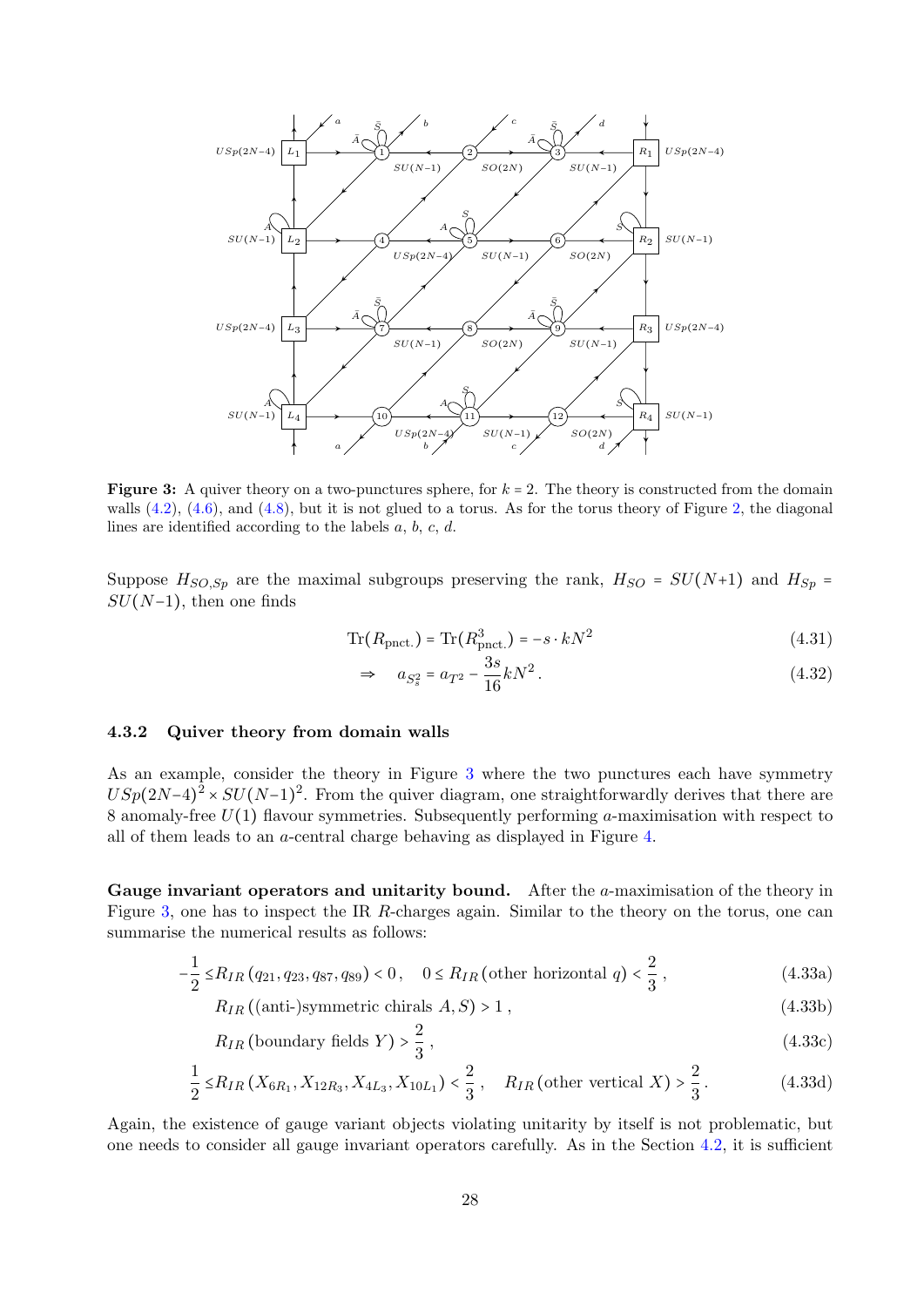<span id="page-29-0"></span>

Figure 4: The numerical results of the a-maximisation: the central charge is displayed against varying rank N of the gauge nodes. Note that the numerical results for  $N = 12, 16, 71$  seem to be flawed.

to focus on invariants build from unitarity violating chirals. It is immediate that some unitarity violating operators of the quiver theory in Figure [2](#page-22-2) are also unitarity violating GIOs in the theory of Figure [3;](#page-28-1) for instance, the analogs of the Baryon-type operators [\(4.19\)](#page-25-0) and Pfaffian-type operators  $(4.20)$  for  $q_{21}$ ,  $q_{23}$ ,  $q_{87}$ ,  $q_{89}$  do exist. In addition, compared to the quiver on the torus of Figure [2,](#page-22-2) the conceptually new gauge invariant operators are the following:

(i) Since the quiver has flavour nodes, some gauge invariant operators can originate from paths starting and ending on a flavour node. For instance,

<span id="page-29-1"></span>
$$
(X_{7L4})_i^{m_7}(q_{87})_{am_7}\delta^{ab}(q_{89})_{bn_9}(X_{9R_2})_j^{n_9}
$$
\n(4.34)

where the  $SO(2N)$  gauge indices are contracted by the invariant tensor of SO. However, this operator does not violate unitarity. More generally, paths flavour nodes that originate from concatenation of arrows doe not introduce unitarity violating operators, because the R-charges of the involved horizontal and (anti-)symmetric chirals are large enough.

(ii) Meson-type operators for horizontal chirals that transform under an  $SO(2N)$  gauge node and an  $SU(N-1)$  flavour node lead to operators violating the unitarity bound. For instance,

$$
\mathcal{M}_{R_2}^{(i,j)} = \sum_{a,b=1}^{2N} \delta^{ab} (q_{R_2 6})_a^i (q_{R_2 6})_b^j , \quad \mathcal{M}_{R_4}^{(i,j)} = \sum_{a,b=1}^{2N} \delta^{ab} (q_{R_4 12})_a^i (q_{R_4 12})_b^j , \qquad (4.35a)
$$

which both transform in the 2nd-rank symmetric product of the anti-fundamental representation of an  $SU(N-1)$  flavour group. Similarly, Mesons constructed from chirals that transform under an  $USp(2N-4)$  gauge node and an  $SU(N-1)$  flavour node lead to problematic gauge invariant operators.

$$
\mathcal{M}_{L_2}^{[i,j]} = \sum_{\alpha,\beta=1}^{2N-4} J^{\alpha\beta} (q_{L_2 4})^i_{\alpha} (q_{L_2 4})^j_{\beta} , \quad \mathcal{M}_{L_4}^{[i,j]} = \sum_{\alpha,\beta=1}^{2N-4} J^{\alpha\beta} (q_{L_4 10})^i_{\alpha} (q_{L_4 10})^j_{\beta} , \qquad (4.35b)
$$

which transform in the 2nd-rank anti-symmetric product of the anti-fundamental representation of some  $SU(N-1)$  flavour group.

Again, the non-unitary GIOs are expected to become free somewhere on the RG-flow and decouple [\[24\]](#page-33-10). Then the a-maximisation is modified by suitable flip fields [\[25\]](#page-33-11). Inspecting the theory in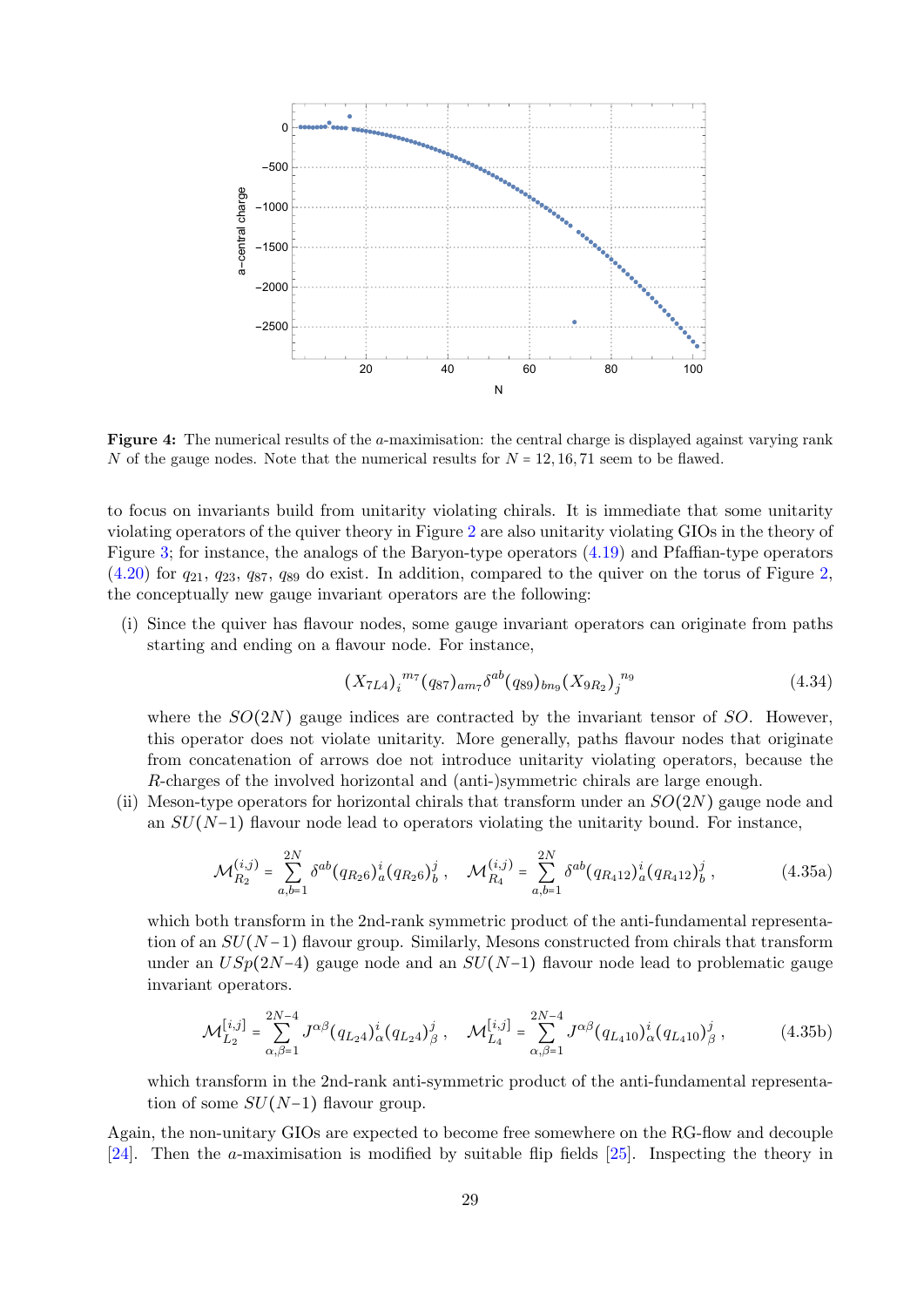Figure [3](#page-28-1) reveals that (anti-)symmetric chirals  $S_{R_6}$ ,  $S_{R_2}$ ,  $A_{L_2}$ , and  $A_{L_4}$  of the  $SU(N-1)$  flavour nodes serves as flip fields for the Meson operators [\(4.35\)](#page-29-1), because of couplings like [\(4.11\)](#page-23-2). Since, the flip fields have been included in the  $a$ -maximisation, the Meson-type operators are already removed. However, one still has to take care of all the non-unitary GIOs that descend from the quiver on the torus. Analogously to the discussion in Section [4.2,](#page-22-0) introducing all relevant flip fields, and re-perform a-maximisation is expected to yield even more GIOs below the unitarity bound, such that the theory in Figure [3](#page-28-1) is anticipated to become free in the IR.

# <span id="page-30-0"></span>5 Conclusions

In this paper we explored compactifications of 6d  $D$ -type  $(1,0)$  SCFTs on the torus and to some extent on the two-punctured sphere preserving 4d  $\mathcal{N} = 1$  superconformal symmetry. We explicitly computed the 4d central charges by integrating the anomaly polynomial of the 6d theory turning on fluxes and determined their values in the deep IR using a-maximisation. We observe an interesting  $N^{3/2}$  growth of these central charges where  $N+1$  is the rank of our D-type quiver. The second part of the paper dealt with explicit constructions of candidate 4d UV Lagrangians arising from such 6d compactifications. Here we found that anomaly considerations at the level of the 4d Lagrangian theory impose severe constraints on the gauge nodes and the matter content. We find that within our framework only non-maximal boundary conditions turn out to be consistent. In particular, we note that imposing UV R-charge assignments determined by 5d domain wall constructions uniquely singles out non-maximal boundary conditions, which are novel and should be explored further. However, the constructed 4d quiver theories appear to be IR free, which is indicated from two directions. On the one hand, the  $\beta$ -functions are positive. On the other hand, the  $\alpha$ maximisation is spoiled by a large number of unitarity-violating gauge invariant operators. We expect that the process of introducing flip fields and re-performing a-maximisation only terminates once the free IR theory is reached.

In view of the 6d prediction, the mismatch is not utterly surprising. Firstly, boundary conditions for orthogonal and symplectic gauge groups have not been thoroughly studied, yet. Secondly, nonmaximal boundary conditions have not been explored from the point of view of anomalies even for 6d parent theories of A-type. Thirdly, the anomaly polynomial has no information on potentially unitarity-violating operators or free operators. We expect that accounting correctly for these effects will correct the  $N^{3/2}$ -dependence of the *a*-central charge in 4d.

We postpone a more detailed study for future work.

Acknowledgements. We are grateful to Shlomo S. Razamat for discussions and useful suggestions in the early stage of this work. We would like to express our gratitude towards the referee whose thorough comments helped to improve this paper. The research of J.C. is supported in part by the Chinese Academy of Sciences (CAS) Hundred-Talent Program and by Projects No. 11747601 and No. 11535011 supported by National Natural Science Foundation of China. The work of B.H. and M.S. was supported by the National Thousand-Young-Talents Program of China.

# <span id="page-30-1"></span>A Notations, anomalies and  $\beta$ -functions

This appendix provides a summary of the group theoretical notations, and a brief review of various 't Hooft anomalies and NSVZ  $\beta$ -functions. Following for instance [\[26\]](#page-33-12), all required group theoretical constants and conventions are collected in Table [3.](#page-31-0) For convenience, the formulae for various anomalies are recalled.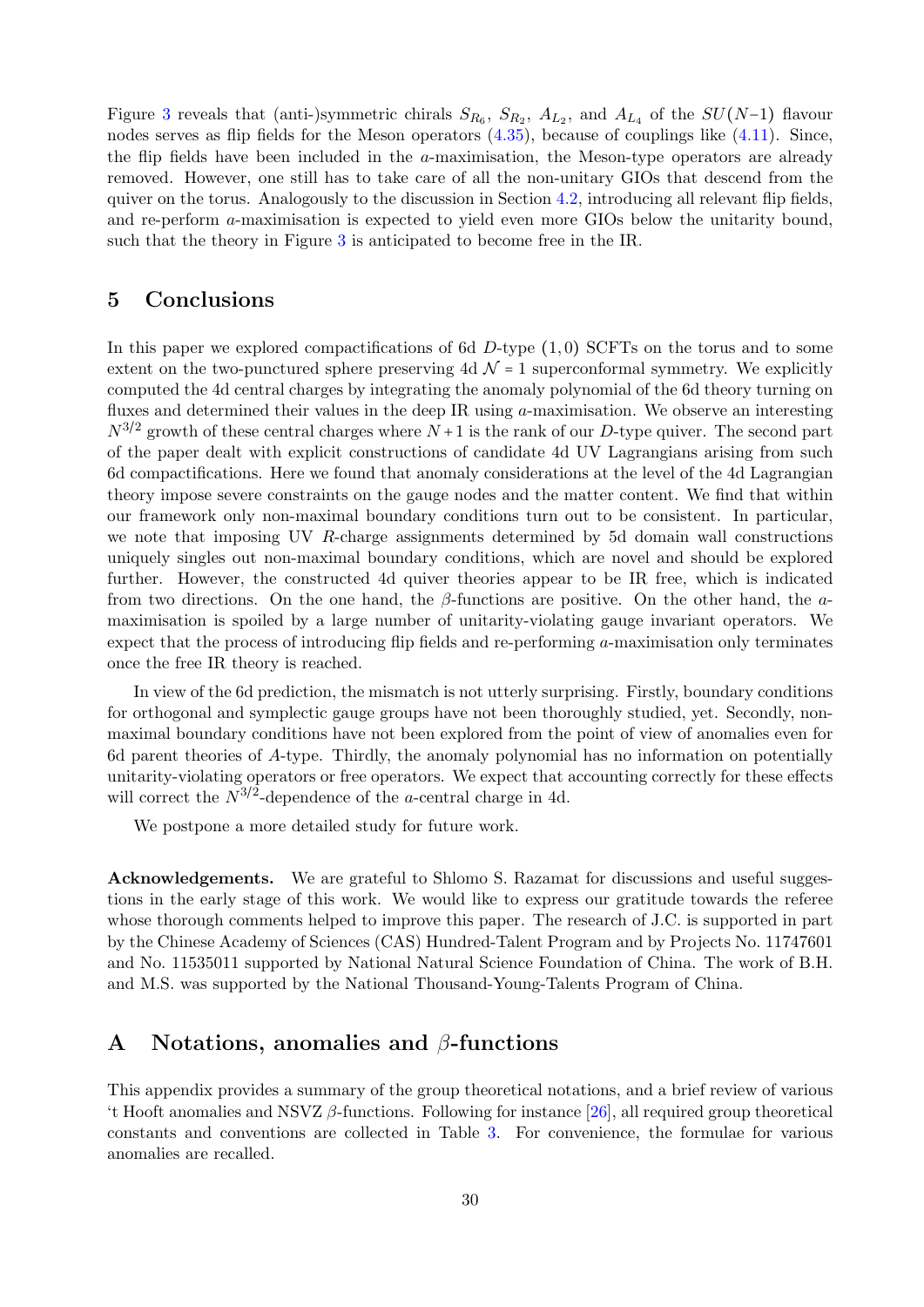<span id="page-31-0"></span>

| G                  | SU(N)     | $USp(2N-2)$                 | $SO(2N+2)$        |
|--------------------|-----------|-----------------------------|-------------------|
| $r_G$              | $N-1$     | $N-1$                       | $N+1$             |
| $h_G^{\vee}$       | N         | N                           | 2N                |
| $d_G$              | $N^2 - 1$ | $(N-1)(2N-1)$ $(N+1)(2N+1)$ |                   |
| $t_2$ (fund.)      |           |                             |                   |
| $t_2(\text{adj.})$ | 2N        | 2N                          | 2N                |
| $t_2\text{(sym.)}$ | $N+2$     |                             |                   |
| $t_2$ (antisym.)   | $N-2$     |                             |                   |
| $A$ (fund.)        |           |                             |                   |
| $A({\rm sym.})$    | $N+4$     |                             | $\mathbf{\Omega}$ |
| A(antisym.)        | $N-4$     |                             |                   |

Table 3: Group theoretical constants. Here,  $r_G$  denotes for the rank,  $d_G$  is the dimension of G, and  $h_G^{\vee}$ is the dual Coxeter number. For a given representation of a group  $G$ ,  $t_2$ (rep.) denotes the second Dynkin index, while  $A$ (rep.) is the cubic anomaly coefficient. The conventions for the second Dynkin index of  $SU$ and USp groups are adjusted to be the same as that of SO groups by multiplying an additional factor of 2.

Tr  $(G<sup>3</sup>)$  cubic anomaly. Since only gauge groups with matter fields in complex representations can have a cubic gauge anomaly, one only needs to consider  $G = SU(N)$ . Thus, matter fields in the representation  $\oplus_i n_i R_i$  contribute to cubic anomaly as follows

$$
\operatorname{Tr}\left(SU(N)^3\right) = \sum_{i} n_i A(R_i)\,,\tag{A.1}
$$

where  $n_i$  is the multiplicity of the representation of  $R_i$ .

 $\text{Tr}\, (U(1)_R\, G^2)$  anomaly. Contrary to the cubic gauge anomaly, all gauge groups potentially suffer from the mixed anomaly  $\text{Tr}(U(1)_R G^2)$ . Since both, gauge and matter multiplets contribute, the anomaly can be evaluated via

Tr 
$$
(U(1)_R G^2) = t_2(\text{adj.}) + \sum_i n_i (r_i - 1) t_2(R_i),
$$
 (A.2)

where the first term is due to the gauginos (R-charge 1), and the second term accounts for chiral superfields of R-charge  $r_i$ , transforming in a representation  $R_i$ .

 $\text{Tr}(U(1)_R)$  and  $\text{Tr}(U(1)_R^3)$  anomalies. Lastly, the  $\text{Tr}(U(1)_R)$  and  $\text{Tr}(U(1)_R^3)$  anomalies can be evaluated via

$$
\operatorname{Tr}\left(U(1)_R\right) = \sum_{\alpha} d_{G_{\alpha}} + \sum_{a} d_a (r_a - 1),
$$
\n
$$
\operatorname{Tr}\left(U(1)_R^3\right) = \sum_{\alpha} d_{G_{\alpha}} + \sum_{a} d_a (r_a - 1)^3,
$$
\n(A.3)

where  $\alpha$  and  $\alpha$  run over all gauge and chiral matter fields (with R-charge  $r_a$ ), respectively. The multiplicity  $d_a = \dim R_{\text{gauge}} \cdot \dim R_{\text{flavour}}$  of the a-th chiral supermultiplet accounts for the dimensions with respect to the gauge and flavour symmetry representation.

**NSVZ** β-function. The  $N = 1$  NSVZ β-function of a gauge node is given by

$$
\beta \left( \frac{8\pi^2}{g_c^2} \right) \equiv \mu \frac{\partial}{\partial \mu} \frac{8\pi^2}{g_c^2} = \frac{3t_2 (\text{adj.}) - \sum_i t_2 (R_i) (1 - \gamma_i (g_c))}{1 - \frac{t_2 (\text{adj.})}{8\pi^2} g_c^2},
$$
\n(A.4)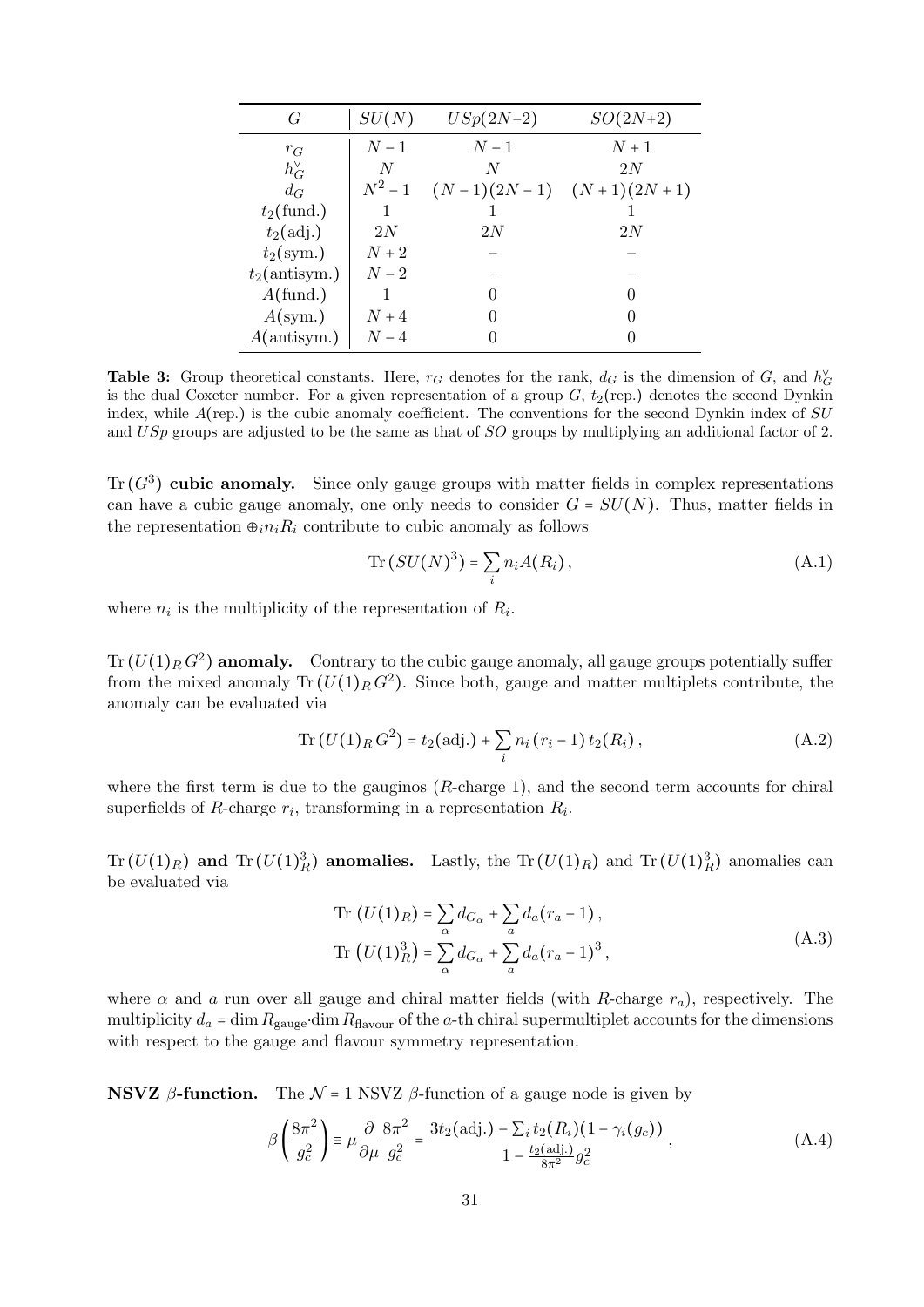where  $\mu$  is the energy scale, and  $\gamma_i(q_c)$ 's are the anomalous dimensions of matter fields in representation  $R_i$ . Since in this work only the sign of the  $\beta$ -function is relevant, whose denominator is always positive for small enough  $g_c^2$ , one may solely focus on the numerator. Furthermore, the anomalous dimensions are proportional to  $g_c^2$ , which is a second order corrections; thus, for an asymptotically free theory, one requires that the leading order contribution of  $\beta\left(\frac{8\pi^2}{a^2}\right)$  $\frac{3\pi^2}{g_c^2}$  must be non-negative, i.e.

$$
\beta \left( \frac{8\pi^2}{g_c^2} \right) \Big|_{\text{leading order}} \propto \left( 3t_2 \text{(adj.)} - \sum_i t_2(R_i) \right) \ge 0, \tag{A.5}
$$

where  $3t_2$ (adj.) originates from the gauge multiplet, and the remainder accounts for the matter multiplets. In fact, the condition  $(A.5)$  is sufficient to verify if a theory is asymptotically or IR free, because [\(A.5\)](#page-32-12) yields the upper bound of the conformal window of the gauge node. For example, consider a  $SU(N_c)$  gauge node with  $N_f$  quarks  $(Q, \tilde{Q})_i$  in the (anti-)fundamental representation, then  $(A.5)$  implies that

<span id="page-32-12"></span>
$$
3 \cdot 2N_c - 2N_f \cdot 1 \ge 0 \quad \Leftrightarrow \quad N_f \le 3N_c \,, \tag{A.6}
$$

which is exactly the upper bound of the conformal window for a  $SU(N_c)$  gauge node. Likewise, the statement is valid for  $SO(N)$  and  $USp(2N)$  gauge nodes too. For instance, consider a  $USp(2N_c)$ gauge node with  $2N_f$  chiral fields  $Q_i$  in the fundamental representation of  $USp(2N_c)$  group. Then [\(A.5\)](#page-32-12) yields

$$
3 \cdot (2N_c + 2) - 2N_f \cdot 1 \ge 0 \quad \Leftrightarrow \quad N_f \le 3(N_c + 1), \tag{A.7}
$$

and, again,  $3(N_c+1)$  is precisely the upper bound of the conformal window for a  $USp(2N_c)$  gauge group. For a  $SO(2N_c)$  gauge group with  $N_f$  chiral fields  $Q_i$  in the vector representation of  $SO(2N_c)$ , one can verify that the upper bound is given by  $3(N_c - 1)$ .

# References

- <span id="page-32-0"></span>[1] D. Gaiotto and S. S. Razamat,  $\mathcal{N} = 1$  theories of class  $\mathcal{S}_k$ , JHEP 07 [\(2015\) 073](https://doi.org/10.1007/JHEP07(2015)073) [[1503.05159](https://arxiv.org/abs/1503.05159)].
- <span id="page-32-3"></span>[2] S. S. Razamat, C. Vafa and G. Zafrir,  $4d \mathcal{N} = 1$  from 6d  $(1, 0)$ , JHEP 04 [\(2017\) 064](https://doi.org/10.1007/JHEP04(2017)064) [[1610.09178](https://arxiv.org/abs/1610.09178)].
- <span id="page-32-4"></span>[3] I. Bah, A. Hanany, K. Maruyoshi, S. S. Razamat, Y. Tachikawa and G. Zafrir,  $4dN = 1$  from 6d  $N = (1, 0)$  on a torus with fluxes, JHEP 06 [\(2017\) 022](https://doi.org/10.1007/JHEP06(2017)022) [[1702.04740](https://arxiv.org/abs/1702.04740)].
- <span id="page-32-7"></span>[4] H.-C. Kim, S. S. Razamat, C. Vafa and G. Zafrir, E-String Theory on Riemann Surfaces, [Fortsch. Phys.](https://doi.org/10.1002/prop.201700074) 66 [\(2018\) 1700074](https://doi.org/10.1002/prop.201700074) [[1709.02496](https://arxiv.org/abs/1709.02496)].
- <span id="page-32-11"></span>[5] H.-C. Kim, S. S. Razamat, C. Vafa and G. Zafrir, D-type Conformal Matter and SU/USp Quivers, [JHEP](https://doi.org/10.1007/JHEP06(2018)058) 06 [\(2018\) 058](https://doi.org/10.1007/JHEP06(2018)058) [[1802.00620](https://arxiv.org/abs/1802.00620)].
- <span id="page-32-5"></span>[6] H.-C. Kim, S. S. Razamat, C. Vafa and G. Zafrir, Compactifications of ADE conformal matter on a torus, JHEP 09 [\(2018\) 110](https://doi.org/10.1007/JHEP09(2018)110) [[1806.07620](https://arxiv.org/abs/1806.07620)].
- <span id="page-32-1"></span>[7] S. S. Razamat and G. Zafrir, Compactification of 6d minimal SCFTs on Riemann surfaces, [Phys. Rev.](https://doi.org/10.1103/PhysRevD.98.066006) D98 [\(2018\) 066006](https://doi.org/10.1103/PhysRevD.98.066006) [[1806.09196](https://arxiv.org/abs/1806.09196)].
- <span id="page-32-2"></span>[8] J. J. Heckman, D. R. Morrison and C. Vafa, On the Classification of 6D SCFTs and Generalized ADE Orbifolds, JHEP 05 [\(2014\) 028](https://doi.org/10.1007/JHEP06(2015)017, 10.1007/JHEP05(2014)028) [[1312.5746](https://arxiv.org/abs/1312.5746)].
- <span id="page-32-6"></span>[9] M. Del Zotto, J. J. Heckman, A. Tomasiello and C. Vafa, 6d Conformal Matter, JHEP 02 [\(2015\) 054](https://doi.org/10.1007/JHEP02(2015)054) [[1407.6359](https://arxiv.org/abs/1407.6359)].
- <span id="page-32-8"></span>[10] H. Hayashi, S.-S. Kim, K. Lee, M. Taki and F. Yagi, More on 5d descriptions of 6d SCFTs, JHEP 10 [\(2016\)](https://doi.org/10.1007/JHEP10(2016)126) [126](https://doi.org/10.1007/JHEP10(2016)126) [[1512.08239](https://arxiv.org/abs/1512.08239)].
- <span id="page-32-9"></span>[11] M. R. Douglas and G. W. Moore, D-branes, quivers, and ALE instantons, [hep-th/9603167](https://arxiv.org/abs/hep-th/9603167).
- <span id="page-32-10"></span>[12] C. V. Johnson and R. C. Myers, Aspects of type IIB theory on ALE spaces, Phys. Rev. D55 [\(1997\) 6382](https://doi.org/10.1103/PhysRevD.55.6382) [[hep-th/9610140](https://arxiv.org/abs/hep-th/9610140)].